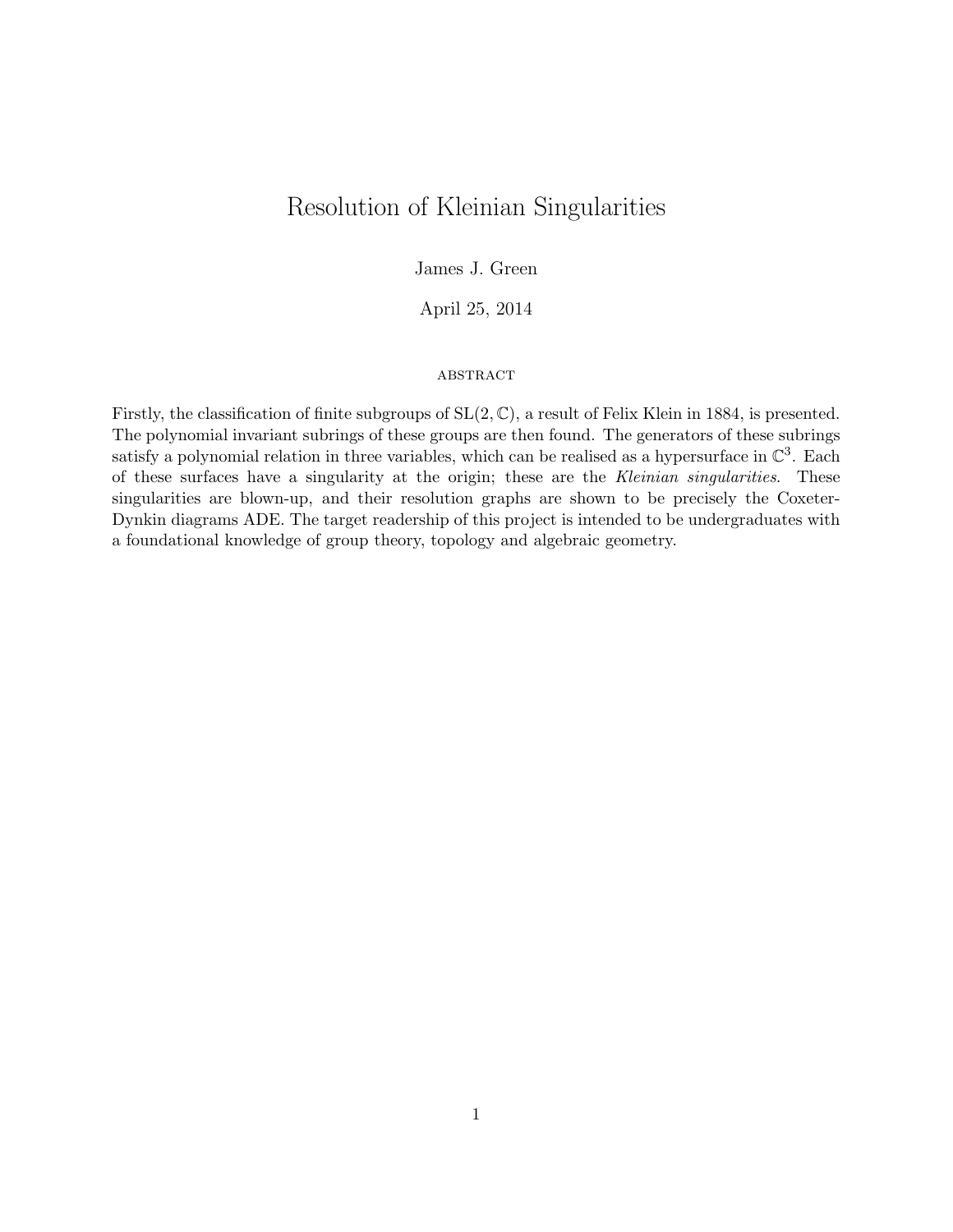## 1 Classifying the Finite Subgroups of  $SL(2, \mathbb{C})$

## 1.1 Important Subgroups of the General Linear Group

**Recall:** The *general linear group* of a vector space V over a field  $\mathbb{F}$  is given by

 $GL(V) = \{f: V \longrightarrow V \mid f \text{ is linear and invertible}\}.$ 

In particular, we denote  $GL(\mathbb{F}^n)$  by  $GL(n,\mathbb{F})$ . Since we can view linear maps as matrices,  $GL(n,\mathbb{F})$ can also be viewed as the set of invertible  $n \times n$  matrices with entries in  $\mathbb{F}$ .

The next few definitions include important subgroups of  $GL(n, \mathbb{F})$ .

**Definition 1.1.** The *special linear group* over  $\mathbb{F}$  is given by

 $\mathrm{SL}(n,\mathbb{F}) = \{A \in \mathrm{GL}(n,\mathbb{F}) \mid \det A = 1\}.$ 

**Definition 1.2.** The *orthogonal group* over  $\mathbb{F}$  is given by

$$
O(n, F) = \{ A \in GL(n, F) \mid AA^T = I \}
$$

where  $A<sup>T</sup>$  denotes the transpose of A, and I denotes the  $n \times n$  identity matrix.

Note that if  $\mathbb{F} = \mathbb{R}$  we simply refer to  $O(n, \mathbb{R})$  as the *orthogonal group* and denote it by  $O(n)$ . Additionally, if  $\mathbb{F} = \mathbb{C}$  we have the *unitary group*, given by

$$
U(n) = \{ A \in GL(n, \mathbb{C}) \mid AA^* = I \}
$$

where  $A^*$  denotes the conjugate transpose of  $A$ .

**Definition 1.3.** The *special orthogonal group* over  $\mathbb{F}$  is given by

$$
SO(n, \mathbb{F}) = \{ A \in O(n, \mathbb{F}) \mid \det A = 1 \}.
$$

Moreover, if  $\mathbb{F} = \mathbb{R}$  we refer to  $SO(n, \mathbb{R})$  as the *special orthogonal group*, denoted  $SO(n)$ , and if  $\mathbb{F} = \mathbb{C}$  we have the *special unitary group*, given by

$$
SU(n) = \{A \in U(n) \mid \det A = 1\}.
$$

Remark 1.4. Routine calculations prove that the sets defined in Definitions 1.1-1.3 are indeed subgroups of the general linear group under matrix multiplication.

In this project we are especially interested in  $SL(2,\mathbb{C})$ , the set of complex  $2 \times 2$  matrices with determinant equal to 1.

#### 1.2 Platonic Solids and the Finite Subgroups of SO(3)

To present the classification of finite subgroups of  $SL(2, \mathbb{C})$ , we will make use of the classification of finite subgroups of  $SO(3)$ . The latter arises as a consequence of there existing exactly five platonic solids. We will construct these now.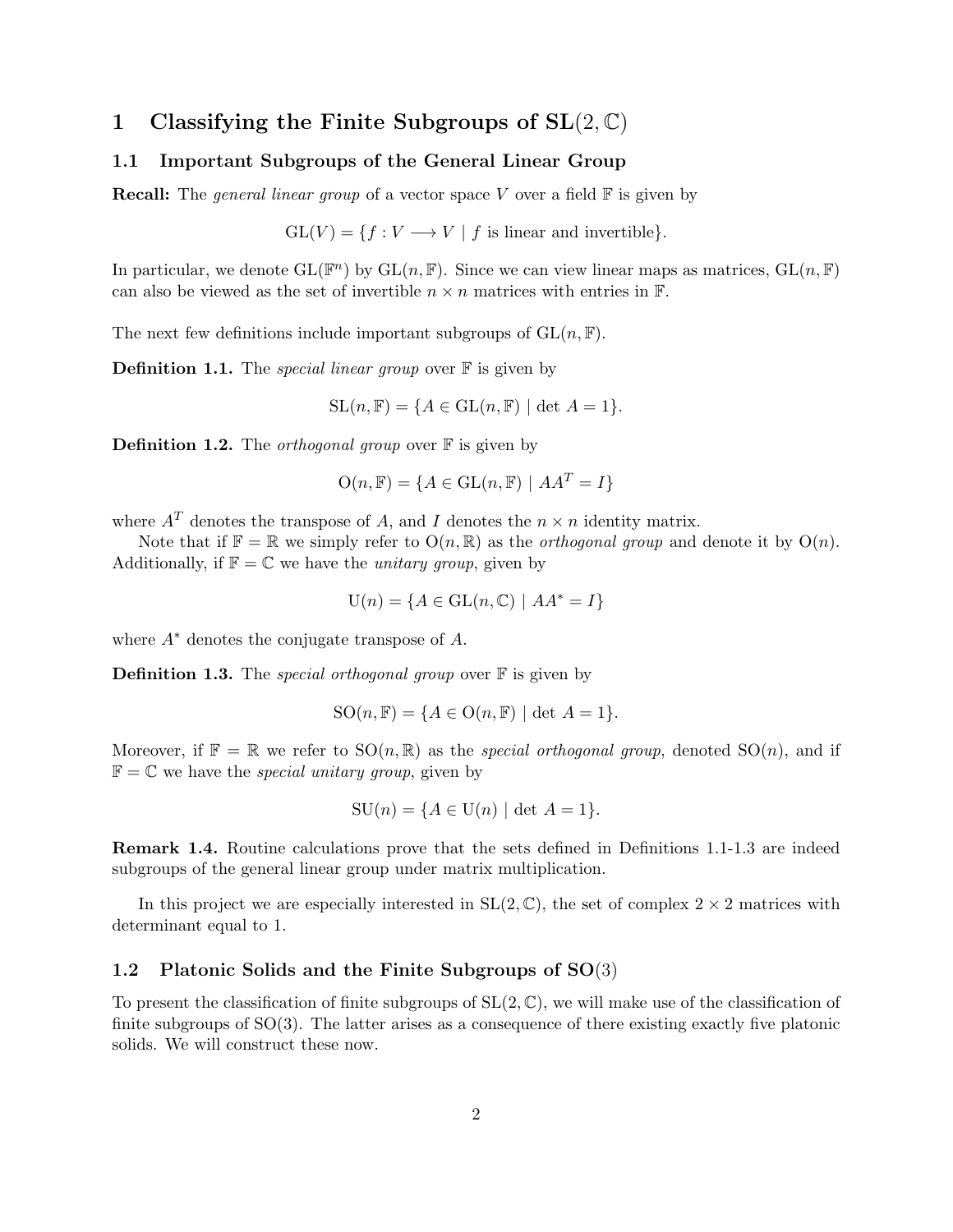**Definition 1.5.** A half-space is either of the two parts into which a plane divides  $\mathbb{R}^3$ . A convex polyhedron in  $\mathbb{R}^3$  is the intersection of finitely many half-spaces. Loosely speaking then, a polyhedron is a solid in three dimensions such that its faces are flat and its edges are straight. By *convex* we mean that for any two points inside (including on the boundary of) the polyhedron, all of the points on the line joining them are also contained inside the polyhedron.

**Definition 1.6.** Let P be a polyhedron. A flag of P is a triple  $(v, e, F)$  consisting of a vertex v, an edge e and a face F such that v is one of the endpoints of  $e$ , and  $e$  is one of the sides of F. We now say that P is regular if for any two flags of P there is a symmetry (rotation or reflection) of P mapping one to the other.

**Theorem 1.7.** (The Platonic Solids) Let  $P$  be a regular convex polyhedron. By the regularity of P, each face must be a regular polygon and an equal number of them must meet at each vertex. Suppose that the faces of P are p-gons and that q faces meet at each vertex. The pair  $\{p,q\}$  is then called the *Schläfli symbol* of P. Let v be a vertex of P. We know that at v, the total of the angles between each pair of edges connecting to v must be less than  $2\pi$ . Since q faces meet at v, there are q such angles and since each face is a regular p-gon, these angles are all of size  $\pi - 2\pi/p$ . Thus we have the condition

$$
q(\pi - 2\pi/p) < 2\pi
$$

which simplifies to

$$
(p-2)(q-2) < 4.
$$

Together with the natural condition that  $p, q \geq 3$ , we have that the only integer solutions are  $\{3,3\}$ ,  $\{4,3\}, \{3,4\}, \{5,3\}, \{3,5\}.$  These pairs identify the five platonic solids and are illustrated below. The table below that gives the number of vertices, edges and faces of each.



Figure 1: The Platonic Solids [1]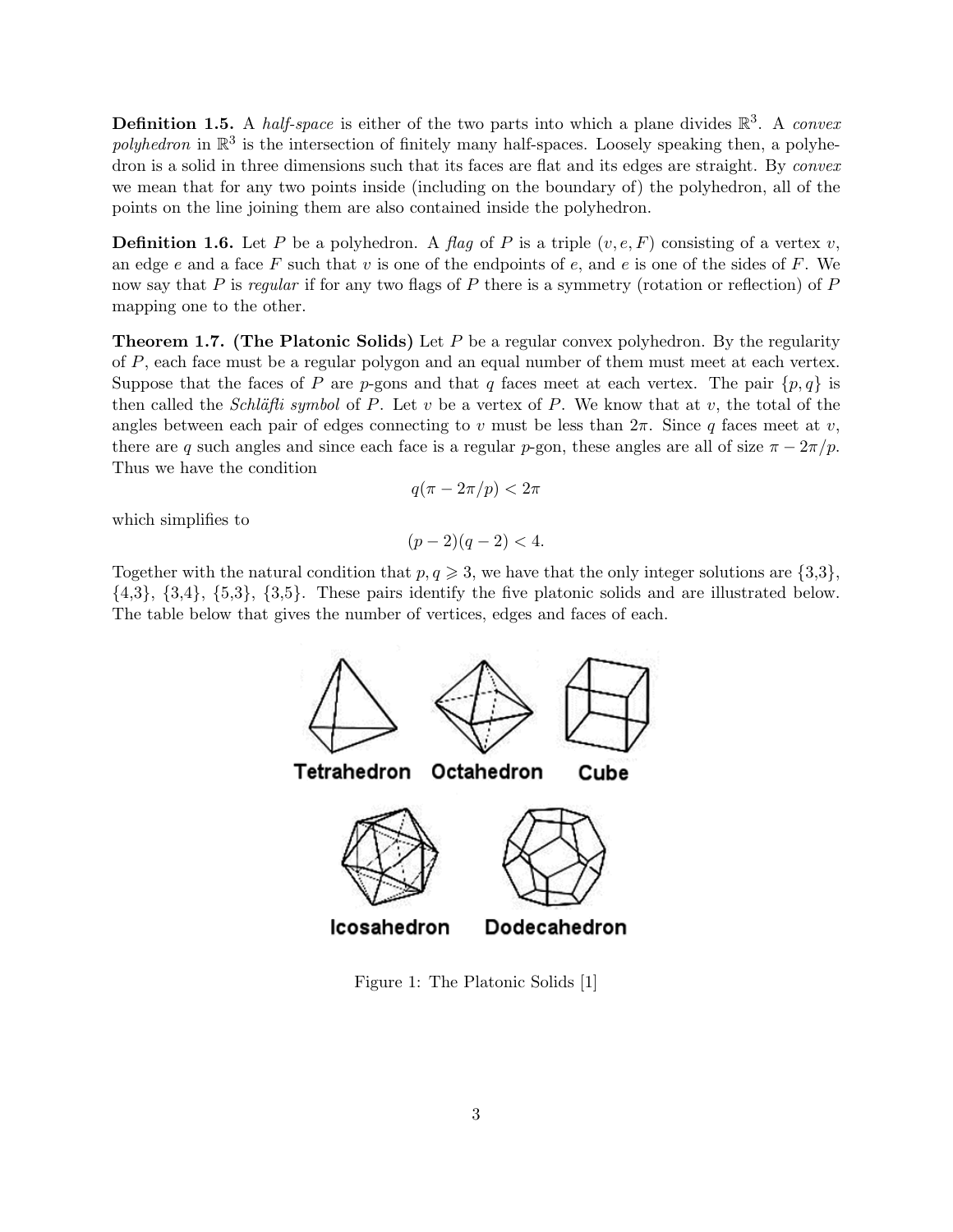| Polyhedron   | Vertices | Edges | Faces | Schläfli symbol |
|--------------|----------|-------|-------|-----------------|
| Tetrahedron  |          |       |       | $\{3,3\}$       |
| Cube         |          | 12    |       | $\{4,3\}$       |
| Octahedron   |          | 12    |       | ${3,4}$         |
| Dodecahedron | 20       | 30    | 12    | $\{5,3\}$       |
| Icosahedron  | 19       | 30    | 20    | ,3,5            |

 $\hfill \square$ 

The classification of finite subgroups of SO(3) is now given, although the proof is not. A full proof given from first principles and perfect for undergraduate reading can be found in [2, pp. 10-15].

We say that a pair of solids are *dual* if one can be constructed from the other by connecting vertices placed at the centres of the faces of its dual. An example of this can be seen using the cube and octahedron below.



Figure 2: Illustration of the duality of the cube and octahedron [3]

Essentially then, dual solids are solids with their faces and vertices interchanged. Due to this, the symmetry groups of dual solids are the same.

Below is a table of the symmetry groups of the platonic solids. Note that the tetrahedron is self-dual.

| Platonic Solid               | Isomorphic to:   Order |  |
|------------------------------|------------------------|--|
| <b>Tetrahedron</b>           |                        |  |
| Cube and Octahedron          |                        |  |
| Dodecahedron and Icosahedron |                        |  |

Recall that transformations in  $\mathbb{R}^3$  that preserve orientation and distance from the origin are precisely rotations about the origin; these are the matrices comprising SO(3).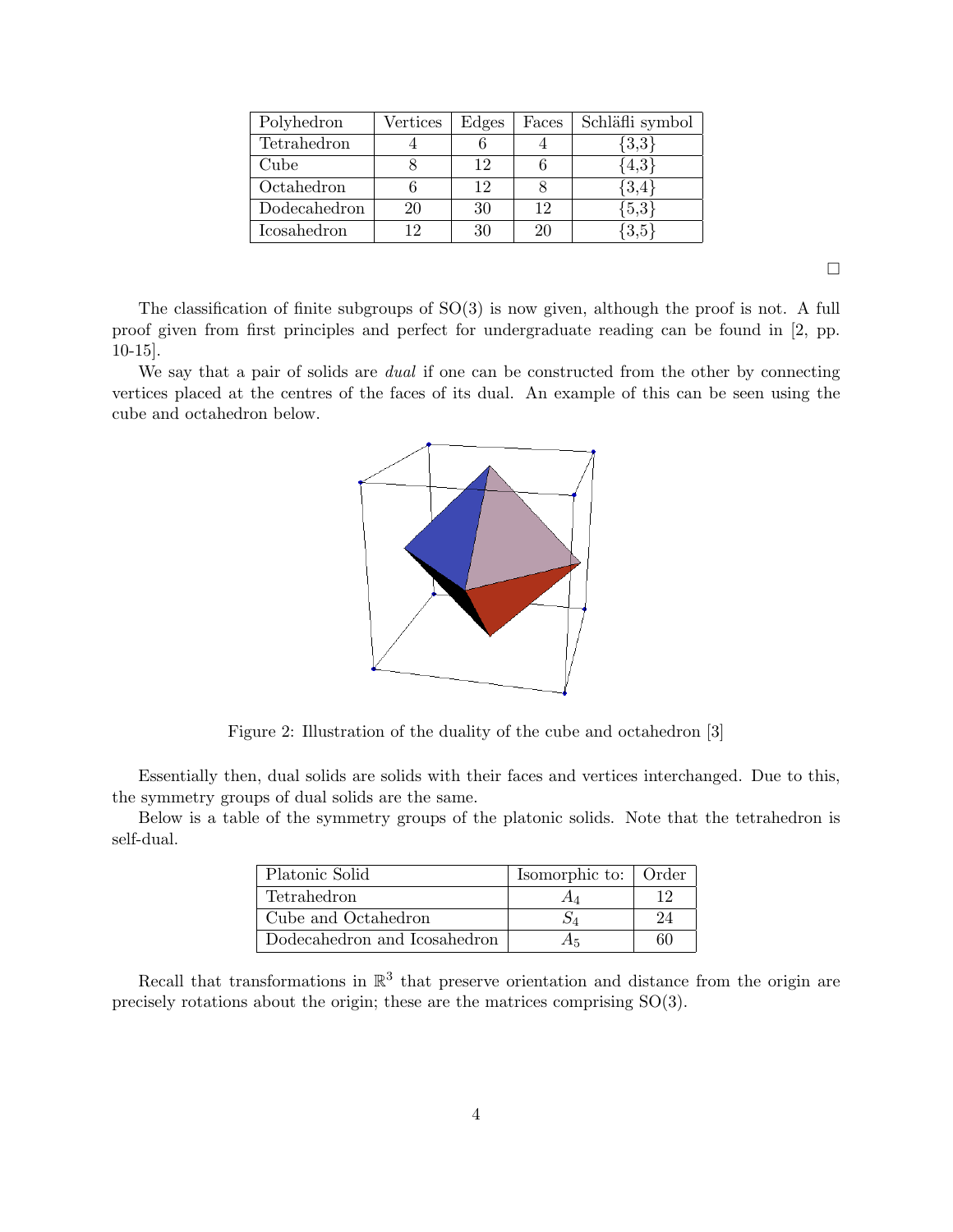**The classification:** All finite subgroups of  $SO(3)$  are isomorphic to either:

- a cyclic group  $\mathbb{Z}_n$ , order n. We can view  $\mathbb{Z}_n$  as a cyclic group of rotations around a particular axis. It is generated by a rotation a satisfying  $a^n = 1$ .
- a dihedral group  $D_n$ , order  $2n$ . We can view  $D_n$  as the rotations of a prism based on a regular *n*-gon. It is generated by two rotations a and b that satisfy the relations  $a^n = 1$ ,  $b^2 = 1$ , and  $bab^{-1} = a^{-1}.$



Figure 3: Octagonal Prism. Its rotational symmetry group is  $D_n$ ,  $n = 8$ . [4]

- the rotational symmetry group of a platonic solid, either:
	- the tetrahedron  $T \cong A_4$ , order 12.
	- the octahedron  $O \cong S_4$ , order 24.
	- the icosahedron  $I \cong A_5$ , order 60.

#### 1.3 From  $SL(2, \mathbb{C})$  to  $SO(3)$

**Definition 1.8.** Let G be a group. We say that two subgroups  $H_1, H_2$  of G are conjugate subgroups if  $\exists g \in G$  such that  $gH_1g^{-1} = H_2$ .

**Lemma 1.9.** Every finite subgroup of  $SL(n, \mathbb{C})$  is conjugate to a subgroup of  $SU(n)$ .

*Proof.* Let G be a finite subgroup of  $SL(n, \mathbb{C})$ . Denote the usual inner product on  $\mathbb{C}^n$  by  $\langle , \rangle$  (so  $\langle u, v \rangle = u \cdot v = \sum_{j=1}^n u_j \overline{v_j}$ . We will need a new inner product (, ) on  $\mathbb{C}^n$  that is unitary with respect to G, i.e.  $(Au, Av) = (u, v) \ \forall A \in G$  and  $\forall u, v \in \mathbb{C}^n$ . The inner product

$$
(u,v):=\frac{1}{|G|}\sum_{A\in G}\langle Au,Av\rangle
$$

will do. It is easy to check that this is an inner product on  $\mathbb{C}^n$  and the fact that  $AG = G \ \forall A \in G$ implies that it is unitary.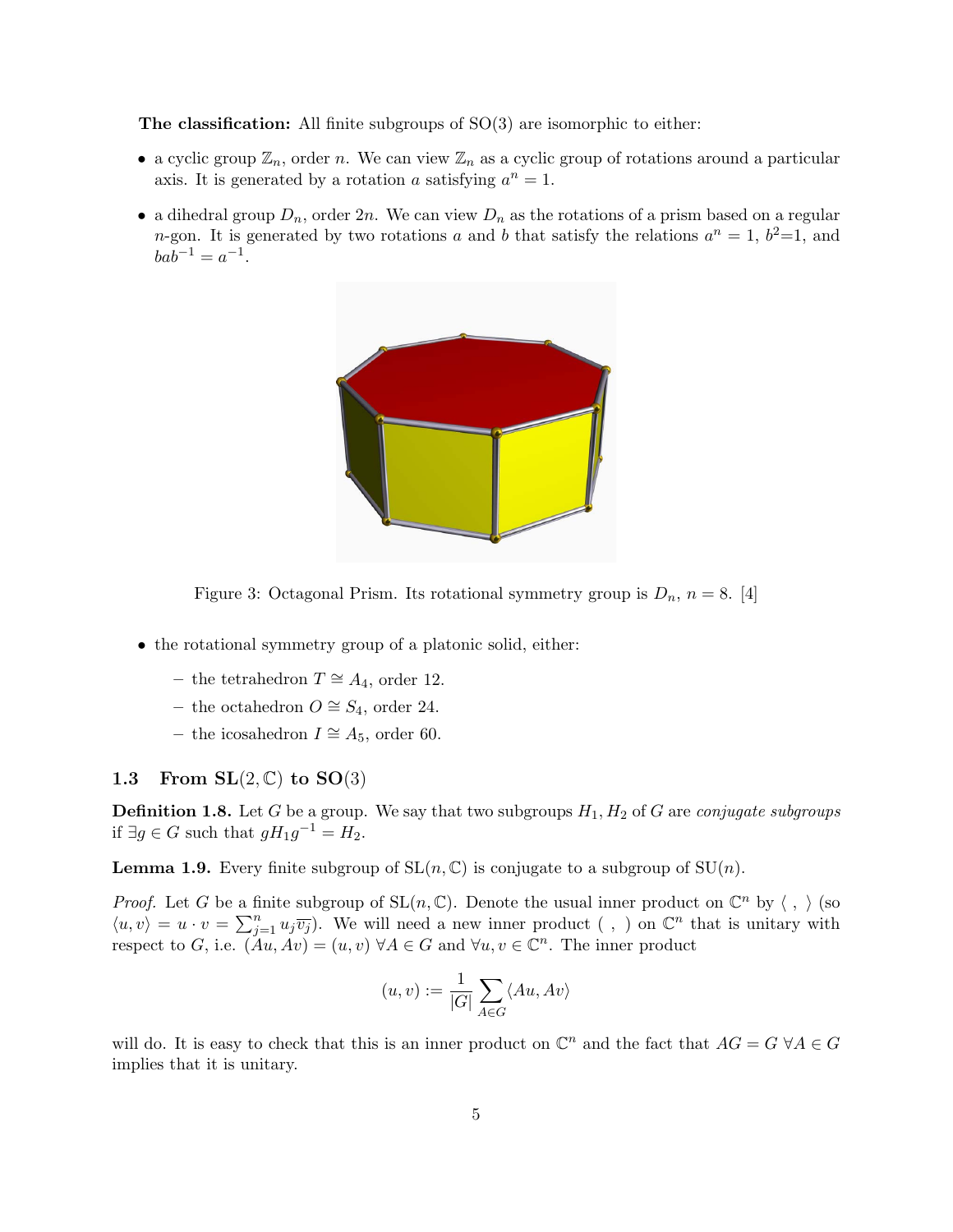Now, since  $\mathbb{C}^n$  with  $( , )$  is a finite dimensional inner product space, there exists an orthonormal basis B for  $( , )$  by the Gram-Schmidt process. Let  $\rho : \mathbb{C}^n \longrightarrow \mathbb{C}^n$  be the change of basis operator taking B to the standard basis. Then  $\rho \in GL(n, \mathbb{C})$  and  $\rho G \rho^{-1}$  is a subset of  $SU(n)$  as

$$
\langle \rho A \rho^{-1} u, \rho A \rho^{-1} v \rangle = (A \rho^{-1} u, A \rho^{-1} v) = (\rho^{-1} u, \rho^{-1} v) = \langle u, v \rangle
$$

 $\forall A \in G$  and  $\forall u, v \in \mathbb{C}^n$ . Moreover,  $\rho G \rho^{-1}$  is a subgroup of  $SU(n)$  as it is the image of the conjugation map  $A \mapsto \rho A \rho^{-1}$  which is a homomorphism. By construction, G is conjugate to the subgroup  $\rho G \rho^{-1}$ .  $\Box$ 

**Remark 1.10.** Lemma 1.9 tells us that in order to classify all finite subgroups of  $SL(2,\mathbb{C})$ , it is enough to classify all finite subgroups of SU(2) (up to conjugacy).

**Lemma 1.11.** There exists a natural surjective group homomorphism  $\pi : SU(2) \longrightarrow SO(3)$  with kernel  $\{\pm I\}.$ 

*Proof.* For this proof we make use of the fact that the quaternions, denoted by  $\mathbb{H}$ , of norm equal to 1 can be used to describe rotations in  $\mathbb{R}^3$ , as can matrices in SO(3) (see page 4).

Recall that quaternions are of the form  $a+bi+cj+dk$ , where  $a, b, c, d \in \mathbb{R}$  and  $i^2 = j^2 = k^2 = -1$ and  $ij = k$ . Notice that we can write a quaternion  $q \in \mathbb{H}$  as  $q = z_1 + z_2j$ , where  $z_1 = a + bi$  and  $z_2 = c + di$  are complex numbers. Hence we have

$$
|q|^{2} = a^{2} + b^{2} + c^{2} + d^{2} = |z_{1}|^{2} + |z_{2}|^{2},
$$
  
\n
$$
\bar{q} = a - bi - cj - dk = \bar{z}_{1} - z_{2}j.
$$

A quaternion q is invertible if and only if  $|q| \neq 0$ , in which case  $q^{-1} = \frac{1}{\sqrt{q}}$  $\frac{1}{|q|}\bar{q}$ . Remember that multiplication of quaternions is not commutative!

Recall from the definition that  $SU(n) = \{A \in U(n) \mid \det A = 1\}$ . In the case  $n = 2$ , we have

$$
SU(2) = \{ \begin{pmatrix} z_1 & z_2 \\ -\bar{z_2} & \bar{z_1} \end{pmatrix} : z_1, z_2 \in \mathbb{C}, |z_1|^2 + |z_2|^2 = 1 \}.
$$

Thus we have a group isomorphism (a routine calculation to check)

$$
\Phi : \mathrm{SU}(2) \longrightarrow \mathbb{H}_1, \begin{pmatrix} z_1 & z_2 \\ -\bar{z}_2 & \bar{z}_1 \end{pmatrix} \mapsto z_1 + z_2 j
$$

where  $\mathbb{H}_1$  is the group of quaternions of norm 1 ( $\mathbb{H}_1$  is a subgroup of  $\mathbb{H}^* = \mathbb{H}\setminus\{0\}$ . It is closed under multiplication, has identity 1 and inverses as described above).

Now let us identify  $\mathbb{R}^3$  with the space of "pure quaternions", i.e. quaternions of the form  $bi + cj +$ dk. Recall that complex numbers of norm 1 can be written in the form  $z = e^{i\theta} = \cos(\theta) + i\sin(\theta)$ . Similarly we can write quaternions of norm 1 in the form  $q = e^{q_1 \theta} = \cos(\theta) + q_1 \sin(\theta)$ , where  $q_1$  is a pure quaternion of norm 1 (for a thorough explanation of general quaternions in polar form, see [5]). Akin to using  $e^{i\theta}$  to represent a rotation in the plane by  $\theta$  about the origin,  $e^{q_1\theta}$  can be used to represent a rotation by  $\theta$  around the axis given by the unit vector  $q_1$  in Euclidean space.

For any pure quaternion  $q_0$  (vector in  $\mathbb{R}^3$ ) and any  $q \in \mathbb{H}_1$  written in the form  $q = e^{q_1\theta}$ , the expression  $qq_0q^{-1}$  gives the resulting vector of rotating  $q_0$  by 2 $\theta$  around the axis  $q_1$ . A sketch proof of this is given in [6, pp. 20-23]. Therefore we can define the map  $\pi : \mathbb{H}_1 \longrightarrow SO(3)$ ,  $q \mapsto qq_0q^{-1}$ ,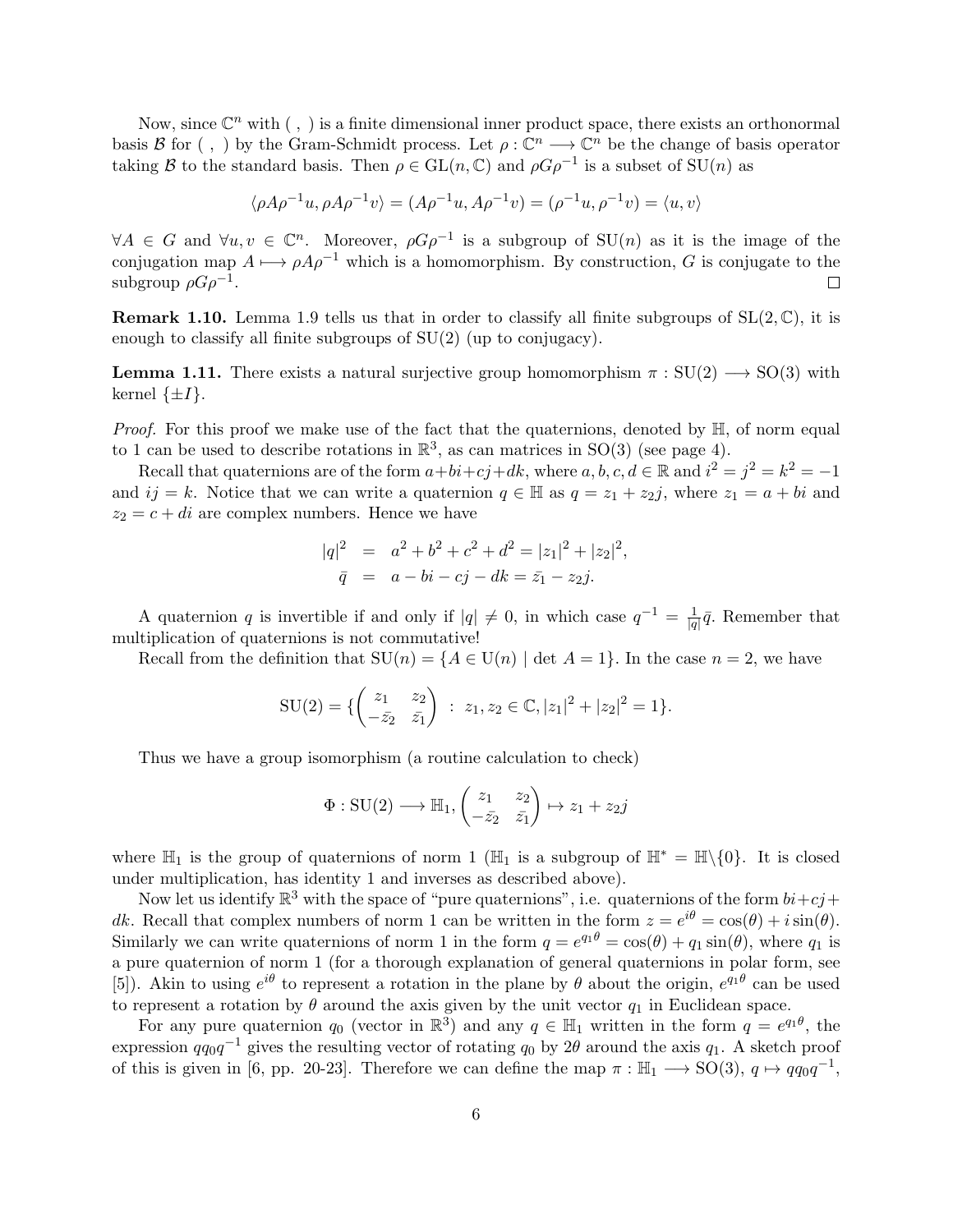which rotates each fixed vector  $q_0$  by 2 $\theta$  around the axis  $q_1$  as explained above. This map is clearly a homomorphism (it is essentially just conjugation by q) and is surjective as any rotation in  $\mathbb{R}^3$  can be expressed by a unit quaternion.

To work out the kernel, suppose  $\pi(q) = qq_0q^{-1} = q_0$ , i.e.  $qq_0 = q_0q$ . Then we are looking for quaternions of norm 1 that commute with every pure quaternion. The only ones are  $\{1, -1\}$ . In terms of SU(2), this is  $\{I, -I\}$ .

Since  $SU(2) \cong \mathbb{H}_1$ , we have that  $\pi : SU(2) \longrightarrow SO(3)$ , via the isomorphism  $\Phi$  above, is the surjective homomorphism required.  $\Box$ 

**Lemma 1.12.** 
$$
\begin{pmatrix} -1 & 0 \\ 0 & -1 \end{pmatrix}
$$
 is the only element of SU(2) of degree 2.

*Proof.* Any element of  $SU(2)$  with degree 2 satisfies

$$
\begin{pmatrix} \alpha & \beta \\ -\bar{\beta} & \bar{\alpha} \end{pmatrix}^2 = \begin{pmatrix} 1 & 0 \\ 0 & 1 \end{pmatrix}.
$$

This gives us the system of equations

$$
\alpha^2 - |\beta|^2 = 1\tag{1}
$$

$$
\alpha \beta + \beta \bar{\alpha} = 0 \tag{2}
$$

$$
-\bar{\beta}\alpha - \bar{\beta}\bar{\alpha} = 0\tag{3}
$$

$$
\bar{\alpha}^2 - |\beta|^2 = 1\tag{4}
$$

Note that (1) implies  $\alpha \neq 0$  since otherwise  $-|\beta|^2 = 1$ . Now (1) and (4) imply that  $\alpha^2 = \bar{\alpha}^2$  so  $\alpha = \pm \bar{\alpha}$ . Thus  $\alpha = x$  or  $\alpha = ix$  for some  $x \in \mathbb{R} \setminus \{0\}$ . If  $\alpha = ix$  then (1) implies  $(ix)^2 - |\beta|^2 = 1$  so  $-x^2 - |\beta|^2 = 1$ , however  $-x^2 - |\beta|^2 < 0$  so we cannot have  $\alpha = ix$ . Hence  $\alpha = x$  and (2) implies that  $2\alpha\beta = 0$  so  $\beta = 0$  and finally (1) gives  $\alpha = \pm 1$ . Of course  $\alpha = 1$  gives the identity matrix, and  $\alpha = -1$  gives the degree 2 matrix that we seek.  $\Box$ 

**Lemma 1.13.** Let G be a finite subgroup of SU(2) and let  $\pi$  be the map constructed in Lemma 1.11. Then either G is cyclic of odd order, or |G| is even and  $G = \pi^{-1}(\pi(G))$  is the preimage of a finite subgroup of  $SO(3)$ .

*Proof.* First suppose |G| is odd. Then there are no elements of order 2 in G so ker( $\pi$ )  $\cap$   $G = \{I\}$ . By the First Isomorphism Theorem, the restriction of  $\pi$  to G is isomorphic to its image, so by the classification of finite subgroups of SO(3), this can only be a cyclic group of odd order.

Now suppose  $|G|$  is even. Then by Cauchy's Theorem, G must have an element of order 2, which is  $-I$  by Lemma 1.12. Hence ker $(\pi) = {\pm I} \subseteq G$ , so  $G = \pi^{-1}(\pi(G))$  is the preimage of a finite subgroup of  $SO(3)$ .  $\Box$ 

**Remark 1.14.** When  $|G|$  is even,  $\ker(\pi)$  is of order 2 in G so  $\pi$  is a two-to-one surjection. A proof of this is as follows: suppose y is an element of the codomain. By surjectivity, there exists an x in the domain such that  $\pi(x) = y$ . Let e, I be the identity elements of G and SO(3) respectively. Since  $\pi$  is a homomorphism and  $-e \in \text{ker}(\pi)$ , then  $\pi(-x) = \pi(-e)\pi(x) = I\pi(x) = y$ , so at least two elements in the domain map to y. If there was a third, say  $\pi(a) = y$ , then we have  $\pi(x) = \pi(a) \Rightarrow \pi(x)\pi(a)^{-1} = I \Rightarrow \pi(xa^{-1}) = I \Rightarrow xa^{-1} \in \text{ker}(\pi)$ . We have just produced a third element in the kernel, a contradiction.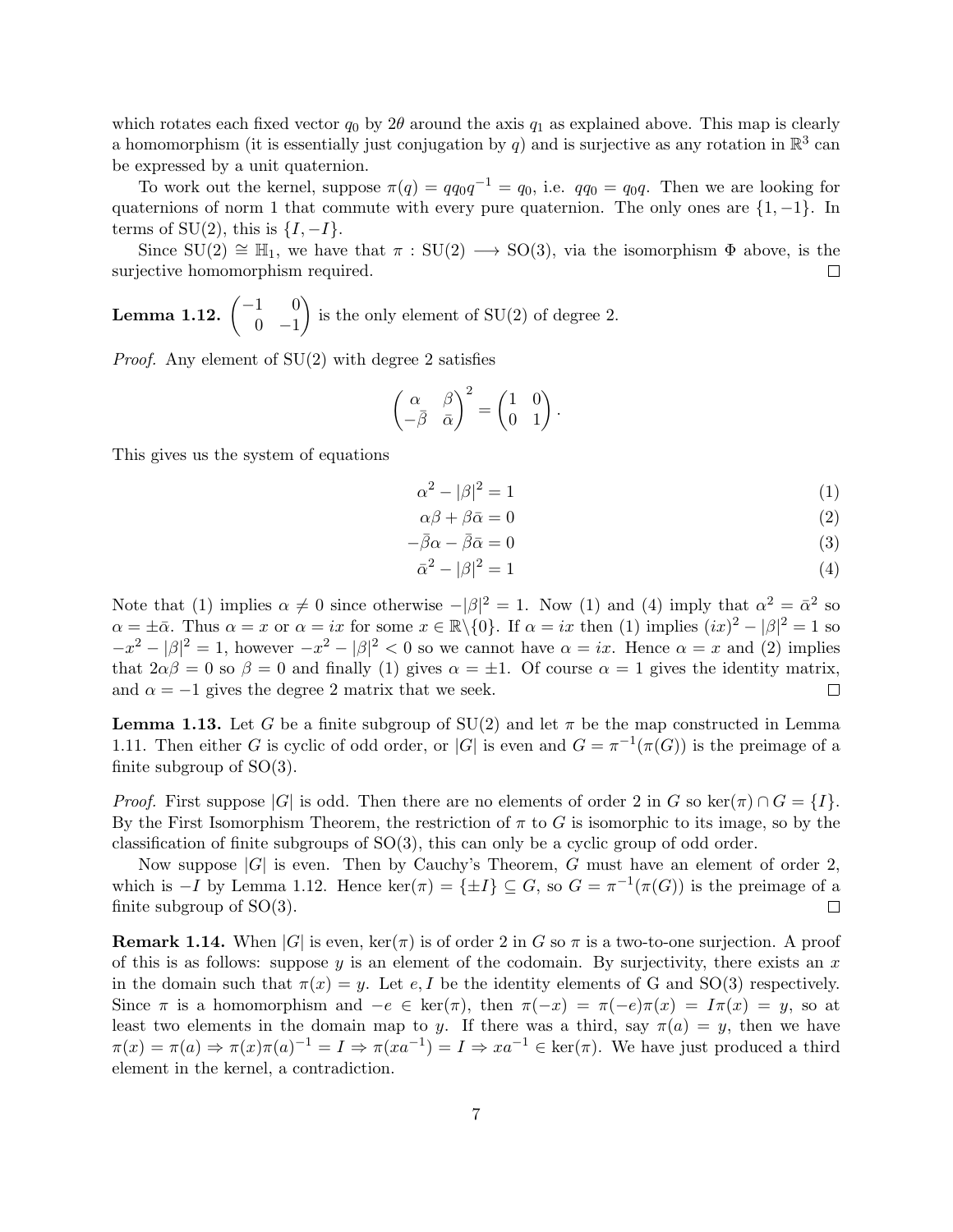Therefore if  $|\pi(G)| = n$ , then  $|G| = 2n$ . We call G a binary polyhedral group; it corresponds to a finite subgroup of SO(3) but has order twice that of its image. This classifies finite subgroups of  $SU(2)$ , and hence  $SL(2,\mathbb{C})$  up to conjugation.

**Theorem 1.15.** (Classification of the Finite Subgroups of  $SL(2,\mathbb{C})$ ) The classification of the non-trivial finite subgroups of  $SL(2, \mathbb{C})$ , up to conjugation, are precisely the binary polyhedral groups, which are given below. Hereafter we set  $\varepsilon_k = \exp(\frac{2\pi i}{k})$ .

A<sub>n</sub>: For  $n \ge 1$ , the cyclic group  $G \cong \mathbb{Z}_m$ , where  $m = n + 1$ , order m, generated by

$$
\begin{pmatrix} \varepsilon_m & 0 \\ 0 & \varepsilon_m^{-1} \end{pmatrix}.
$$

 $D_n$ : For  $n \geq 4$ , the binary dihedral group  $\mathbb{D}_m$ , where  $m = n - 2$ , order 4m, generated by A, B where

$$
A = \begin{pmatrix} \varepsilon_{2m} & 0 \\ 0 & \varepsilon_{2m}^{-1} \end{pmatrix}, \ B = \begin{pmatrix} 0 & i \\ i & 0 \end{pmatrix}.
$$

 $E_6$ : The binary tetrahedral group  $\mathbb{T}$ , order 24, generated by  $\sigma, \tau, \mu$  where

$$
\sigma = \begin{pmatrix} \varepsilon_4 & 0 \\ 0 & \varepsilon_4^{-1} \end{pmatrix}, \ \tau = \begin{pmatrix} 0 & i \\ i & 0 \end{pmatrix}, \ \mu = \frac{1}{1-i} \begin{pmatrix} 1 & i \\ 1 & -i \end{pmatrix}.
$$

 $E_7$ : The binary octahedral group  $\mathbb{O}$ , order 48, generated by  $\kappa, \tau, \mu$  where

$$
\kappa = \begin{pmatrix} \varepsilon_8 & 0 \\ 0 & \varepsilon_8^{-1} \end{pmatrix}, \ \tau = \begin{pmatrix} 0 & i \\ i & 0 \end{pmatrix}, \ \mu = \frac{1}{1-i} \begin{pmatrix} 1 & i \\ 1 & -i \end{pmatrix}.
$$

 $E_8$ : The binary icosahedral group I, order 120, generated by  $\gamma, \tau, \Omega$  where

$$
\gamma = \begin{pmatrix} \varepsilon_{10} & 0 \\ 0 & \varepsilon_{10}^{-1} \end{pmatrix}, \ \tau = \begin{pmatrix} 0 & i \\ i & 0 \end{pmatrix}, \ \Omega = \frac{1}{\sqrt{5}} \begin{pmatrix} \varepsilon_{5} - \varepsilon_{5}^{4} & \varepsilon_{5}^{2} - \varepsilon_{5}^{3} \\ \varepsilon_{5}^{2} - \varepsilon_{5}^{3} & -\varepsilon_{5} + \varepsilon_{5}^{4} \end{pmatrix}.
$$

**Remark 1.16. i)** The generators of each group can be found via the map  $\pi$ , but these calculations are skipped and only the results given here. It is worth noting however that there are other ways of expressing the above groups using different generators.

ii) This theorem is an example of **ADE** Classification, which is a specific type of classification into two infinite sets of objects indexed by the natural numbers, namely  $A_n$  for  $n \geq 1$  and  $D_n$  for  $n \geq 4$  (for  $n = 1, 2, 3$  we have  $A_n \cong D_n$ ), with three sporadic cases denoted  $E_6, E_7, E_8$ . Why we use these names will become apparent later.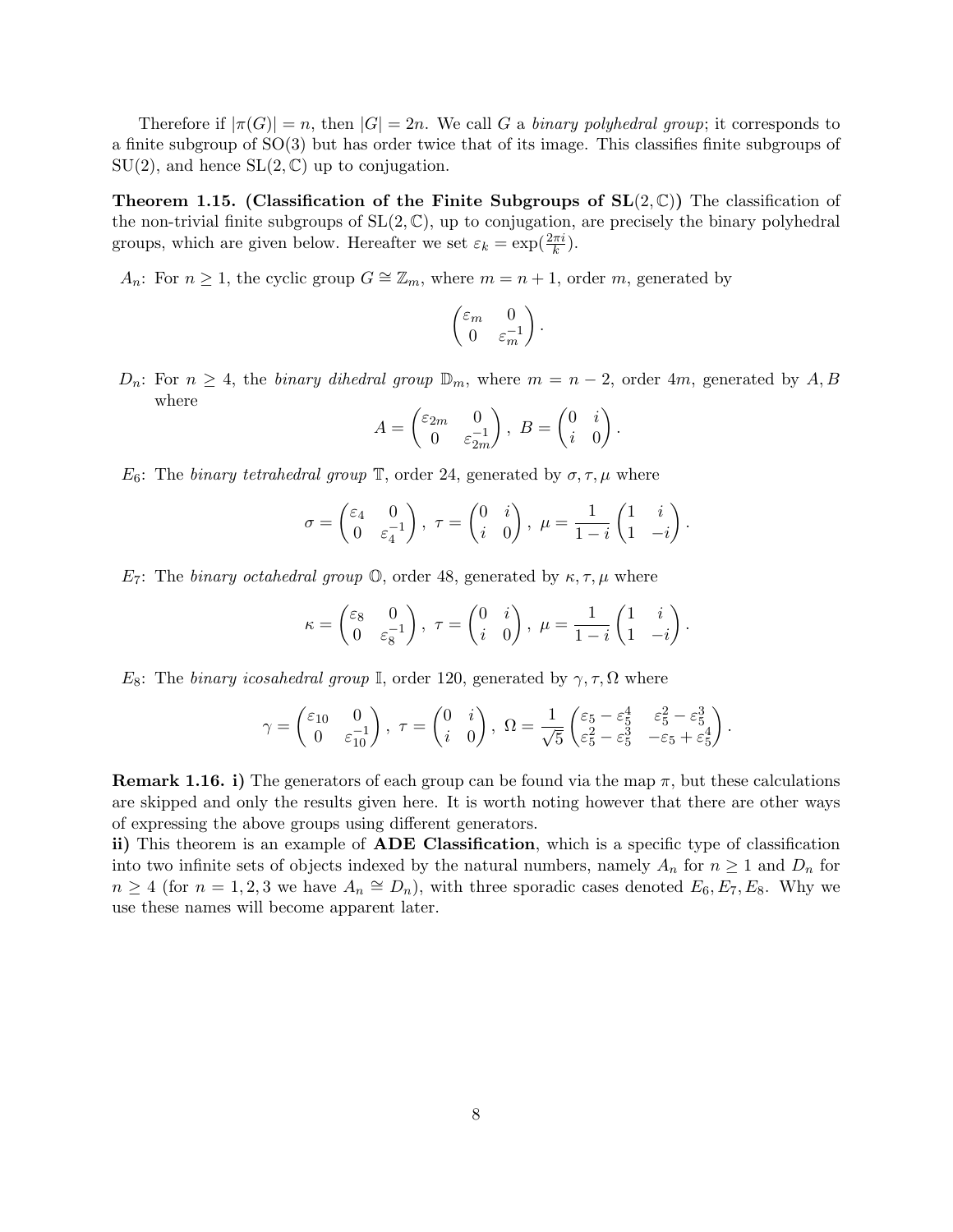## 2 G-invariant Subrings

Now that we have classified all of the finite subgroups G of  $SL(2,\mathbb{C})$ , we seek all of the G-invariant polynomials in two variables over C.

To be explicit, let  $\mathbb{C}[u, v]$  be the ring of polynomials in two variables with coefficients in  $\mathbb{C}$ , let G be a finite subgroup of  $SL(2,\mathbb{C})$  (one of  $A_n, D_n, E_6, E_7, E_8$  as in Theorem 1.15) and let G act on  $\mathbb{C}[u, v]$ . In this chapter we want to find the set of polynomials *invariant under the action of G*, i.e. the set

$$
\mathbb{C}[u, v]^G := \{ f \in \mathbb{C}[u, v] \mid gf = f \,\,\forall g \in G \}.
$$

So what is the action we are interested in? We simply take the column vector  $(u \ v)^T$  and left-multiply it by a generator of  $G$  (we need only consider the generators - see below) to see how it acts on  $u, v \in \mathbb{C}[u, v]$ . Observe however that  $u, v$  generate the algebra  $\mathbb{C}[u, v]$ , so by understanding how G acts on u, v we can understand how G acts on any  $f \in \mathbb{C}[u, v]$ .

This is perhaps best understood through an example. Consider the  $A_n$  case, so  $G \cong \mathbb{Z}_m$ , where  $m = n + 1$ . Let  $g = \begin{pmatrix} \varepsilon_m & 0 \\ 0 & - \end{pmatrix}$  $0 \quad \varepsilon_m^{-1}$ be the generator of G. Then

$$
\begin{pmatrix} \varepsilon_m & 0\\ 0 & \varepsilon_m^{-1} \end{pmatrix} \begin{pmatrix} u\\ v \end{pmatrix} = \begin{pmatrix} \varepsilon_m u\\ \varepsilon_m^{-1}v \end{pmatrix}
$$

so  $gu = \varepsilon_m u$  and  $gv = \varepsilon_m^{-1}v$ . For example then, if  $f = u + v^2 + u^2v^3 + 1$ , we have  $gf = \varepsilon_m u + \varepsilon_m^{-2}v^2 +$  $\varepsilon_m^{-1}u^2v^3 + 1$ . An example of an invariant polynomial is  $f = uv$ , because  $gf = \varepsilon_m u \varepsilon_m^{-1}v = uv = f$ .

Observe that we only need to check the first power of each generator. If  $f$  is invariant under a generator g, i.e.  $gf = f$ , then it is invariant under all powers of g because  $g^2 f = g(gf) = gf = f$ , and an induction argument can be used for greater powers. A similar proof shows that we needn't investigate products of distinct generators either.

**Lemma 2.1.** Let G be a finite subgroup of  $SL(2, \mathbb{C})$  with action on  $\mathbb{C}[u, v]$  as explained above. Then  $\mathbb{C}[u, v]^G$  is a subring of  $\mathbb{C}[u, v]$ .

*Proof.* Clearly  $1 \in \mathbb{C}[u, v]^G$ . Suppose  $g \in G$  and let  $p, q \in \mathbb{C}[u, v]$  be monomials, i.e.  $p = au^{r_1}v^{t_1}$ ,  $q =$  $bu^{r_2}v^{t_2}$  where  $r_i, t_i \in \mathbb{Z}$  are non-negative. Then  $gp = a(gu^{r_1})(gv^{t_1})$  and  $gq = b(gu^{r_2})(gv^{t_2})$ .

Hence  $g(p+q) = a(gu^{r_1})(gv^{t_1})+b(gu^{r_2})(gv^{t_2}) = gp+qq$  and  $g(pq) = a(gu^{r_1})(gv^{t_1})b(gu^{r_2})(gv^{t_2}) =$  $ab(gu^{r_1+r_2})(gv^{t_1+t_2}) = gpgq$ , so g preserves addition and multiplication of monomials in  $\mathbb{C}[u, v]$ . By extension, g preserves addition and multiplication of every polynomial in  $\mathbb{C}[u, v]$  because these are just sums of finitely many monomials. Therefore if  $f, h$  are invariant under q we have

•  $q(-f) = -qf = -f$ 

$$
\bullet \ \ g(f+h) = gf + gh = f + h
$$

• 
$$
g(fh) = gfgh = fh
$$

and so  $\mathbb{C}[u, v]^G$  is a subring of  $\mathbb{C}[u, v]$ .

 $\Box$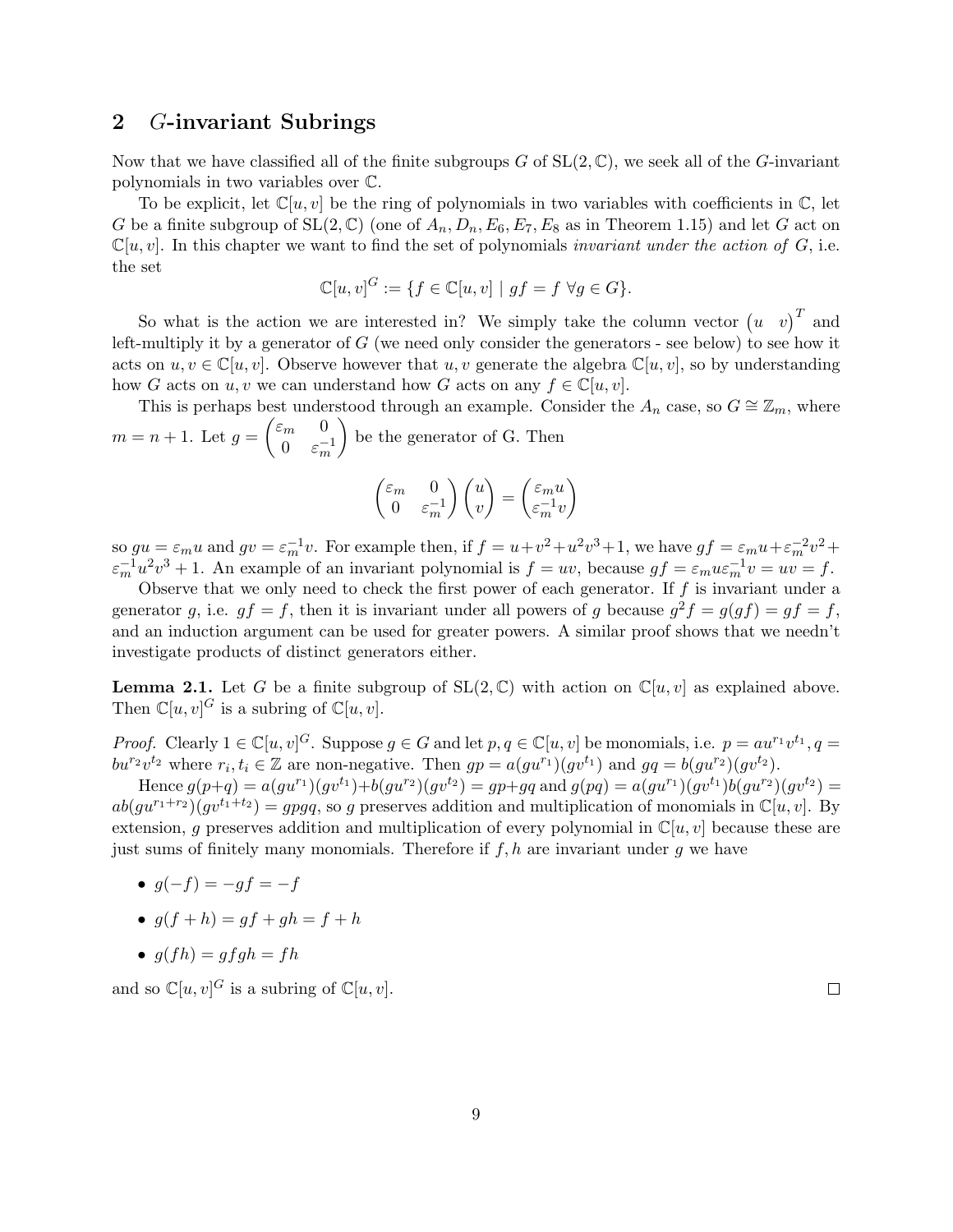**Theorem 2.2.** Let G be a finite subgroup of  $SL(2, \mathbb{C})$ . Then the G-invariant subrings  $\mathbb{C}[u, v]^G$  are generated by the following invariant polynomials:

$$
A_n: f_1 = u^m \ (m = n + 1)
$$
  
\n
$$
f_2 = v^m
$$
  
\n
$$
f_3 = uv
$$
  
\nWe have the relation  $f_3^m = f_1 f_2$ .  
\n
$$
D_n: f_1 = uv(u^{2m} - 2u^mv^m + v^{2m}), \ (m = n - 2)
$$
  
\nFor *n* odd,  $f_2 = u^{2m} - v^{2m}$ ,  $f_3 = u^2v^2$ .  
\nWe have the relation  $\hat{f}_1^2 = f_3 f_2^2 + 4f_3^{m+1}$ , where  $\hat{f}_1 = f_1 + 2f_3^{\frac{m+1}{2}}$ .  
\nFor *n* even,  $f_2 = u^{2m} - 2u^mv^m + v^{2m}$ ,  $f_3 = uv(u^{2m} - v^{2m})$ .  
\n
$$
E_6: f_1 = 2(u^{12} - 33u^8v^4 - 33u^4v^8 + v^{12})
$$
  
\n
$$
f_2 = u^8 + 14u^4v^4 + v^8
$$
  
\n
$$
f_3 = uv(u^4 - v^4)
$$
  
\nWe have the relation  $f_1^2 = f_3^4 + 4f_2^3$ .  
\n
$$
E_7: f_1 = uv(u^8 - v^8)(u^8 + v^8 - 34u^4v^4)
$$
  
\n
$$
f_2 = u^8 + 14u^4v^4 + v^8
$$
  
\n
$$
f_3 = (u^5v - uv^5)^2
$$
  
\nWe have the relation  $f_1^2 = f_3 f_2^3 - 108f_3^3$ .  
\n
$$
E_8: f_1 = u^{30} + v^{30} + 522(u^{25}v^5 - u^5v^{25}) - 10005(u^{20}v^{10} + u^{10}v^{20})
$$
  
\n
$$
f_2 = -(u^{20} + v^{20}) + 228(u^{15}v^5 - u^{5}v^{15}) - 494u^{10}v^{10}
$$
  
\n
$$
f_3 = uv(u^{10} +
$$

We have the relation  $f_1^2 + f_2^3 = 1728 f_3^5$ .

*Proof.* We only prove the  $A_n$  case here. Unfortunately it is beyond the scope of this project to reproduce the entire proof. For this, see [7, pp. 6-13].

So let  $G \cong \mathbb{Z}_m$ . As explained in the example on page 9, our lone generator  $g = \begin{pmatrix} \varepsilon_m & 0 \\ 0 & \varepsilon_m \end{pmatrix}$ 0  $\varepsilon_m^{-1}$  $\Big)$  acts on u, v as follows:  $gu = \varepsilon_m u$  and  $gv = \varepsilon_m^{-1} v$ . Since the action of g in this case simply multiplies u and  $v$  by a constant, a polynomial will be invariant if and only if each of its terms are invariant. Hence, in this case,  $\mathbb{C}[u, v]^G$  will be generated by monomials so we only need to consider them.

Suppose a monomial  $f = u^a v^b$  is invariant. Then  $gf = g$  iff  $\varepsilon_m^a u^a \varepsilon_m^{-b} v^b = u^a v^b$  iff  $\varepsilon_m^{a-b} = 1$  iff m divides  $a - b$ . Assume without loss of generality that  $a \geq b$ . Then since  $u^a v^b = (uv)^b u^{a-b}$  we have that  $u^a v^b$  must be a product of a power of uv and  $u^m$ . Similarly if  $b \ge a$  then we have that  $u^a v^b$  must be a product of a power of uv and  $v^m$ . This shows that  $u^m, v^m, uv$  generate the ring of invariants, and so  $\mathbb{C}[u, v]^G = \mathbb{C}[u^m, v^m, uv].$ П

**Remark 2.3. i)** In the  $D_n$  case the relation between the invariant polynomials for n even is omitted. This is because the ring of invariants is isomorphic to the  $n$  odd case (proof omitted) so will not be needed for Theorem 2.4.

ii) Observe that in every case  $\mathbb{C}[u, v]^G$  is generated by 3 homogeneous (no constant term) polynomials, and that there exists a relation between them. The relations  $F$  are homogeneous polynomials in three "variables"; using the  $A_n$  example again, we have  $F = xy - z^m$ , where  $x = f_1 = u^m$ ,  $y =$  $f_2 = v^m$ ,  $z = f_3 = uv$ .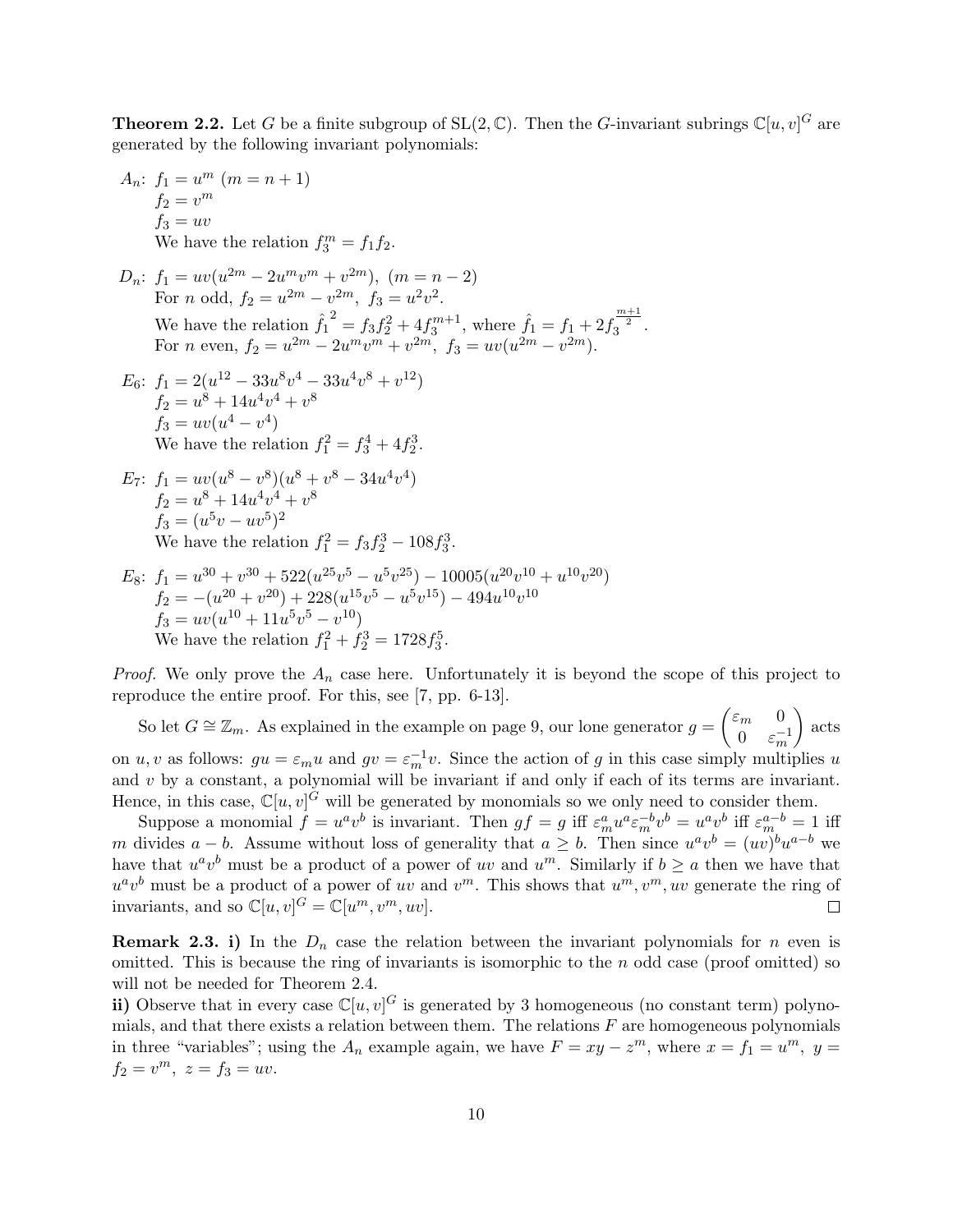**Theorem 2.4.** Let G be a finite subgroup of  $SL(2, \mathbb{C})$  and let  $f_1, f_2, f_3$  generate the ring of invariants, i.e.  $\mathbb{C}[u, v]^G = \mathbb{C}[f_1, f_2, f_3]$ . Let  $F(x, y, z) = 0$  be the homogeneous polynomial relation between  $f_1, f_2, f_3$  as given in Theorem 2.2. Then  $\mathbb{C}[u, v]^G \cong \mathbb{C}[x, y, z]/\langle F(x, y, z) \rangle$ .

*Proof.* First of all note that when writing down  $F(x, y, z)$ , we can scale the relation between  $f_1, f_2, f_3$ so that all of the coefficients are equal to 1 simply by multiplying the invariants by appropriate constants (they will still be invariant and generate  $\mathbb{C}[u, v]^G$ ). Unfortunately, only half of a proof of the  $A_n$  case can be given; the rest is beyond the scope of this project.

We have  $G \cong \mathbb{Z}_m$ ,  $\mathbb{C}[u, v]^G = \mathbb{C}[u^m, v^m, uv]$ , and  $F(x, y, z) = xy - z^m$ . Let  $\phi : \mathbb{C}[x, y, z] \longrightarrow$  $\mathbb{C}[u^m, v^m, uv]$  be the map taking  $x, y, z$  to  $u^m, v^m, uv$  respectively. Clearly  $\phi$  is a surjective ring homomorphism. It's also clear that the ideal generated by F, i.e.  $\langle xy - z^m \rangle$  is contained in the kernel of  $\phi$ . What's true but not so trivial is that ker( $\phi$ )  $\subseteq \langle xy-z^m\rangle$ . Armed with this fact, we have  $\ker(\phi) = \langle xy - z^m \rangle$  and so by the First Isomorphism Theorem,  $\mathbb{C}[u, v]^G \cong \mathbb{C}[x, y, z]/\langle xy - z^m \rangle$ .

The results of Theorem 2.4 are as follows:

$$
A_n: \mathbb{C}[u, v]^G \cong \mathbb{C}[x, y, z]/\langle xy - z^{n+1} \rangle, n \ge 1
$$
  
\n
$$
D_n: \mathbb{C}[u, v]^G \cong \mathbb{C}[x, y, z]/\langle x^2 + zy^2 + z^{n-1} \rangle, n \ge 4
$$
  
\n
$$
E_6: \mathbb{C}[u, v]^G \cong \mathbb{C}[x, y, z]/\langle x^2 + y^3 + z^4 \rangle
$$
  
\n
$$
E_7: \mathbb{C}[u, v]^G \cong \mathbb{C}[x, y, z]/\langle x^2 + y^3 + yz^3 \rangle
$$
  
\n
$$
E_8: \mathbb{C}[u, v]^G \cong \mathbb{C}[x, y, z]/\langle x^2 + y^3 + z^5 \rangle
$$

The Final Goal: The last step of this journey is to take the generators of the ideals in each of the above quotient rings above and realise them as hypersurfaces in  $\mathbb{C}^3$ . We will see that these hypersurfaces have exactly one singularity at the origin. Our aim is to blow-up these singularities and show that their *resolution graphs* (explained through example later) match those given by Figure 4. These singularities define a special class of surface singularities called the Kleinian singularities, named after Felix Klein (1849-1925) who first determined the classification of finite subgroups of  $SL(2,\mathbb{C})$  in 1884. These singularities also go by the names of du Val singularities or simple surface singularities.



Figure 4: We want to show that the resolution graphs of the surfaces described above match the Coxeter-Dynkin diagrams of type ADE [8]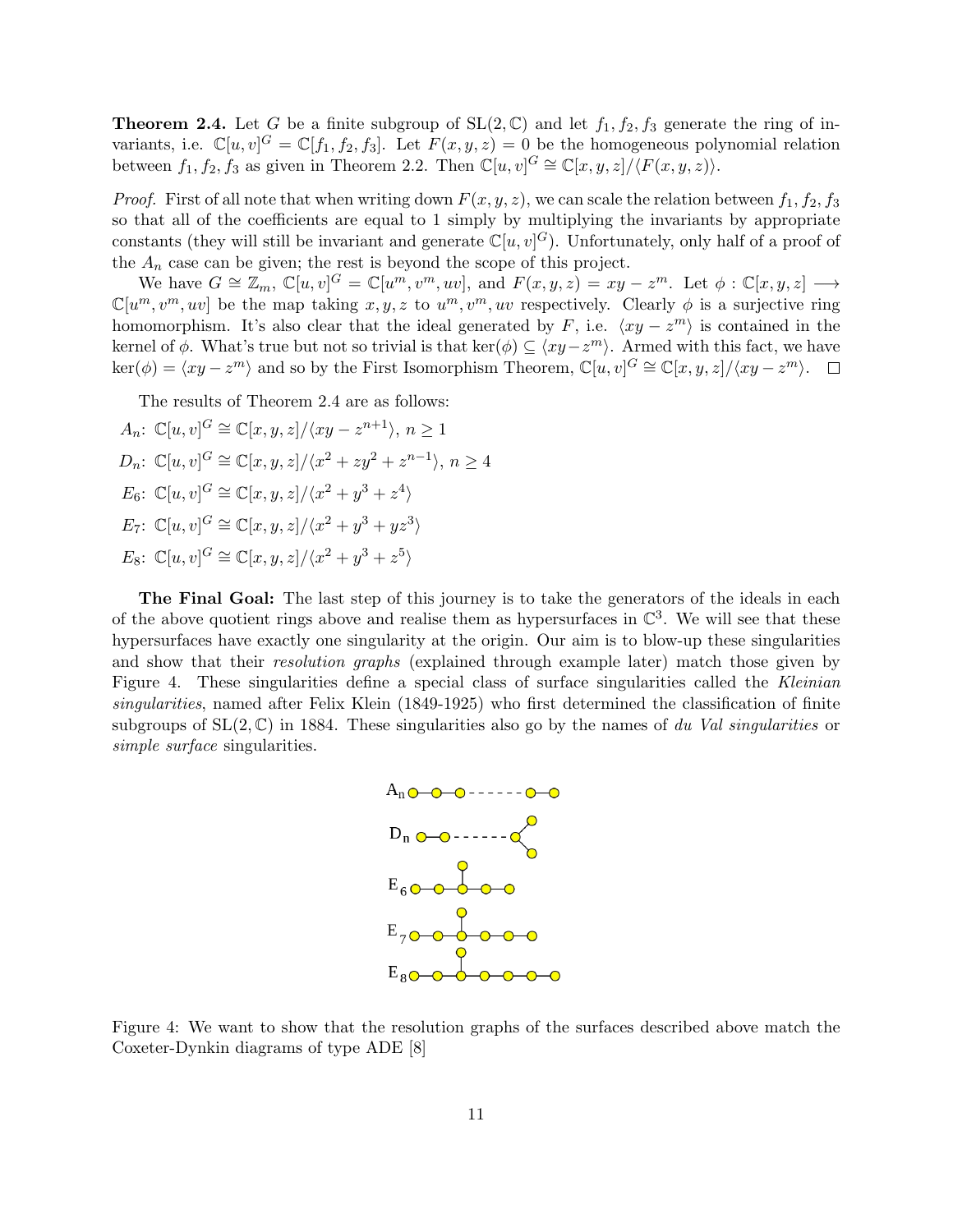## 3 Blow-up

## 3.1 Definitions and Properties

First let us recall some definitions. Let  $\mathbb{A}^n$  and  $\mathbb{P}^{n-1}$  denote *n*-dimensional affine and projective space respectively. The field in question will always be  $\mathbb{C}$ , unless otherwise specified.

**Definition 3.1.** Suppose  $S \subseteq \mathbb{C}[x_1, \ldots, x_n]$  is a set of polynomials in *n* variables. The *algebraic* variety, or just variety, defined by  $S$  is the locus given by

$$
\mathbb{V}(S) = \{ p \in \mathbb{A}^n \mid f(p) = 0 \,\,\forall f \in S \}.
$$

Definition 3.2. The *Zariski topology* on affine or projective space is the topology such that algebraic varieties are precisely the closed sets. We will always assume this topology on  $\mathbb{A}^n$  and  $\mathbb{P}^{n-1}$ .

**Definition 3.3.** Let  $X \in \mathbb{A}^n$ ,  $Y \in \mathbb{A}^m$  be algebraic varieties. A polynomial map  $\phi: X \to Y$  is an *isomorphism* if there exists another polynomial map  $\psi: Y \to X$  satisfying  $\psi \circ \phi = id_X$  and  $\phi \circ \psi = \mathrm{id}_Y.$ 

**Definition 3.4.** Let  $f \in \mathbb{C}[x_1,\ldots,x_n]$  be irreducible and nonconstant. A point  $p \in \mathbb{V}(f)$  is *singular* if  $\frac{\partial f}{\partial x}$  $\frac{\partial J}{\partial x_i}(p) = 0$   $\forall i = 1, ..., n$ . If a variety has no singular points then we say that it is *smooth*.

So what exactly is blow-up? Intuitively, it's a process whereby we "pull apart" a variety at a singular point according to the different directions of lines through that point. An example of this is given by Example 3.8. If the resulting variety is smooth, then we are said to have achieved a resolution of singularities, i.e. we have smoothed the singular variety. Sometimes this process requires several iterations of blowing-up, as we shall see later.

To begin with, we will define the blow-up of the origin  $O = (0, \ldots, 0) \in \mathbb{A}^n$ . Consider the Cartesian product  $\mathbb{A}^n \times \mathbb{P}^{n-1}$ . Denote the coordinates of  $\mathbb{A}^n$  by  $(x_1, \ldots, x_n)$  and the homogeneous coordinates of  $\mathbb{P}^{n-1}$  by  $[y_1 : \ldots : y_n]$ . Note that the closed subsets (i.e. varieties) of  $\mathbb{A}^n \times \mathbb{P}^{n-1}$  are defined by polynomials in  $x_i, y_j$  which are also homogeneous with respect to the  $y_j$ .

**Definition 3.5.** The blow-up of  $\mathbb{A}^n$  at the point O is the closed subset

$$
X = \mathbb{V}(x_i y_j - x_j y_i \mid i, j = 1, \dots, n) \subset \mathbb{A}^n \times \mathbb{P}^{n-1}
$$

There is an important natural morphism  $\varphi : X \to \mathbb{A}^n$  obtained by simply restricting the inclusion map from X into  $\mathbb{A}^n \times \mathbb{P}^{n-1}$  to the affine part. Hereafter X and  $\varphi$  will always refer to this variety and map.

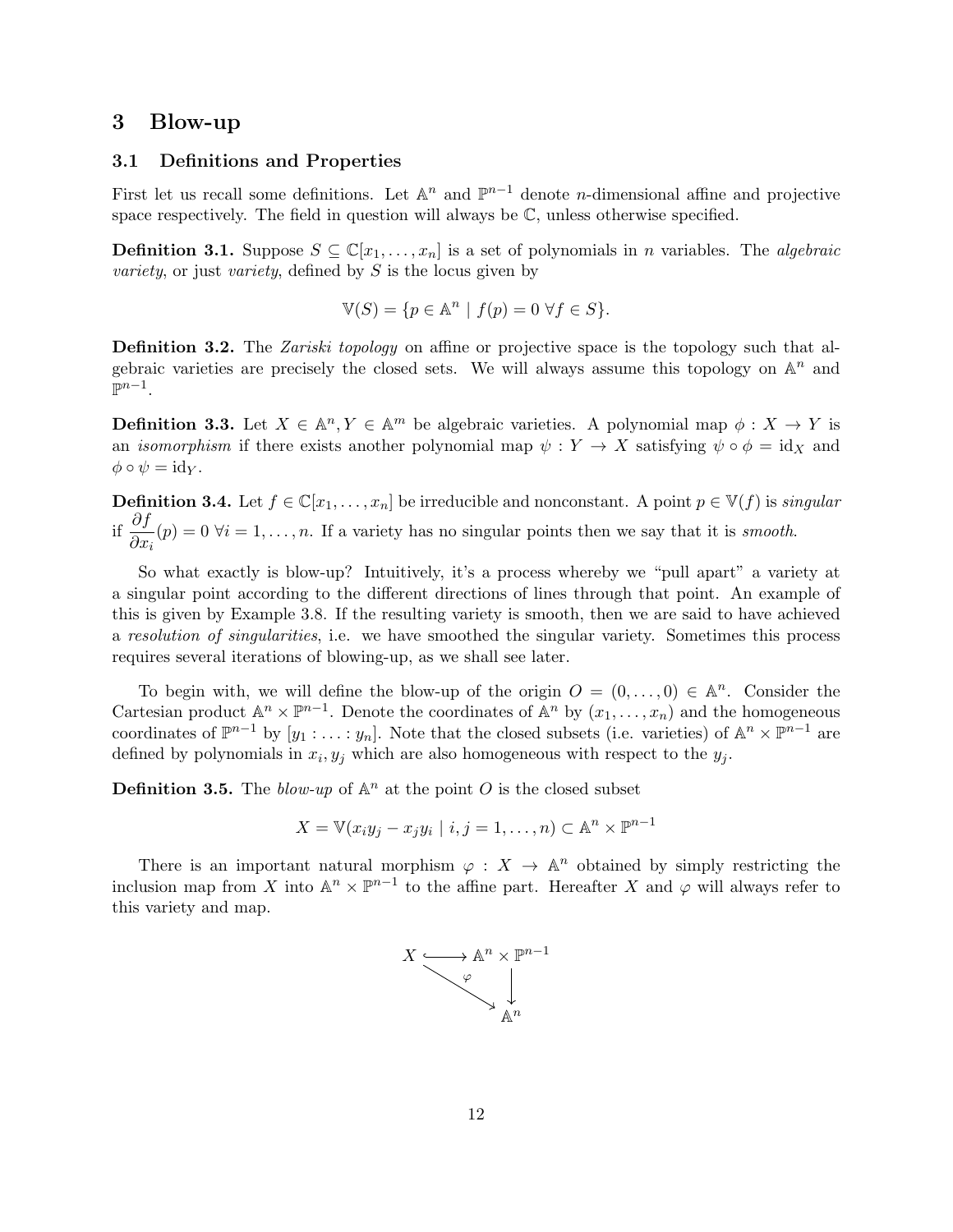#### Lemma 3.6. (Properties of X and  $\varphi$ )

i) If  $O \neq p \in \mathbb{A}^n$ , then  $\varphi^{-1}(p)$  consists of a single point.

*Proof.* We show that  $\varphi$  gives an isomorphism between  $X\backslash \varphi^{-1}(O)$  and  $\mathbb{A}^n\backslash\{O\}$ , i.e. we need to find an inverse morphism of  $\varphi$ . So let  $p = (x_1, \ldots, x_n) \in \mathbb{A}^n$  with some  $x_i \neq 0$ . If  $p \times [y_1]$ :  $\ldots$  :  $y_n$ ]  $\in \varphi^{-1}(p)$ , then by definition of X we must have  $y_j = \frac{x_j}{x_j}$  $\frac{x_j}{x_i}y_i \ \forall j = 1, \ldots, n.$  But this uniquely determines  $[y_1 : \ldots : y_n] \in \mathbb{P}^{n-1}$  (up to a scalar multiple at least, so without loss of generality we can take  $y_i = x_i \; \forall i = 1, ..., n$ . Hence  $\varphi^{-1}(p)$  consists of a single point and defining  $\psi(p) = (x_1, \ldots, x_n) \times [x_1 : \ldots : x_n]$  gives an inverse morphism of  $\varphi$ , thus  $X \setminus \varphi^{-1}(O) \cong \mathbb{A}^n \setminus \{O\}.$ 

$$
ii) \varphi^{-1}(O) \cong \mathbb{P}^{n-1}.
$$

*Proof.*  $\varphi^{-1}(O)$  consists of all points of the form  $O \times q$ , where  $q \in \mathbb{P}^{n-1}$  is subject to no constraints.

iii) The points of  $\varphi^{-1}(O)$  are in one-to-one correspondence with the set of lines through O in  $\mathbb{A}^n$ . *Proof.* Let L be a line through O in  $\mathbb{A}^n$ , given parametrically by  $x_i = a_i t, i = 1, \ldots, n, t \in \mathbb{A}^1, a_i \in \mathbb{C}$ not all 0. Let L' be the line  $\varphi^{-1}(L \setminus \{O\})$  in  $X \setminus \varphi^{-1}(O)$ . This line is given by the equations  $x_i = a_i t, y_i = a_i t, t \in \mathbb{A}^1 \setminus \{O\}$ . But since the  $y_i$  are homogeneous coordinates in  $\mathbb{P}^{n-1}$ , we can describe L' by  $x_i = a_i t, y_i = a_i$ , and these equations now make sense for all  $t \in \mathbb{A}^1$ ; this gives the closure of L' in X. Now  $\overline{L'}$  meets  $\varphi^{-1}(O)$  at the point  $O \times [a_1 : \ldots : a_n]$  where  $[a_1 : \ldots : a_n] \in \mathbb{P}^{n-1}$ . Hence the map sending L to  $[a_1 : \ldots : a_n]$  gives a one-to-one correspondence between lines through O in  $\mathbb{A}^n$  and points of  $\varphi^{-1}(O)$ .

#### iv)  $X$  is irreducible.

*Proof.* We have  $X = (X \setminus \varphi^{-1}(O)) \cup (\varphi^{-1}(O))$ . By i), the first piece is isomorphic to  $\mathbb{A}^n \setminus \{O\}$  and thus irreducible. As for the second piece, we know from iii) that every point of  $\varphi^{-1}(O)$  is in the closure of some subset (L' as constructed in iii)) of  $X\backslash\varphi^{-1}(O)$ . Hence  $X\backslash\varphi^{-1}(O)$  is dense in X and thus  $\overline{(X\setminus\varphi^{-1}(O))} = \overline{X} = X$  (where the latter equality comes from the fact that X is a variety). But the closure of an irreducible set is irreducible, therefore  $X$  is irreducible.

**Definition 3.7.** If Y is an algebraic variety in  $\mathbb{A}^n$  passing through the origin O, the blow-up of Y at the point  $O$  is  $\widetilde{Y} = \overline{(\varphi^{-1}(Y \setminus \{O\}))} \subset X \subset \mathbb{A}^n \times \mathbb{P}^{n-1}$ . To blow up any other point  $P \in Y$ , we make a linear change of coordinates sending P to O.

**Example 3.8.** Let  $Y = \mathbb{V}(y^2 - x^2(x+1)) \subset \mathbb{A}^2$ . This variety has one singularity at the origin, which we will blow up. Let the projective coordinates of  $\mathbb{A}^2 \times \mathbb{P}^1$  be given by  $[t : u]$ . Then the blow-up of  $(0,0) \in Y$  is given by  $\widetilde{Y} = Y \cap X = \mathbb{V}(xu - yt, y^2 - x^2(x+1)) \subset \mathbb{A}^2 \times \mathbb{P}^1$ .

Observe that the result looks like our curve in  $\mathbb{A}^2$  except that the origin has been replaced by a  $\mathbb{P}^1$ , see Figure 5. We call this  $\mathbb{P}^1$  the *exceptional divisor* and denote it by E.



Figure 5: Blow-up of  $(0,0) \in Y = \mathbb{V}(y^2 - x^2(x+1))$  [9]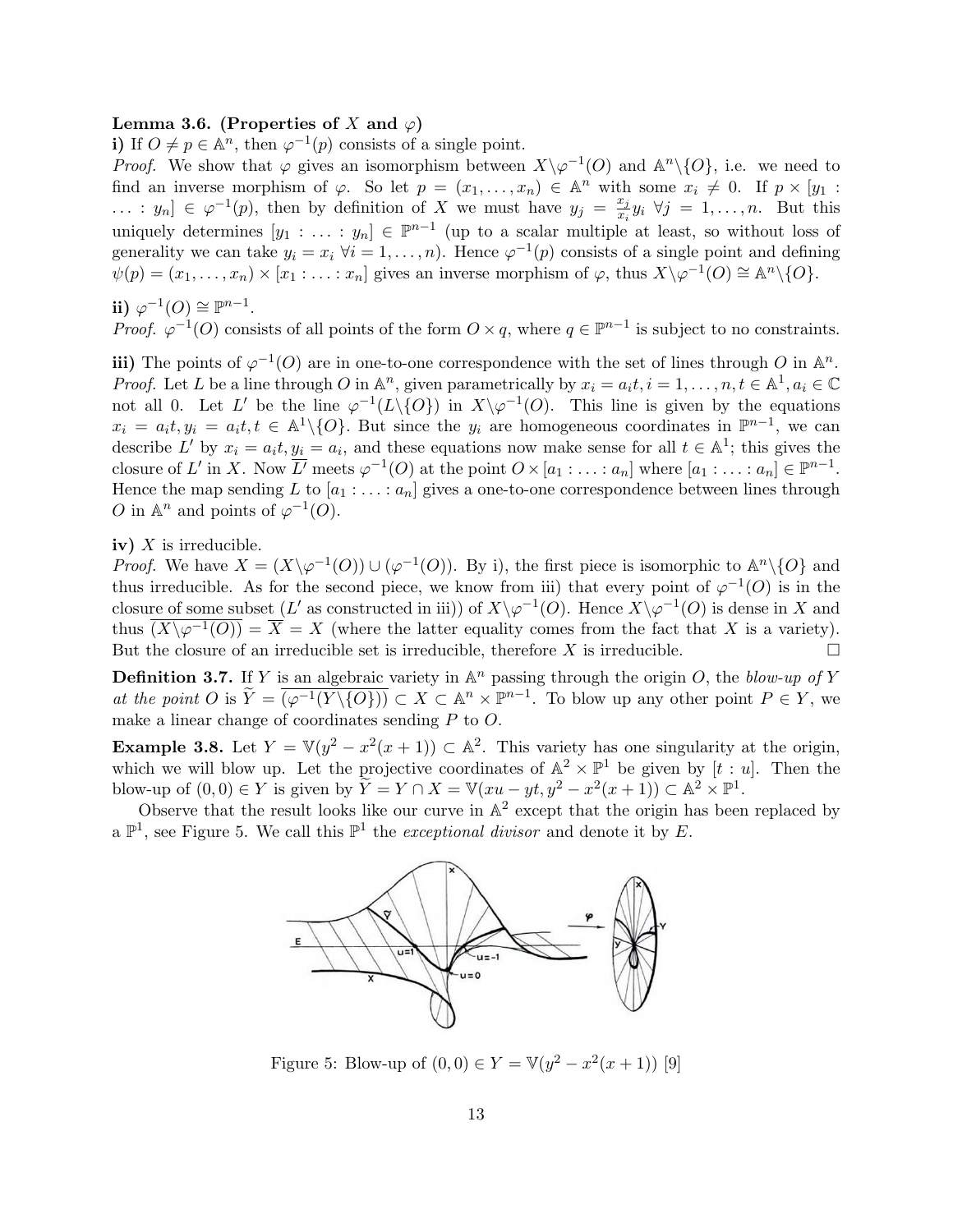Recall that  $\mathbb{A}^2 \times \mathbb{P}^1$  is covered by two affine open sets given by  $t \neq 0$  and  $u \neq 0$ , denoted  $U_t$  and  $U_u$  respectively. We will look at Y in the affine chart  $U_t$ . Denote this by  $Y_t$ , i.e.  $Y_t = U_t \cap Y$ . Then we can divide our projective coordinates by t and use  $\frac{u}{t}$  as an affine coordinate, and so study  $\widetilde{Y}_t$ as if it lived in  $\mathbb{A}^3$  with coordinates  $(x, y, \frac{u}{t})$ . Therefore we have  $\widetilde{Y}_t = \mathbb{V}(y - x \frac{u}{t})$  $\frac{u}{t}, y^2 - x^2(x+1) \subset$  $U_t \cong \mathbb{A}^3$ . Plugging the first equation into the second yields  $x^2(\frac{u}{t})$  $(\frac{u}{t})^2 - x^2(x+1) = 0$  which factors as  $x^2((\frac{u}{t})^2 - x - 1) = 0.$ 

We must have either  $x^2 = 0$  or  $(\frac{u}{t})^2 = x + 1$ . The first condition forces  $y = 0$  and leaves  $\frac{u}{t}$ arbitrary; this of course corresponds to E (or at least the  $t \neq 0$  affine part of it). The second condition is  $(\frac{u}{t})^2 = x + 1$ . This is  $\widetilde{Y}_t$ . Observe that at  $\widetilde{Y}_t \cap E$  we must have  $(x, y) = (0, 0)$  in this equation. This leaves  $(\frac{u}{t})^2 = \pm 1$ . These two points,  $(x, y, \frac{u}{t}) = (0, 0, \pm 1)$  correspond to the slopes of the two branches of  $Y$  at the origin. Note that with respect to Figure 5,  $t$  has been set equal to 1, as opposed to dividing through by it in the above calculations.  $\Diamond$ 

The surfaces we want to blow-up are defined by the polynomials generating the ideals on page 11. Here they are again for convenience:

$$
A_n: xy - z^{n+1} = 0, n \ge 1
$$
  
\n
$$
D_n: x^2 + zy^2 + z^{n-1} = 0, n \ge 4
$$
  
\n
$$
E_6: x^2 + y^3 + z^4 = 0
$$
  
\n
$$
E_7: x^2 + y^3 + yz^3 = 0
$$
  
\n
$$
E_8: x^2 + y^3 + z^5 = 0
$$

Lemma 3.9. Each of these surfaces has exactly one singularity, which can be found at the origin.

*Proof.* The  $A_n$ ,  $E_6$  and  $E_8$  cases are easy as taking the partial derivatives with respect to each variable and setting them equal to 0 forces each variable in turn to be equal to zero, thus giving a singularity at  $(0, 0, 0)$  as required.

For  $E_7$ , let f be the polynomial given. Firstly  $\frac{\partial f}{\partial x} = 0$  forces  $x = 0$ . Now  $\frac{\partial f}{\partial z} = 0$  implies  $3yz^2 = 0$ and  $\frac{\partial f}{\partial y} = 0$  implies  $3y^2 + z^3 = 0$ . The only simultaneous solution to both of these equations is  $y = 0 = z$ , giving the desired singularity  $(0, 0, 0)$ . The  $D_n$  case is similar.  $\Box$ 

We are now ready to calculate the blow-ups of each of these surfaces at the origin and find their resolution graphs. These calculations will take us to the end of the project. Note that in Example 3.8 we were working in  $\mathbb{R}^2$ , and hence able to get nice pictures. Such pictures are impossible for blow-ups of surfaces in  $\mathbb{C}^3$ , although guiding diagrams have been attempted.

**Notation:** Denote the coordinates of  $\mathbb{A}^3 \times \mathbb{P}^2$  by  $(x, y, z; a : b : c)$ , i.e. we use  $x, y, z$  for the affine part and a, b, c for the projective part. X is given by  $\mathbb{V}(xb - ya, xc - za, yc - zb)$ . In each case, denote the surface in question by the variety  $Y = \mathbb{V}(f)$ , where f is the defining polynomial. Let the blow-up of the surface at the origin be given by  $\widetilde{Y} = \mathbb{V}(xb - ya, xc - za, yc - zb, f) \subset X$ . Let  $U_a \subset \mathbb{A}^3 \times \mathbb{P}^2$  be the open subset where the the a-coordinate is non-zero. Observe  $U_a \cong \mathbb{A}^5$ and that the coordinates in this space are  $(x, y, z, \frac{b}{a}, \frac{c}{a})$  $\frac{c}{a}$ ). We define  $U_b, U_c$  similarly. Denote the affine charts of  $\tilde{Y}$ , for example  $\tilde{Y} \cap U_a$ , by  $\tilde{Y}_a$ . Denote the exceptional divisor of each blow-up by E. For cases requiring several blow-ups, we will alternate between the coordinates above and  $(A, B, C; \alpha : \beta : \gamma) \in \mathbb{A}^3 \times \mathbb{P}^2$ .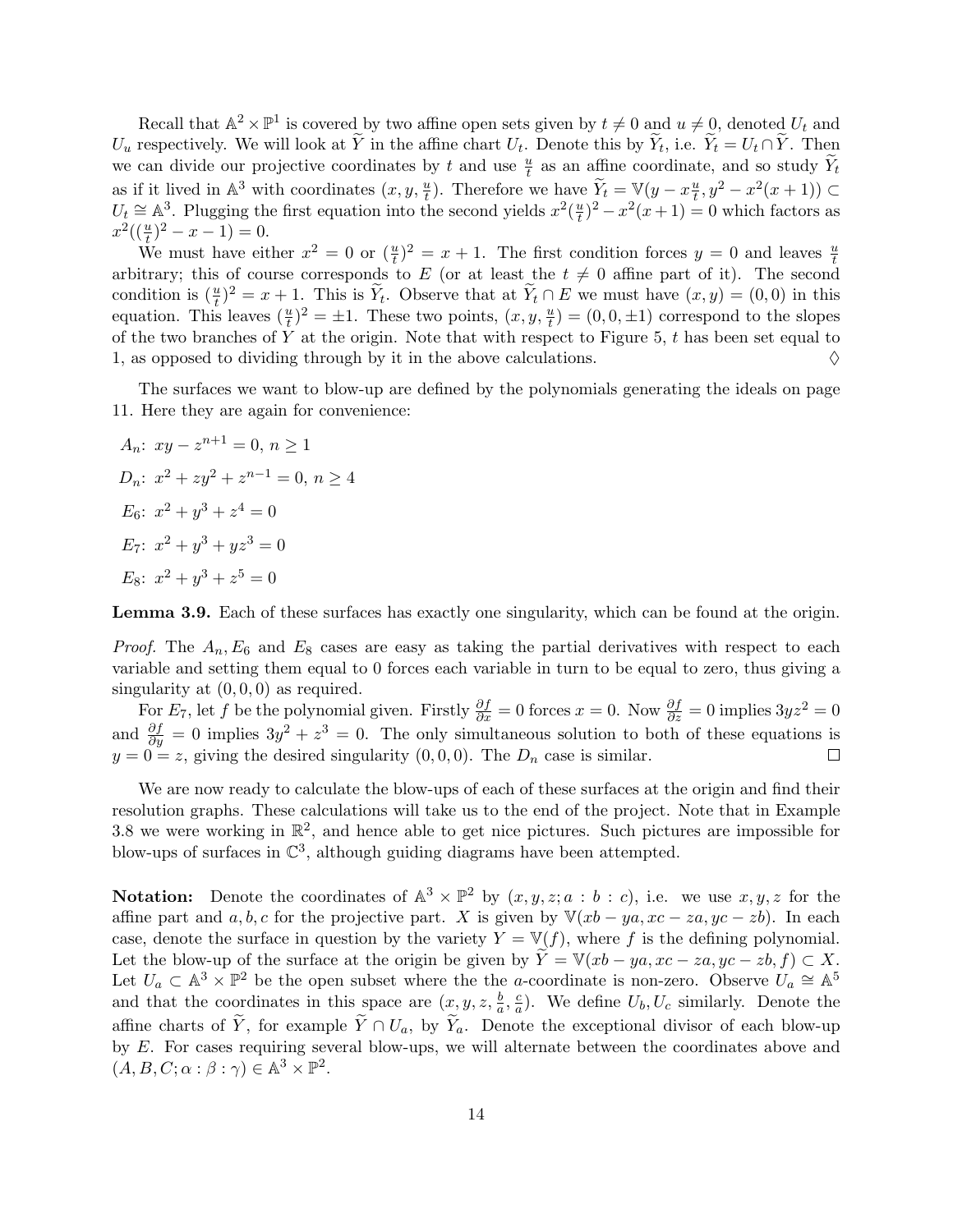#### 3.2 The  $A_n$  Case

The strategy will be to show that  $A_1$  and  $A_2$  have the desired resolution graphs and then complete an induction argument on the general  $A_n$  case.

## 3.2.1  $A_1$

We have  $f = xy - z^2$  and  $\widetilde{Y} = \mathbb{V}(xb - ya, xc - za,yc - zb, xy - z^2)$ .

First consider  $\widetilde{Y}_a = \mathbb{V}(x_a^b - y, x_a^c - z, y_a^c - z_a^b)$  $(\frac{b}{a}, xy - z^2) \subset U_a \cong \mathbb{A}^5$ . Substituting the first two equations into the last one yields  $x^2 \frac{b}{a} - x^2 \left(\frac{c}{a}\right)$  $(\frac{c}{a})^2 = 0$ , i.e.  $x^2(\frac{b}{a} - (\frac{c}{a}))$  $\frac{c}{a}$  $)^2$  $) = 0.$ 

This last equation has two irreducible parts, namely  $x^2$  and  $\frac{b}{a} - \left(\frac{c}{a}\right)$  $\frac{c}{a}$ )<sup>2</sup>. If we set  $x^2 = 0$ , the other equations in  $\widetilde{Y}_a$  force  $y = 0 = z$ . This part is the exceptional divisor E. It is the set that  $\phi$  maps to the singularity  $(0,0,0) \in Y$ . Observe that in X, E is the set with coordinates  $\{(0,0,0;a:b:c)\}\cong\mathbb{P}^2$ . This is in accordance with Lemma 3.6.ii, which is reassuring.

The other part,  $\frac{b}{a} - (\frac{c}{a})$  $\frac{c}{a}$ )<sup>2</sup>, tells us more about  $\widetilde{Y}_a$ . Using  $\frac{b}{a} = (\frac{c}{a})^2$  and the equations  $y = x\frac{b}{a}$  $\frac{b}{a}$ ,  $z = x \frac{c}{a}$  $\frac{c}{a}$ we can construct a polynomial isomorphism  $(x, y, z, \frac{b}{a}, \frac{c}{a})$  $\frac{c}{a}$ ) =  $(x, x(\frac{c}{a}))$  $(\frac{c}{a})^2, x(\frac{c}{a})$  $\frac{c}{a}$ ),  $\left(\frac{c}{a}\right)$  $(\frac{c}{a})^2, \frac{c}{a}$  $\frac{c}{a}) \mapsto (\bar{x}, \frac{c}{a}) \in \mathbb{A}^2,$ i.e. we achieve  $\widetilde{Y}_a \cong \mathbb{A}^2$ . Since  $\mathbb{A}^2$  is smooth, we know that  $\widetilde{Y}_a$  must be smooth. The following diagram represents  $\widetilde{Y}_a$  as  $\mathbb{A}^2$  with coordinate axes  $x, \frac{c}{a}$ .



The red squiggle along the  $\frac{c}{a}$ -axis corresponds to where  $\widetilde{Y}_a$  meets E, as  $x = 0$  forces  $y = 0 = z$ .

The calculations for  $\widetilde{Y}_b$  are almost identical to the ones above. The important thing is that we get another isomorphism  $(x, y, z, \frac{a}{b}, \frac{c}{b})$  $\left(\frac{c}{b}\right) = \left(y\right)\left(\frac{c}{b}\right)$  $(\frac{c}{b})^2, y, y(\frac{c}{b})$  $(\frac{c}{b}),(\frac{c}{b})$  $(\frac{c}{b})^2, \frac{c}{b}$  $\left(\frac{c}{b}\right) \mapsto (y, \frac{c}{b}) \in \mathbb{A}^2$ , thus showing that  $\widetilde{Y}_b$  is also smooth. Below we have another similar diagram. The red squiggle again corresponds to where  $Y_b$  meets E.



Finally, in the same manner again, considering  $\widetilde{Y}_c$  yields the equation  $z^2(\frac{a}{c})$ c  $\frac{b}{c} - 1$ ) = 0. The interesting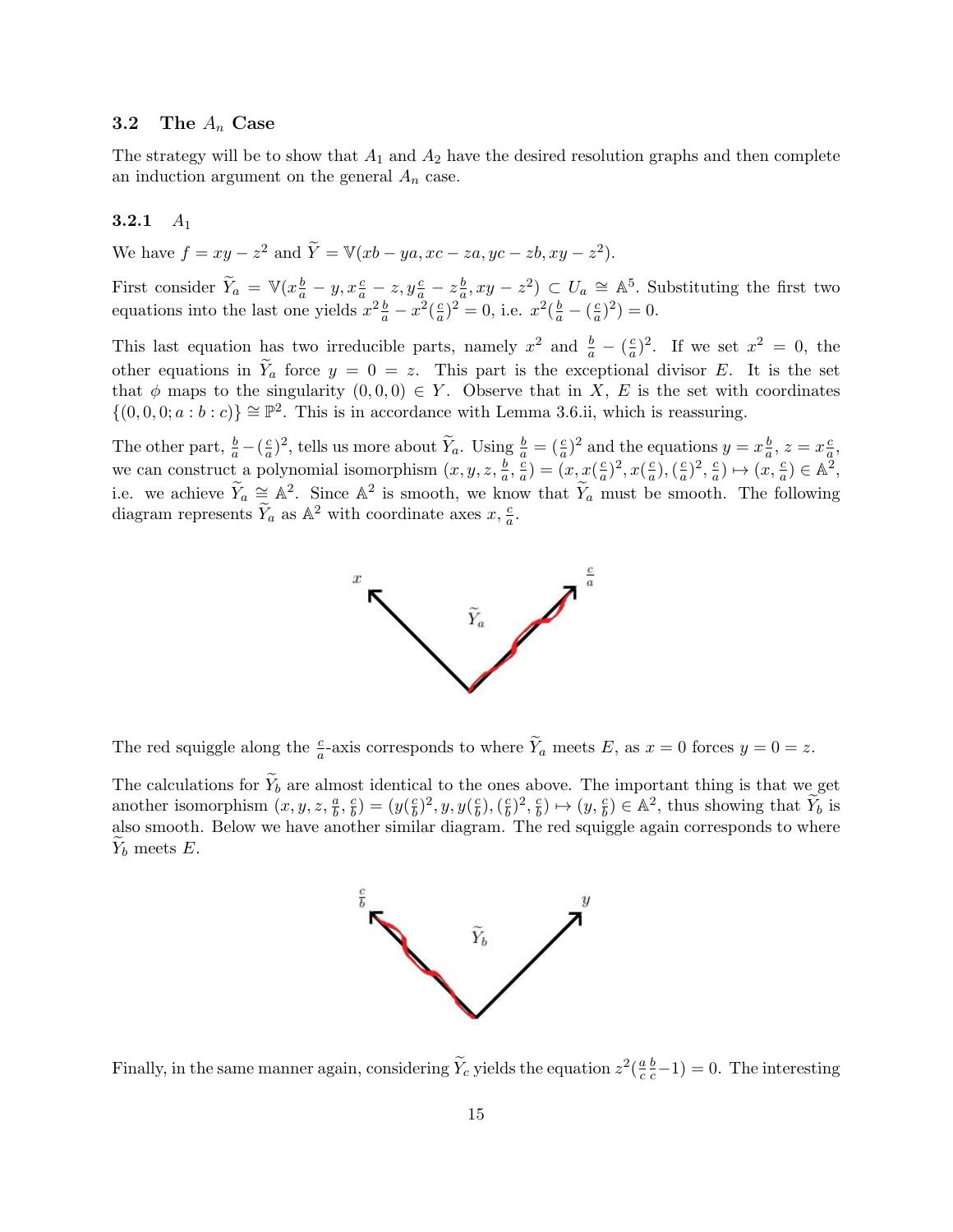irreducible part of this is  $\frac{a}{c}$  $\frac{b}{c} = 1$ . Observe that this implies both  $a \neq 0$  and  $b \neq 0$ , but these two conditions are precisely those considered by looking in the charts  $U_a$  and  $U_b$ . Hence we have  $Y_c \subset Y_a \cup Y_b$ , so there is nothing new to be found in this chart. It is superfluous.

The next step is to "glue" our two charts (or diagrams) together. Remember that affine charts collectively cover the same space and overlap each other almost entirely. In fact  $\widetilde{Y}_a \setminus \{\frac{c}{a} = 0\} \cong \widetilde{Y}_b \setminus \{\frac{c}{b} = 0\}$ via the map  $(x, \frac{c}{a}) \mapsto (x(\frac{c}{a}))$  $(\frac{c}{a})^2, (\frac{c}{a})$  $(\frac{c}{a})^{-1}$ ) =  $(y, \frac{c}{b})$ , which has inverse  $(y, \frac{c}{b}) \mapsto (y(\frac{c}{b}))$  $(\frac{c}{b})^{\vphantom{2}},(\frac{c}{b})^{\vphantom{2}}$  $(\frac{c}{b})^{-1}$  =  $(x, \frac{c}{a})$ .

Importantly, note that in this case we have  $\frac{c}{b} = \frac{c/a}{b/a} = \frac{c/a}{(c/a)}$  $\frac{c/a}{(c/a)^2} = (\frac{c}{a})^{-1} = \frac{a}{c}$  $\frac{a}{c}$ , so that the original axes c  $\frac{c}{a}$  and  $\frac{c}{b}$  coincide almost entirely (we can see this by joining the diagrams together). The  $\frac{c}{a}$  axis doesn't quite reach the y-axis in  $\widetilde{Y}_b$  as this would correspond to  $\frac{a}{c} = 0$  i.e.  $a = 0$  (this is why when gluing  $\widetilde{Y}_a$  to  $\widetilde{Y}_b$  we must omit the line  $\{\frac{c}{a} = 0\}$  in the domain). However by treating this as the "point at infinity", we actually see that this unified axis is a projective line  $\mathbb{P}^1$ . We thus have the following diagram, where the red squiggle is a  $\mathbb{P}^1$ .



So what is the *resolution graph*? Whenever we have a  $\mathbb{P}^1$  we draw a node, and we connect two nodes with a line if the two projective lines they represent intersect. Since here we only have one  $\mathbb{P}^1$ , our graph is just a single node, which is the desired result (see Figure 4 on page 11).



## 3.2.2  $A_2$

Now we have  $f = xy - z^3$  and  $\widetilde{Y} = \mathbb{V}(xb - ya, xc - za,yc - zb, xy - z^3)$ .

As before, we consider  $\tilde{Y}$  in each of the three affine charts.  $\tilde{Y}_a$  and  $\tilde{Y}_b$  will be very similar, but this time  $Y_c$  will have a much more important role.

Now in  $\widetilde{Y}_a$ , we have  $y = x \frac{b}{a}$  $\frac{b}{a}$ ,  $z = x\frac{c}{a}$  $\frac{c}{a}$  again and substituting these into  $xy - z^3 = 0$  yields  $x^2 \frac{b}{a}$  –  $x^3(\frac{c}{a}$  $(\frac{c}{a})^3 = 0$ , i.e.  $x^2(\frac{b}{a} - x(\frac{c}{a}))$  $\frac{c}{a}$ )<sup>3</sup>) = 0. Again the  $x^2$  part will give us E and the other part gives us  $\frac{b}{a} = x(\frac{c}{a})$  $\frac{c}{a}$ )<sup>3</sup>. Just like before, we have an isomorphism  $(x, y, z, \frac{b}{a}, \frac{c}{a})$  $\frac{c}{a}$ ) =  $(x, x^2(\frac{c}{a}))$  $(\frac{c}{a})^3, x(\frac{c}{a})$  $\frac{c}{a}), x(\frac{c}{a})$  $(\frac{c}{a})^3, \frac{c}{a}$  $\frac{c}{a}) \mapsto$  $(x, \frac{c}{a}) \in \mathbb{A}^2$ . Hence this chart is smooth and we get a diagram identical to the first of those given in the  $A_1$  case.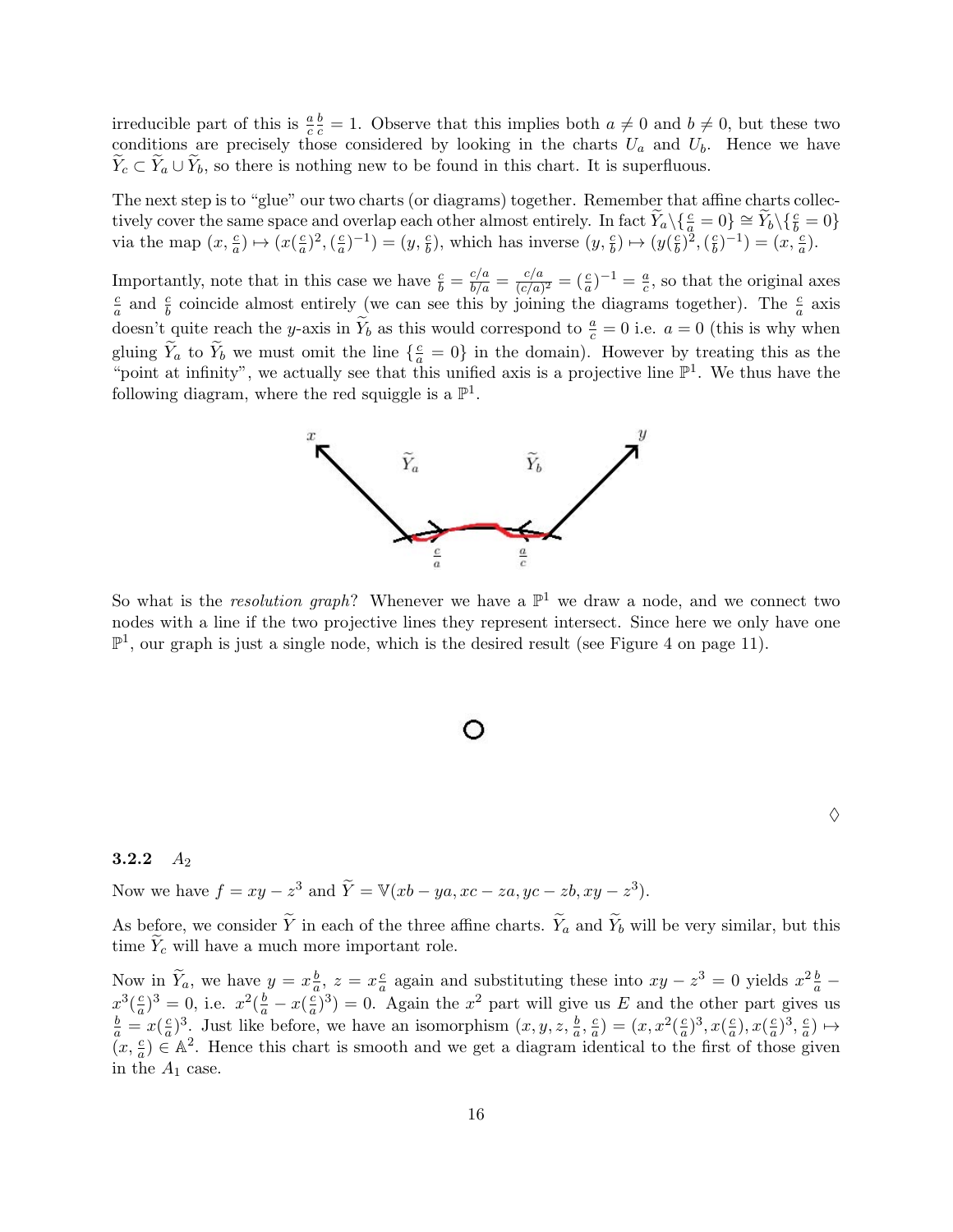Similarly, considering  $\widetilde{Y}_b$  yields the isomorphism  $(x, y, z, \frac{a}{b}, \frac{c}{b})$  $\binom{c}{b} = (y^2(\frac{c}{b}))$  $(\frac{c}{b})^3, y, y(\frac{c}{b})$  $\frac{c}{b}), y(\frac{c}{b})$  $(\frac{c}{b})^3, \frac{c}{b}$  $\left(\frac{c}{b}\right) \mapsto \left(y, \frac{c}{b}\right) \in$  $\mathbb{A}^2$ . We thus have smoothness and a diagram identical to the second of those given in the  $A_1$  case.

In  $\widetilde{Y}_c$ , we have  $x = z \frac{a}{c}$  $\frac{a}{c}$  and  $y = z\frac{b}{c}$  $\frac{b}{c}$ . Plugging these into  $xy - z^3 = 0$  yields  $z^2(\frac{a}{c})$ c  $\frac{b}{c} - z$ ) = 0, from which the interesting irreducible part gives  $z = \frac{a}{c}$ c  $\overline{a}$  $\frac{a}{b}$ . This time our isomorphism  $\widetilde{Y}_c$  to  $\mathbb{A}^2$  will make all three affine coordinates redundant:  $(x, y, z, \frac{a}{c}, \frac{b}{c})$  $(\frac{b}{c})=(\left(\frac{a}{c}\right)^2\frac{b}{c},\frac{a}{c})$  $\frac{a}{c}(\frac{b}{c}$  $(\frac{b}{c})^2, \frac{a}{c}$ c b  $\frac{b}{c}, \frac{a}{c}$  $\frac{a}{c}, \frac{b}{c}$  $(\frac{b}{c}) \mapsto (\frac{a}{c})$  $\frac{a}{c}, \frac{b}{c}$  $(\frac{b}{c}) \in \mathbb{A}^2$ . We still get a smooth result but with a different diagram. Here both coordinate axes have preimage in E.



Now we're ready to look at the big picture. We glue our three affine charts together and achieve the digram below. Note that we need to bend the coordinate axes of  $\widetilde{Y}_c$  to do this on paper - the angle between the  $\frac{a}{c}, \frac{b}{c}$  $\frac{b}{c}$  axes is still a right angle.



The glue between these charts are the following maps.

•  $\widetilde{Y}_a \setminus \{\frac{c}{a} = 0\} \cong \widetilde{Y}_c \setminus \{\frac{a}{c} = 0\}$  via  $(x, \frac{c}{a}) \mapsto ((\frac{c}{a})^{-1}, x(\frac{c}{a})$  $(\frac{c}{a})^2) = (\frac{a}{c}, \frac{b}{c})$  $(\frac{b}{c})$ . The latter coordinate in the image comes from the fact that in  $\widetilde{Y}_a$ ,  $\frac{b}{a} = x(\frac{c}{a})$  $(\frac{c}{a})^3$ , so  $\frac{b}{c} = \frac{b/a}{c/a} = \frac{x(c/a)^3}{c/a} = x(\frac{c}{a})$  $\frac{c}{a})^2$ .

• 
$$
\widetilde{Y}_c \setminus \{\frac{b}{c} = 0\} \cong \widetilde{Y}_b \setminus \{\frac{c}{b} = 0\}
$$
 via  $(\frac{a}{c}, \frac{b}{c}) \mapsto ((\frac{b}{c})^{-1}, \frac{a}{c}(\frac{b}{c})^2) = (\frac{c}{b}, y).$ 

So what is the resolution graph? We have two distinct projective lines intersecting in a single point (the orange dot), thus we have the following Coxeter-Dynkin diagram, representing  $A_2!$  We are done.  $\Diamond$ 

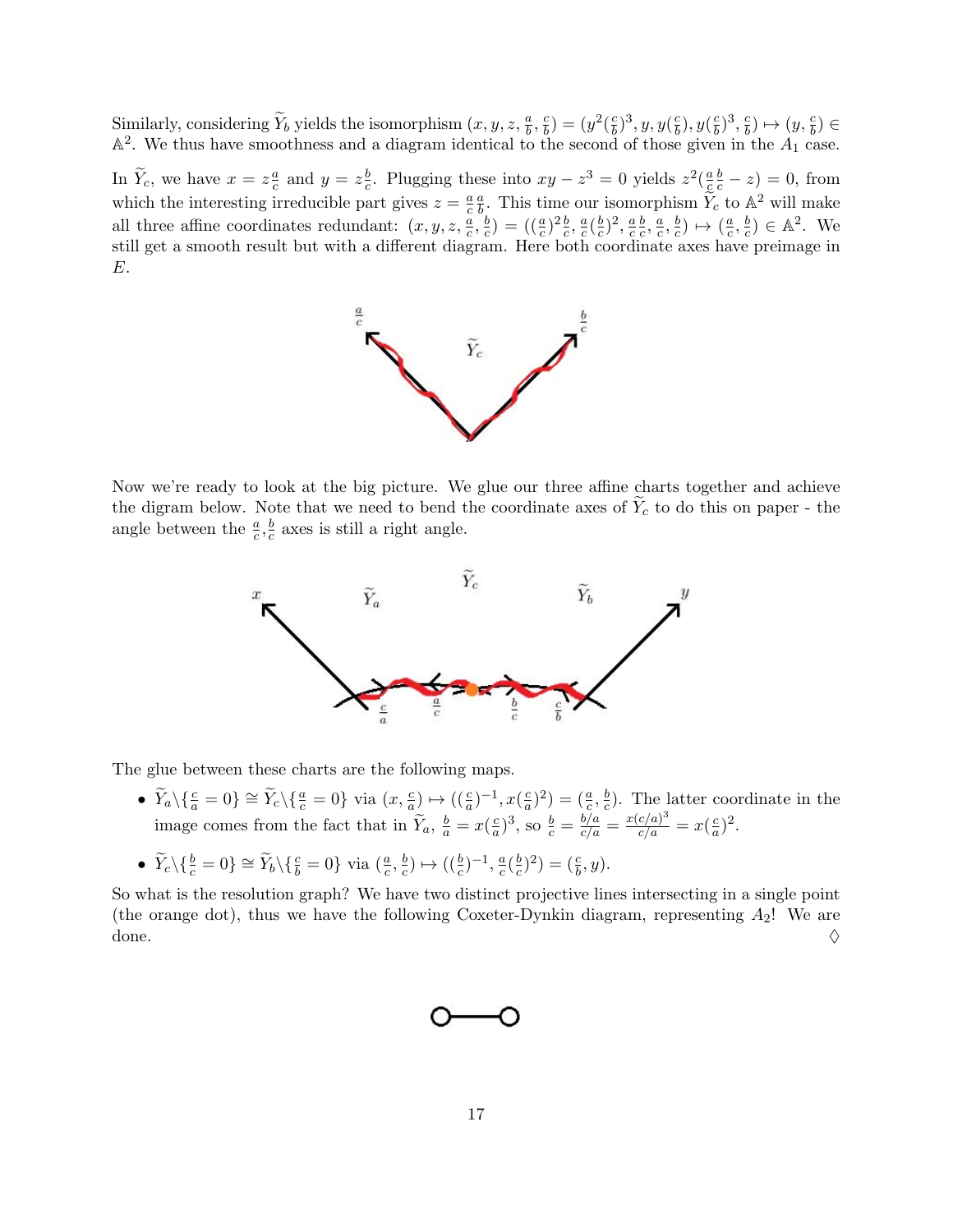#### 3.2.3  $A_n$

The  $A_1$  and  $A_2$  cases will be our base cases for an induction argument. Consider then the  $A_n$  case, i.e.  $f = xy - z^{n+1}$  and  $\widetilde{Y} = \mathbb{V}(xb - ya, xc - za, yc - zb, xy - z^{n+1})$ , and suppose that for all  $k < n$ we have that the resolution graph of  $A_k$  is k nodes in a line as shown below.



The results of looking in the  $U_a$  and  $U_b$  charts are exactly the same as before; we get that  $\widetilde{Y}_a \cong \mathbb{A}^2$ and  $\widetilde{Y}_b \cong \mathbb{A}^2$  via the isomorphisms listed below, and so the diagrams we get are the same as the first two given in the  $A_1$  case.

•  $\widetilde{Y}_a$ .  $(x, y, z, \frac{b}{a}, \frac{c}{a})$  $\frac{c}{a}$ ) =  $(x, x^n(\frac{c}{a}))$  $\frac{c}{a}$ )<sup>n+1</sup>,  $x\frac{c}{a}$ ,  $x^{n-1}$ ( $\frac{c}{a}$  $\frac{c}{a})^{n+1}, \frac{c}{a}$  $\frac{c}{a}) \mapsto (x, \frac{c}{a})$ •  $\widetilde{Y}_b$ .  $(x, y, z, \frac{a}{b}, \frac{c}{b})$  $\binom{c}{b} = (y^n(\frac{c}{b}))$  $(\frac{c}{b})^{n+1}, y, y_{\overline{b}}^c, y^{n-1}(\frac{c}{b})$  $(\frac{c}{b})^{n+1}, \frac{c}{b}$  $\frac{c}{b}) \mapsto (y, \frac{c}{b})$ 

For  $\widetilde{Y}_c$  we will get the equation  $z^2(\frac{a}{c})$ c  $(\frac{b}{c} - z^{n-1}) = 0$ . Here we cannot make the z variable redundant and get a polynomial isomorphism  $\tilde{Y}_c \cong \mathbb{A}^2$ . In fact, the equation  $\frac{a}{c}$  $\frac{b}{c} - z^{n-1} = 0$  does not even define a smooth variety. By renaming the variables  $\frac{a}{c} \mapsto A, \frac{b}{c}$  $\frac{b}{c} \mapsto B, z \mapsto C$ , it defines the singular variety  $\mathbb{V}(AB - C^{n-1}) \subset \mathbb{A}^3$ . Hence  $\widetilde{Y}_c \cong \mathbb{V}(AB - C^{n-1}) \subset \mathbb{A}^3$ . But look! This variety describes the  $A_{n-2}$  singularity (the green dot on the diagram below), so by induction it has resolution graph  $n-2$  nodes in a line.



The glue between the charts is:

- $\widetilde{Y}_c \setminus \{A = 0\} \cong \widetilde{Y}_a \setminus \{\frac{c}{a} = 0\}$  via  $(A, B, C) \mapsto (AC, A^{-1})$  with inverse  $(x, \frac{c}{a}) \mapsto ((\frac{c}{a})^{-1}, x^{n-1}(\frac{c}{a}))$  $\frac{c}{a})^n, x \frac{c}{a}$
- $\widetilde{Y}_c \setminus \{B=0\} \cong \widetilde{Y}_b \setminus \{\frac{c}{b} = 0\}$  via  $(A, B, C) \mapsto (BC, B^{-1})$  with inverse  $(y, \frac{c}{b}) \mapsto (y^{n-1}(\frac{c}{b}))$  $(\frac{c}{b})^n, (\frac{c}{b})$  $(\frac{c}{b})^{-1}, y_{\overline{b}}^{c})$

Hence the coincidence of the  $\frac{c}{a}$ -axis and the A-axis in  $\widetilde{Y}_c$  forms a  $\mathbb{P}^1$ , call it  $\Gamma_0$ , and similarly the c  $\frac{c}{b}$  and B axes form another, call it  $\Gamma_1$ . Thus  $\Gamma_0$ ,  $\Gamma_1$  will contribute two extra nodes to the resolution graph representing the  $A_{n-2}$  singularity in  $Y_c$ ; we just need to make sure that these two nodes join the rest in the correct place. Using the new coordinates  $(A, B, C)$  with projective coordinates  $[\alpha : \beta : \gamma]$  we blow-up  $Y' := \mathbb{V}(AB - C^{n-1})$  and, like we've already seen, we will get smoothness in the  $\widetilde{Y}'_{\alpha}$  and  $\widetilde{Y}'_{\beta}$  charts via the following isomorphisms to  $\mathbb{A}^2$ :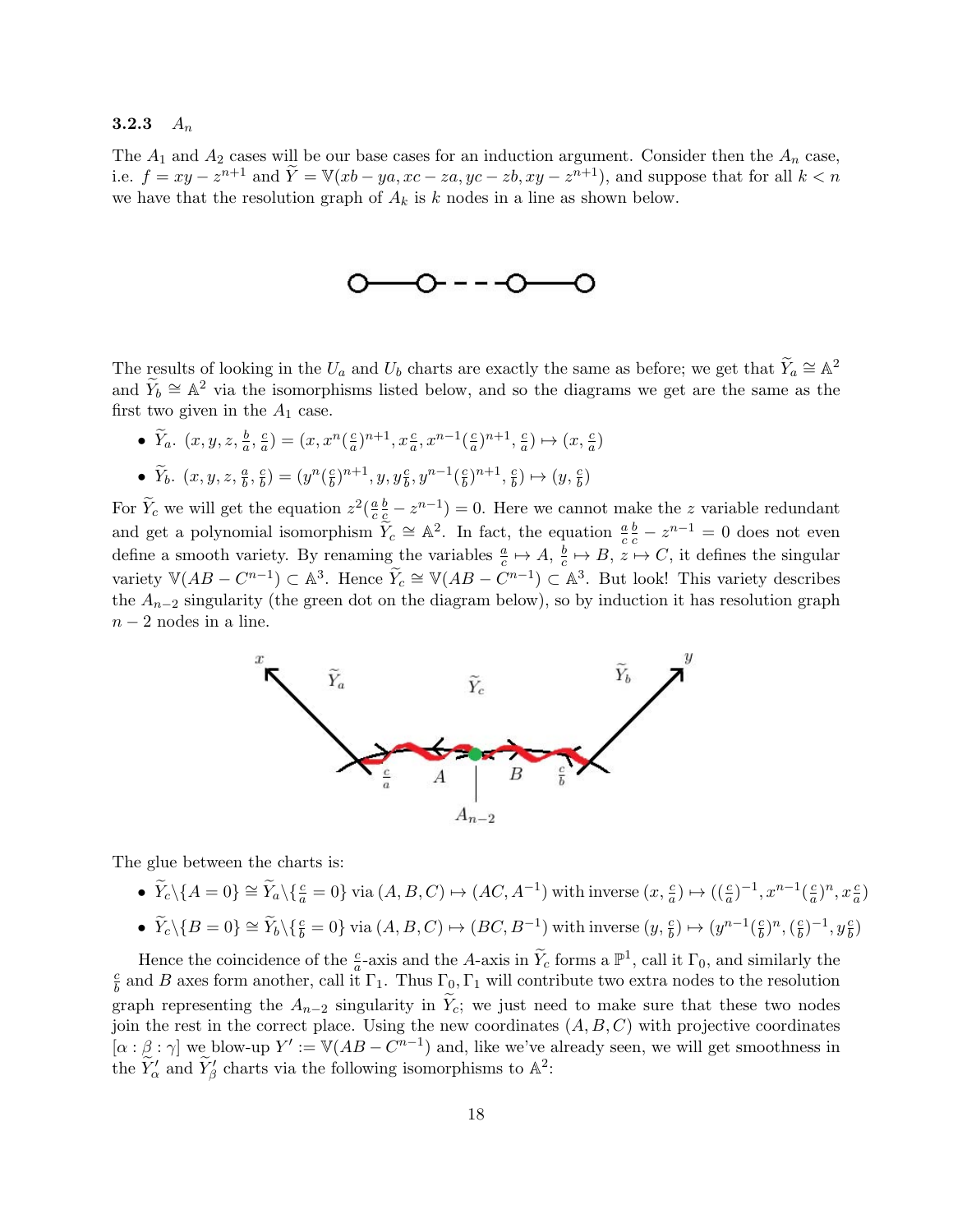\n- \n
$$
\widetilde{Y}'_{\alpha}.\ (A, B, C, \frac{\beta}{\alpha}, \frac{\gamma}{\alpha}) = (A, A^{n-2}(\frac{\gamma}{\alpha})^{n-1}, A^{\gamma}_{\alpha}, A^{n-3}(\frac{\gamma}{\alpha})^{n-1}, \frac{\gamma}{\alpha}) \mapsto (A, \frac{\gamma}{\alpha})
$$
\n
\n- \n
$$
\widetilde{Y}'_{\beta}.\ (A, B, C, \frac{\alpha}{\beta}, \frac{\gamma}{\beta}) = (B^{n-2}(\frac{\gamma}{\beta})^{n-1}, B, B^{\gamma}_{\beta}, B^{n-3}(\frac{\gamma}{\beta})^{n-1}, \frac{\gamma}{\beta}) \mapsto (B, \frac{\gamma}{\beta})
$$
\n
\n

For  $\widetilde{Y}'_{\gamma}$ , after throwing away the irreducible part with preimage in E we will get the equation α  $\overline{\gamma}$  $\frac{\beta}{\gamma}-C^{n-3}=0$ , a singularity of  $A_{n-4}$  type. Like above, the coincidence of the  $\frac{\gamma}{\alpha},\frac{\alpha}{\gamma}$  $\frac{\alpha}{\gamma}$  axes and the γ  $\frac{\gamma}{\beta}, \frac{\beta}{\gamma}$  $\frac{\beta}{\gamma}$  axes will create another two  $\mathbb{P}^1$ s that intersect in this  $A_{n-4}$  singularity. Meanwhile,  $\Gamma_0, \Gamma_1$  will intersect these  $\mathbb{P}^1$ s also. See the diagram below.



This whole process of gaining two extra  $\mathbb{P}^1$ s repeats with each blow-up, overall yielding the desired n nodes in a straight line for  $A_n$ .



 $\Diamond$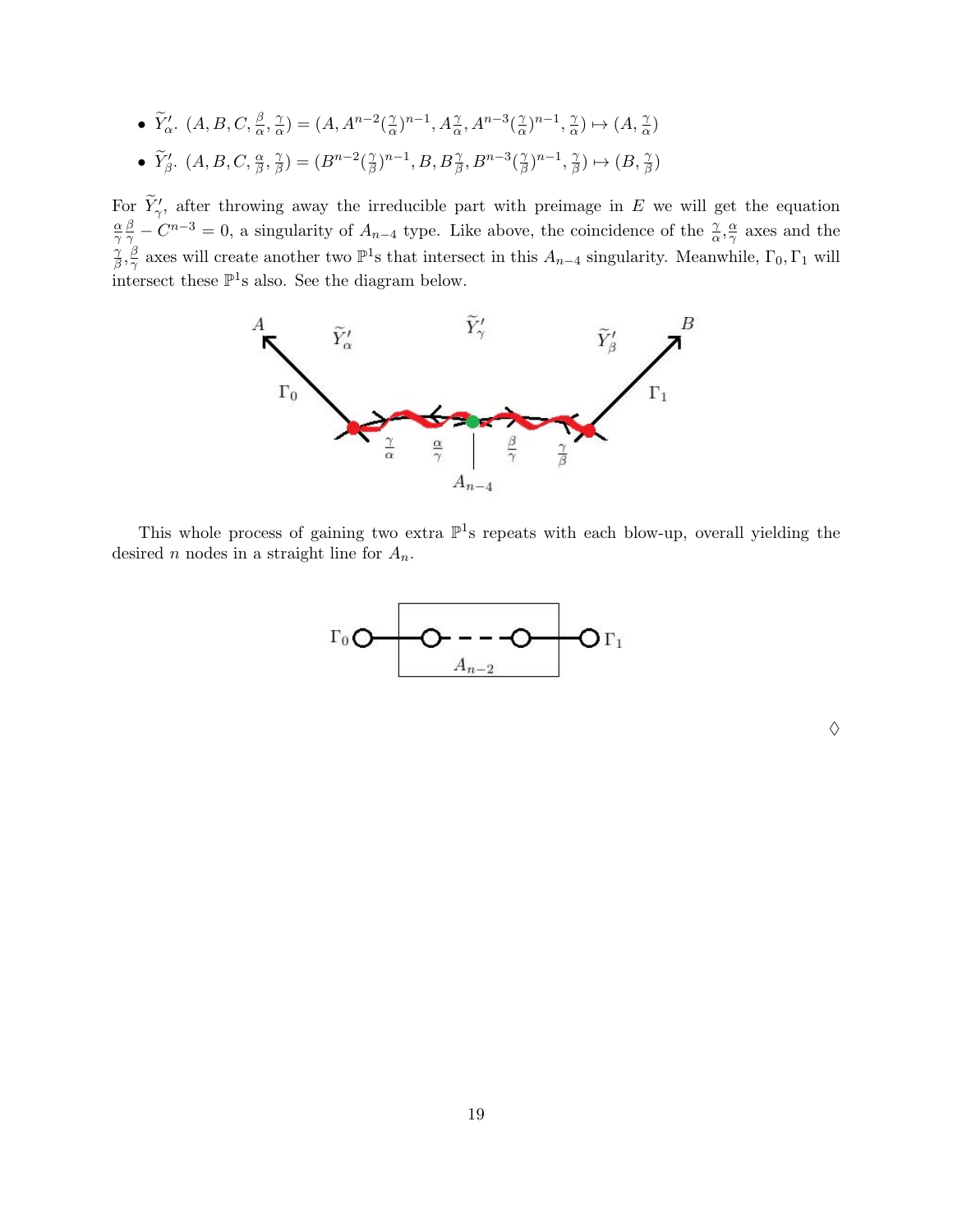#### 3.3 The  $D_n$  Case

Like  $A_n$ , we first study  $D_4$  and  $D_5$  and then complete an induction argument on the general case  $D_n$ . From hereafter the calculations for checking whether a chart may be smooth or not are skipped (these are easily done by taking partial derivatives).

## 3.3.1  $D_4$

We have  $f = x^2 + zy^2 + z^3$  and  $\tilde{Y} = \mathbb{V}(xb - ya, xc - za,yc - zb, x^2 + zy^2 + z^3)$ . Substituting the blow-up equations into  $f$  and looking in each affine chart, we have:

- $\widetilde{Y}_a$ :  $x^2(1+x(\frac{b}{a}))$  $\frac{b}{a}$ )<sup>2</sup> $\frac{c}{a}$  +  $x^3$ ( $\frac{c}{a}$  $\frac{c}{a}$  $)^3$  $) = 0.$
- $\widetilde{Y}_b$ :  $y^2((\frac{a}{b})^2 + y\frac{c}{b} + y(\frac{c}{b}))$  $(\frac{c}{b})^3$  = 0.
- $\widetilde{Y}_c$ :  $z^2\left((\frac{a}{c})^2 + z(\frac{b}{c})\right)$  $(\frac{b}{c})^2 + z = 0.$

The irreducible parts  $x^2, y^2, z^2$  of the respective charts above each have preimage entirely contained in E. In fact, we will get these factors every time we blow-up Kleinian singularities. Since we are not interested in these parts of the preimage, they will hereafter simply be omitted when listing the equations of the affine charts of  $Y$ .

Hence, now disregarding them and focussing on the other irreducible parts, which collectively describe the *proper transform* of  $Y$ , we have:

- $\widetilde{Y}_a$ :  $1 + x\left(\frac{b}{a}\right)$  $(\frac{b}{a})^2 \frac{c}{a} + x^3 (\frac{c}{a})$  $\frac{c}{a}$ )<sup>3</sup> = 0. This chart is smooth and does not intersect E (since in  $\widetilde{Y}_a \cap E$ we must have  $x = 0$  which leaves  $1 = 0$  in the equation above. Thus  $\widetilde{Y}_a \cap E = \emptyset$ .
- $\widetilde{Y}_b$ :  $(\frac{a}{b})^2 + y\frac{c}{b} + y(\frac{c}{b})$  $\frac{c}{b}$ )<sup>3</sup> = 0. This chart has a singular point at  $(\frac{a}{b}, y, \frac{c}{b}) = (0, 0, 0)$  and intersects E when  $a = 0$ , i.e. with affine coordinates  $(x, y, z, \frac{a}{b}, \frac{c}{b})$  $(\frac{c}{b}) = (0,0,0,0,\frac{c}{b})$  $\frac{c}{b}).$
- $\widetilde{Y}_c$ :  $(\frac{a}{c})^2 + z(\frac{b}{c})$  $(\frac{b}{c})^2 + z = 0$ . This chart has two singular points at  $(\frac{a}{c}, \frac{b}{c})$  $(c^b, z) = (0, \pm i, 0)$  and intersects E when  $a = 0$ , i.e. when  $(x, y, z, \frac{a}{c}, \frac{b}{c})$  $(\frac{b}{c})=(0,0,0,0,\frac{b}{c})$  $\frac{b}{c}$ .

First of all, the intersection of E with  $\widetilde{Y}_b$  is isomorphic to  $\mathbb{A}^1$ , as it just the line with coordinates  $(0, 0, 0, 0, \frac{c}{b})$  $\frac{c}{b}$ ). Similarly,  $\widetilde{Y}_c \cap E$  is another  $\mathbb{A}^1$  with coordinates  $(0,0,0,0,\frac{b}{c})$  $\frac{b}{c}$ ). We see then that these two lines are actually just the two affine charts of the same  $\mathbb{P}^1$ . This is the same idea as used in the  $A_1$  case on page 16. We will denote this particular  $\mathbb{P}^1$  by  $\Gamma_0$ .

Now let's look at the singularities in these charts. There are two important observations. Firstly, we have that these three singularities are distinct: the singularity in  $\widetilde{Y}_b$  has  $\frac{c}{b} = 0$  whereas the singularities in  $\widetilde{Y}_c$  have  $\frac{b}{c} = \pm i$ , which are of course inconsistent with each other. The second observation is that all three of these singularities lie on  $\Gamma_0$  (where  $a = 0$ ) as they have coordinates  $\frac{a}{b} = 0$  and  $\frac{a}{c} = 0$  respectively. We will now prove that these singularities are all of type  $A_1$ , thus yielding the resolution graph  $D_4$ . This will be achieved since each of the three  $A_1$  singularities' blow-ups will contain a single  $\mathbb{P}^1$  that will intersect  $\Gamma_0$  at a distinct point. Observe then that  $\Gamma_0$ will correspond to the  $\mathbb{P}^1$  given by the centre node in the  $D_4$  resolution graph.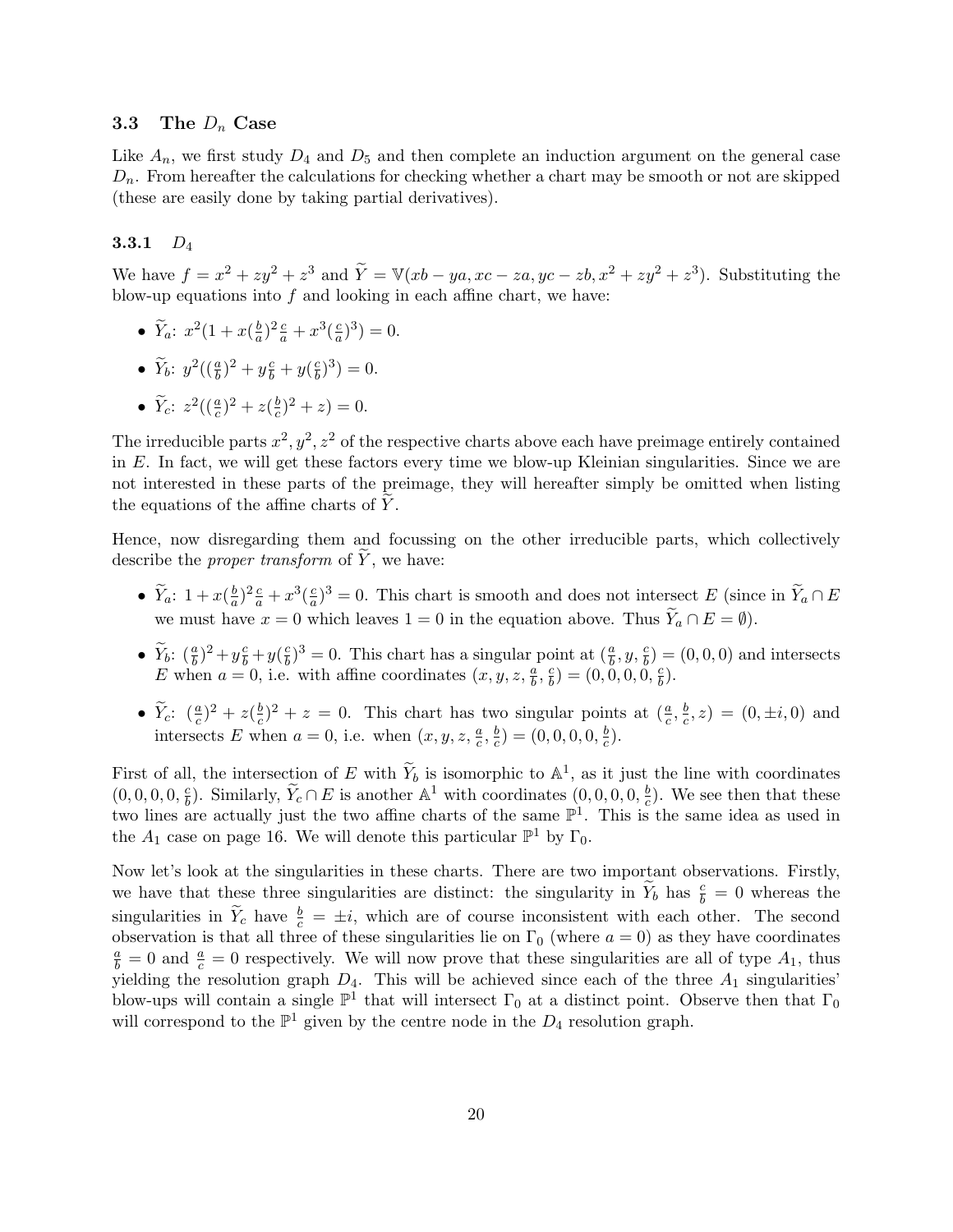

So, first let's check the  $(\frac{a}{b}, y, \frac{c}{b}) = (0, 0, 0)$  singularity in the  $\widetilde{Y}_b$ . Change coordinates  $\frac{a}{b} \mapsto A, y \mapsto$  $B, \frac{c}{b} \mapsto C$  so that  $(\frac{a}{b})^2 + y\frac{c}{b} + y\frac{c}{b}$  $\frac{c}{b}$ )<sup>3</sup> = 0 becomes  $A^2 + BC + BC^3 = 0$ . We blow this up at  $(0, 0, 0)$ as normal and, using a new set of projective coordinates  $[\alpha : \beta : \gamma]$ , get a variety  $\widetilde{Y}'$ , that is smooth in all three charts, as hoped. Each chart intersects  $E = \{(A, B, C) = (0, 0, 0)\}\times\mathbb{P}^2$  as follows:

- $\widetilde{Y}'_{\alpha} \cap E = \mathbb{V}(1 + \frac{\beta}{\alpha})$ γ  $\frac{\gamma}{\alpha}) \subset \{0\} \times \mathbb{A}^2$
- $\widetilde{Y}_{\beta}' \cap E = \mathbb{V}((\frac{\alpha}{\beta})^2 + \frac{\gamma}{\beta})$  $\frac{\gamma}{\beta}) \subset \{0\} \times \mathbb{A}^2$

• 
$$
\widetilde{Y}'_{\gamma} \cap E = \mathbb{V}((\frac{\alpha}{\gamma})^2 + \frac{\beta}{\gamma}) \subset \{0\} \times \mathbb{A}^2
$$

It's easy to see that these affine equations collectively yield the projective variety  $\widetilde{Y}' \cap E = \mathbb{V}(\alpha^2 + \alpha^2)$  $\beta\gamma$ )  $\subset$  {0}  $\times$   $\mathbb{P}^2$ , a non-degenerate conic in  $\mathbb{P}^2$ . Now, by Example 15.2 in [10, pp. 39-40], we know that non-degenerate conics in  $\mathbb{P}^2$  are isomorphic to  $\mathbb{P}^1$ . Thus the blow up of this singularity contains exactly one  $\mathbb{P}^1$ , which is what we wanted.

Where does this  $\mathbb{P}^1$  intersect  $\Gamma_0$ ? In  $\widetilde{Y}_b$ ,  $\Gamma_0$  is the  $\frac{c}{b}$ -axis. Thus it's proper transform in  $\widetilde{Y}'$  will be the C-axis. The blow-up variety of  $\widetilde{Y}'$  is  $X' = \mathbb{V}(A\beta - B\alpha, A\gamma - C\alpha, B\gamma - C\beta)$ , so the proper transform of  $\Gamma_0$  will be the variety  $\tilde{\Gamma_0} = \mathbb{V}(A\beta - B\alpha, A\gamma - C\alpha, B\gamma - C\beta, A, B)$ . We consider the intersection of  $\tilde{\Gamma_0}$  and E when C is left arbitrary, yielding  $\alpha = 0 = \beta$ . Hence  $(\tilde{Y}' \cap E) \cap (\tilde{\Gamma_0} \cap E)$ contains only the point  $[\alpha : \beta : \gamma] = [0 : 0 : 1]$ ; this is where  $\Gamma_0$  meets the conic (or  $\mathbb{P}^1$ ) we find by blowing up the  $A_1$  singularity  $(\frac{a}{b}, y, \frac{c}{b}) = (0, 0, 0)$ .

Now we must check the singularities  $(\frac{a}{c}, \frac{b}{c})$  $(\frac{b}{c}, z) = (0, \pm i, 0)$  in Y<sub>c</sub>. We only need to look at one as the cases will be symmetric. So consider  $(0, i, 0)$  and make a linear coordinate change  $\frac{a}{c} \mapsto A, \frac{b}{c}$  $\frac{b}{c} \mapsto B+i,$  $z \mapsto C$  with a new set of projective coordinates  $[\alpha : \beta : \gamma]$  so that  $(\frac{a}{c})^2 + z(\frac{b}{c})$  $(\frac{b}{c})^2 + z = 0$  becomes  $A^2 + CB^2 + 2iBC = 0$ . This coordinate change translates the  $(0, i, 0)$  singularity to  $(0, 0, 0)$ , which we now blow-up. An important note here is that this blow-up, denoted  $Y''$ , is not actually smooth in one of its affine charts. More precisely,  $\widetilde{Y}_{\beta}''$  will contain a singularity at  $(\frac{\alpha}{\beta}, B, \frac{\gamma}{\beta}) = (0, -2i, 0)$ . We should not be alarmed however; this singularity is just the other singularity  $(0, -i, 0) \in Y_c$ that we didn't blow-up originally. The fact that there are no other singular points in any of the affine charts of  $\tilde{Y}''$  means that we've "smoothed out"  $(0, i, 0) \in \tilde{Y}_c$  as intended. Similar to above, we actually have  $\widetilde{Y}'' \cap E = \mathbb{V}(\alpha^2 + 2i\beta\gamma)$ , another non-degenerate conic that will give us a  $\mathbb{P}^1$  as desired. The intersection with  $\Gamma_0$  is calculated similarly.

The overall result is the resolution graph given above. We are done.  $\Diamond$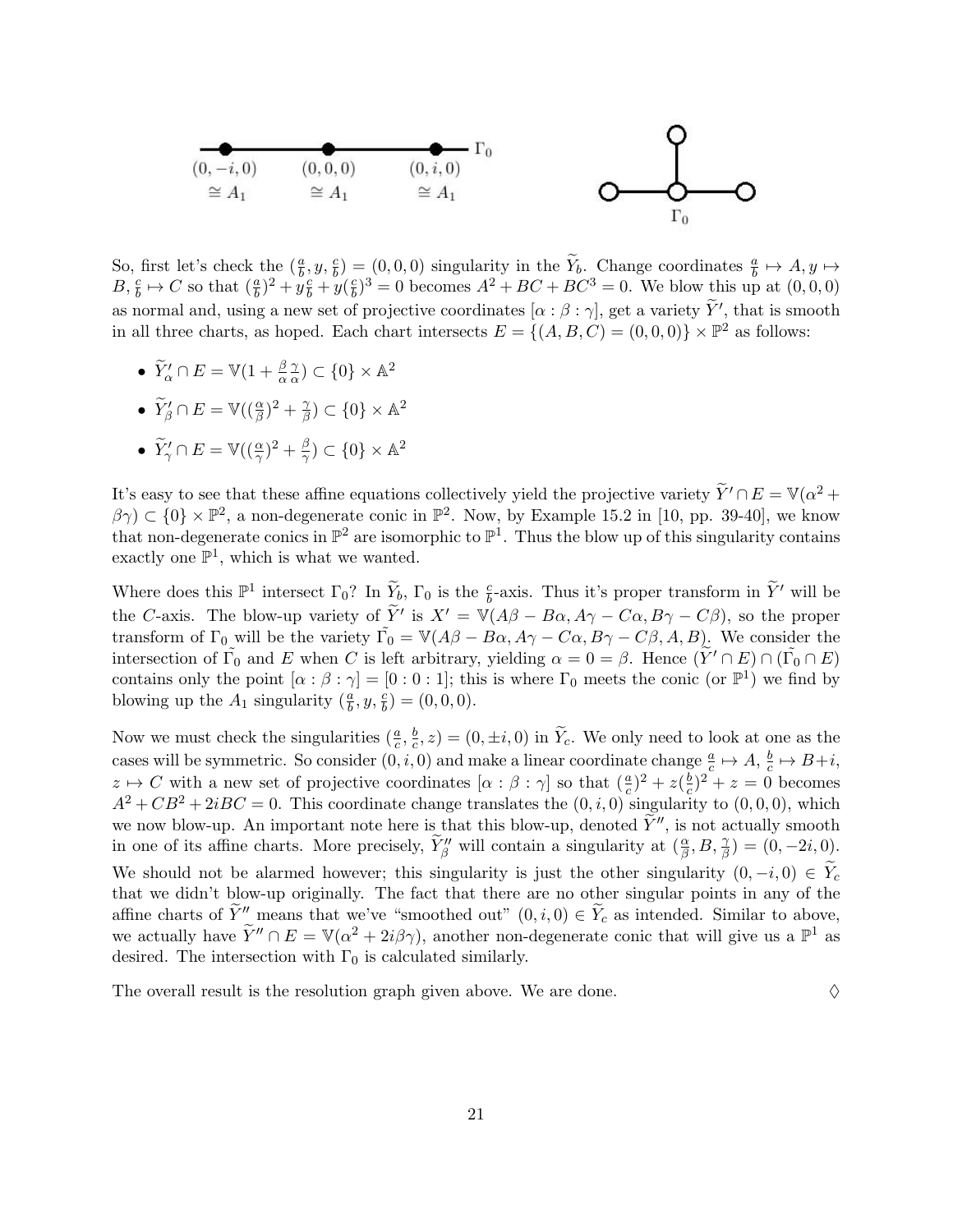## 3.3.2  $D_5$

We have  $f = x^2 + zy^2 + z^4$  and  $\widetilde{Y} = \mathbb{V}(xb - ya, xc - za, yc - zb, x^2 + zy^2 + z^4)$ . Looking in each affine chart and disregarding the irreducible part with preimage completely contained in  $E$ , we have:

- $\widetilde{Y}_a$ :  $1 + x\frac{c}{a}$  $rac{c}{a}(\frac{b}{a}$  $(\frac{b}{a})^2 + x^2(\frac{c}{a})$  $\frac{c}{a}$ <sup>2</sup> = 0, smooth and does not intersect *E*.
- $\tilde{Y}_b$ :  $(\frac{a}{b})^2 + y\frac{c}{b} + y^2(\frac{c}{b})$  $\frac{c}{b}$ )<sup>4</sup> = 0. This chart has a singular point at  $(\frac{a}{b}, y, \frac{c}{b}) = (0, 0, 0)$  and intersects E when  $a = 0$ , i.e. with affine coordinates  $(x, y, z, \frac{a}{b}, \frac{c}{b})$  $(\frac{c}{b}) = (0,0,0,0,\frac{c}{b})$  $\frac{c}{b}).$
- $\widetilde{Y}_c$ :  $(\frac{a}{c})^2 + z(\frac{b}{c})$  $(\frac{b}{c})^2 + z^2 = 0$ . This chart has a singular point at  $(\frac{a}{c}, \frac{b}{c})$  $(\frac{b}{c}, z) = (0, 0, 0)$  and intersects E when  $a = 0$ , i.e. with affine coordinates  $(x, y, z, \frac{a}{c}, \frac{b}{c})$  $(\frac{b}{c})=(0,0,0,0,\frac{b}{c})$  $\frac{b}{c}$ .

We see that  $\widetilde{Y}_b$  and  $\widetilde{Y}_c$  each intersect E along  $a = 0$  just like in the  $D_4$  case. We know that this corresponds to a  $\mathbb{P}^1$  which we will again denote by  $\Gamma_0$ . The singularities in the latter two charts must be distinct as they require  $\frac{c}{b} = 0$  and  $\frac{b}{c} = 0$  respectively. The singularity  $(\frac{a}{b}, y, \frac{c}{b}) = (0, 0, 0) \in \widetilde{Y}_b$ is of  $A_1$  type and this can be shown in precisely the same manner as for the singularity in the  $Y_b$ chart in the  $D_4$  case (see page 21).

In  $\widetilde{Y}_c$  we have a singularity at  $(\frac{a}{c}, \frac{b}{c})$  $(\frac{b}{c}, z) = (0, 0, 0)$ . We change coordinates  $\frac{a}{c} \mapsto A, \frac{b}{c} \mapsto B, z \mapsto C$ , use a new set of projective coordinates  $\alpha : \beta : \gamma$ , and denote the blow-up of  $A^2 + CB^2 + C^2 = 0$ at  $(0, 0, 0)$  by  $\tilde{Y}'$ . Again, throwing away the irreducible part with preimage completely contained in  $E$  yields the following:

- $\widetilde{Y}'_{{\alpha}}$ : 1 +  $A^{\gamma}_{{\alpha}}$  $\frac{\gamma}{\alpha}$ ( $\frac{\beta}{\alpha}$  $\frac{\beta}{\alpha}$ )<sup>2</sup> + ( $\frac{\gamma}{\alpha}$ )<sup>2</sup> = 0, smooth and intersects E along ( $\frac{\gamma}{\alpha}$ )<sup>2</sup> + 1 = 0.
- $\widetilde{Y}_{\beta}': (\frac{\alpha}{\beta})^2 + B_{\beta}^{\gamma} + (\frac{\gamma}{\beta})^2 = 0$ , singular at  $(\frac{\alpha}{\beta}, B, \frac{\gamma}{\beta}) = (0, 0, 0)$  and intersects E along  $(\frac{\alpha}{\beta})^2 + (\frac{\gamma}{\beta})^2 =$ 0.

• 
$$
\widetilde{Y}'_\gamma
$$
:  $(\frac{\alpha}{\gamma})^2 + C(\frac{\beta}{\gamma})^2 + 1 = 0$ , smooth and intersects E along  $(\frac{\alpha}{\gamma})^2 + 1 = 0$ .

Firstly, observe that the singularity in  $\widetilde{Y}_{\beta}'$  lies on  $\Gamma_0$ : in  $\widetilde{Y}_c$ ,  $\Gamma_0$  is the  $\frac{b}{c}$ -axis. After the coordinate change, this corresponds to the B-axis in  $\widetilde{Y}_{\beta}'$ . The singularity at  $(\frac{\alpha}{\beta}, B, \frac{\gamma}{\beta}) = (0, 0, 0)$  lies on this line.

Now, amalgamating the equations where each chart of  $\widetilde{Y}'$  intersects E, we have  $\widetilde{Y}' \cap E = \mathbb{V}(\alpha^2 + \alpha^2)$  $\gamma^2$ ) = V( $(\alpha + i\gamma)(\alpha - i\gamma)$ ) = V $(\alpha + i\gamma) \cup V(\alpha - i\gamma) \subset \{0\} \times \mathbb{P}^2$ . This describes a pair of projective lines, namely  $\alpha + i\gamma = 0$  and  $\alpha - i\gamma = 0$ . These lines intersect at the point  $(A, B, C; \alpha : \beta : \gamma) =$  $(0,0,0;0:1:0)$ , which of course we only find in  $\widetilde{Y}_{\beta}$ . In fact, this point of intersection is precisely the singularity in  $\widetilde{Y}'_{\beta}$  mentioned above. It is actually another  $A_1$ ; denoting its blow-up by  $\widetilde{Y}''$  and making the coordinate change  $\frac{\alpha}{\beta} \mapsto x, B \mapsto y, \frac{\gamma}{\beta}$  $\frac{\gamma}{\beta} \mapsto z$  with a fresh set of projective coordinates  $[a:b:c]$ , we have  $\widetilde{Y}'' = \mathbb{V}(xb - ya, xc - za, yc - zb, x^2 + yz + z^2)$ . Omitting the calculations we have  $\widetilde{Y}'' \cap E = \mathbb{V}(a^2 + bc + c^2)$ , a non-degenerate conic that we know is isomorphic to  $\mathbb{P}^1$ .

We want to make sure that the two projective lines  $\alpha + i\gamma = 0$  and  $\alpha - i\gamma = 0$  now intersect this  $\mathbb{P}^1$ in  $\tilde{Y}''$  at distinct points. To do this we need to find the proper transform of each of these lines (i.e. blow them up too!) and look where they intersect E, then in turn  $\mathbb{V}(a^2 + bc + c^2)$ . So taking first the line  $\alpha - i\gamma = 0$  which has affine part  $x - iz = 0 = y$  after the coordinate change, its blow-up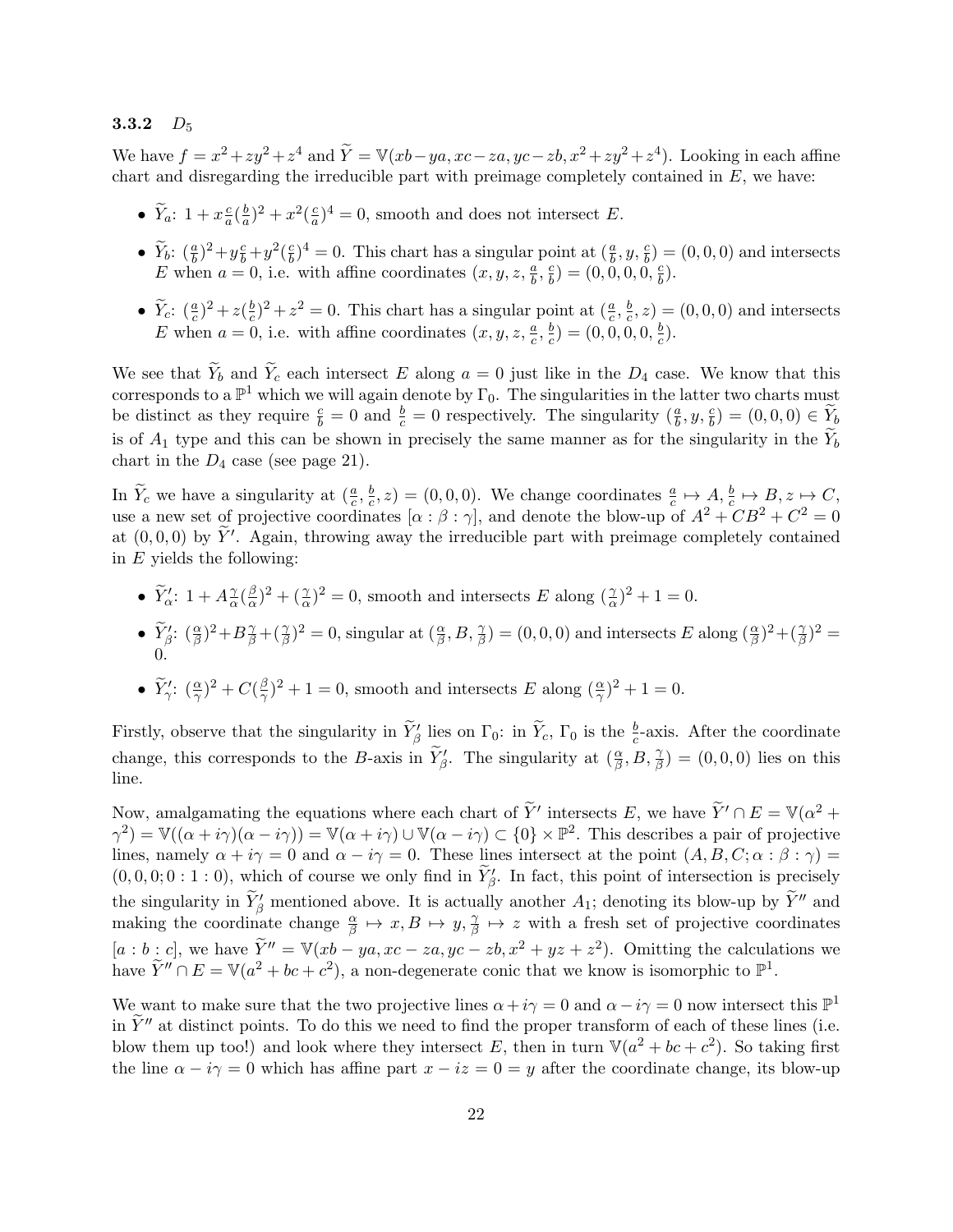is given by  $\mathbb{V}(xb - ya, xc - za, yc - zb, x - iz, y) = \mathbb{V}(xb, xc - za, zb, x - iz, y)$ . Hence we have the affine charts listed below. Note that  $y = 0$  makes the  $b \neq 0$  chart uninteresting as we would only find the origin  $(x, y, z) = (0, 0, 0)$  there, which just gives us E.

•  $a \neq 0$ :  $x(1 - i\frac{c}{a})$  $\frac{c}{a}$ ) = 0

$$
\bullet\;\; c\neq 0\text{:}\;\; z\big(\tfrac{a}{c}-i\big)=0
$$

From these two charts, we see that at the intersection with E we must have  $a = ic$ . Plugging this into  $\mathbb{V}(a^2+bc+c^2)$  yields  $bc=0$ . Hence in the  $a\neq 0$  and  $c\neq 0$  charts, we must have  $b=0$  and so the point of intersection is  $[a : b : c] = [i : 0 : 1]$ . If we were to repeat this blow-up with the other line  $\alpha + i\gamma = 0$ , i.e.  $x + iz = 0 = y$ , we would see that the point of intersection with  $\mathbb{V}(a^2 + bc + c^2)$ is  $[a:b:c] = [-i:0:1]$ , (an almost identical calculation). Hence, we see that each of the two lines intersect the conic (or  $\mathbb{P}^1$ ) at the two distinct points  $[\pm i:0:1]$ , and so have been "pulled apart" at the singularity that they used to meet in.

Finally we check where  $\Gamma_0$  hits  $\mathbb{V}(a^2 + bc + c^2)$ : after the second change of coordinates,  $\Gamma_0$  in  $\widetilde{Y}''$  is the y-axis. Subbing this into the blow-up equations  $\mathbb{V}(xb - ya, xc - za,yc - zb)$  and seeing where it intersects E yields the point  $[a:b:c] = [0:1:0]$ , which is indeed a point on  $\mathbb{V}(a^2 + bc + c^2)$ . In summary, we have a situation portrayed by the diagram below. Each bold black line is a  $\mathbb{P}^1$  and the coordinates of the intersection points given in the right-hand diagram are in terms of  $[a : b : c]$ in  $\widetilde{Y}''$ .



Finally, adding on the  $A_1$  lying on  $\Gamma_0$  in the original  $\widetilde{Y}_b$  yields the resolution graph for  $D_5$ . The node for  $\Gamma_0$  has been labelled. node for  $\Gamma_0$  has been labelled.

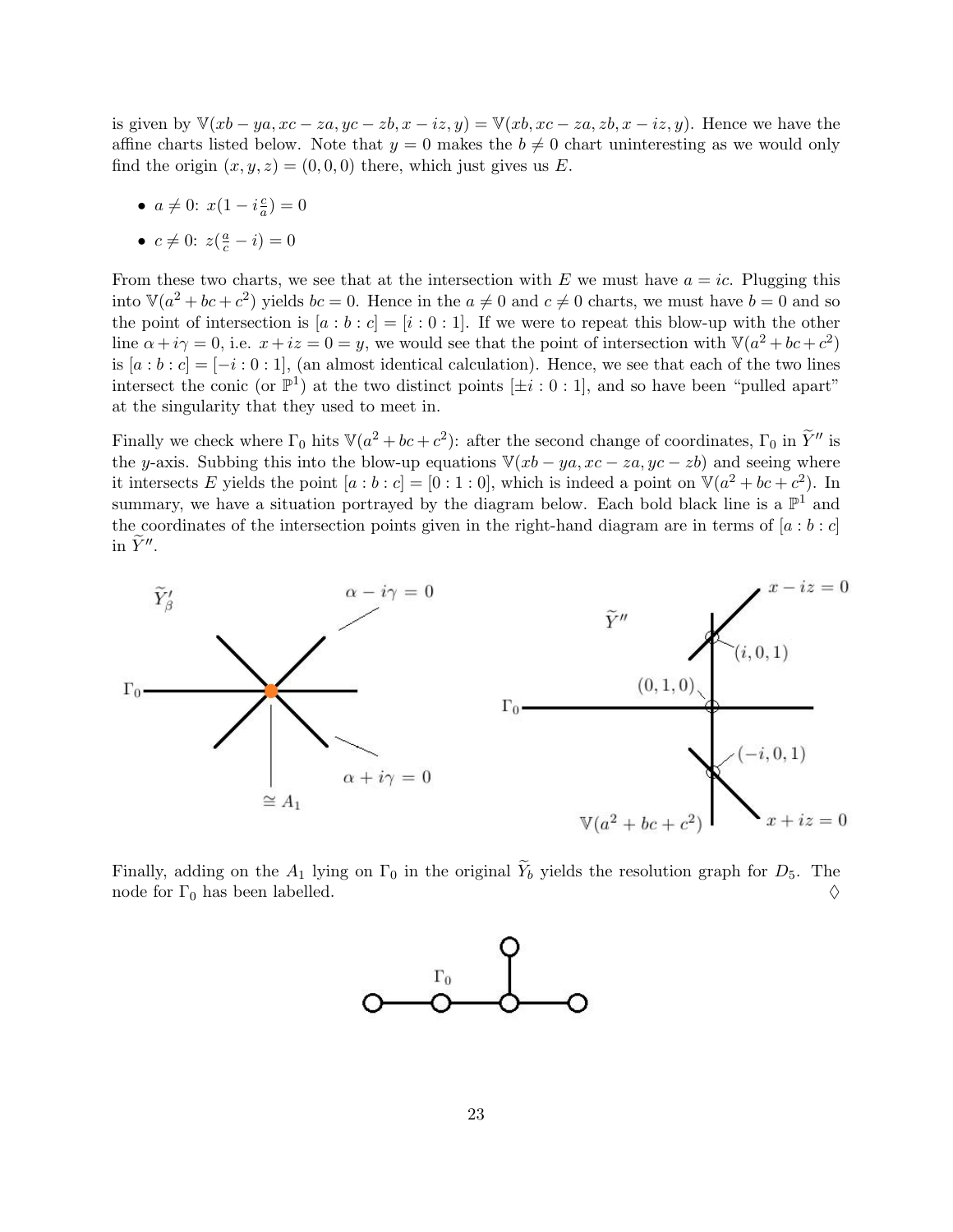## 3.3.3  $D_n$

We have  $f = x^2 + zy^2 + z^{n-1}$  and  $\widetilde{Y} = \mathbb{V}(xb - ya, xc - za, yc - zb, x^2 + zy^2 + z^{n-1})$ . Looking in each affine chart and disregarding the irreducible part with preimage completely contained in  $E$ , we have:

- $\widetilde{Y}_a$ :  $1 + x\frac{c}{a}$  $\frac{c}{a}$  $\left(\frac{b}{a}\right)$  $\frac{b}{a}$ )<sup>2</sup> +  $x^{n-3}$ ( $\frac{c}{a}$  $\frac{c}{a}$ )<sup>n-1</sup> = 0, smooth and does not intersect E.
- $\widetilde{Y}_b$ :  $(\frac{a}{b})^2 + y\frac{c}{b} + y^{n-3}(\frac{c}{b})$  $\frac{\varepsilon}{b}$ ,  $h^{-1} = 0$ . This chart has a singular point at  $(\frac{a}{b}, y, \frac{c}{b}) = (0, 0, 0)$  and intersects E when  $a = 0$ , i.e. with affine coordinates  $(x, y, z, \frac{a}{b}, \frac{c}{b})$  $\left(\frac{c}{b}\right) = (0,0,0,0,\frac{c}{b})$  $\frac{c}{b}).$
- $\widetilde{Y}_c$ :  $(\frac{a}{c})^2 + z(\frac{b}{c})$  $(\frac{b}{c})^2 + z^{n-3} = 0$ . This chart has a singular point at  $(\frac{a}{c}, \frac{b}{c})$  $(c^b, z) = (0, 0, 0)$  and intersects E when  $a = 0$ , i.e. with affine coordinates  $(x, y, z, \frac{a}{b}, \frac{b}{c})$  $(\frac{b}{c})=(0,0,0,0,\frac{b}{c})$  $\frac{b}{c}$ .

The analysis we need to do here has largely been done before. We see that  $\widetilde{Y}_b$  and  $\widetilde{Y}_c$  intersect E along  $a = 0$ , which we already know corresponds to a  $\mathbb{P}^1$  that we will again denote by  $\Gamma_0$ . The singularities in the latter two charts must be distinct as they require  $\frac{c}{b} = 0$  and  $\frac{b}{c} = 0$  respectively. The singularity  $(0, 0, 0) \in Y_b$  is of  $A_1$  type and this can be shown in precisely the same manner as for the  $Y_b$  chart in the  $D_4$  case (see page 21). Finally, the singularity  $(0, 0, 0) \in Y_c$  is of  $D_{n-2}$  type, which we can see by its defining equation. We just need to make sure that  $\Gamma_0$  will intersect any  $\mathbb{P}^1$ s and singularities we find in the first blow-up of this  $D_{n-2}$  singularity in the desired manner.

So perform the coordinate change  $\frac{a}{c} \mapsto A, \frac{b}{c} \mapsto B, z \mapsto C$  in  $\widetilde{Y}_c$  with new projective coordinates  $[\alpha : \beta : \gamma]$  and denote the blow-up of this  $D_{n-2}$  singularity by  $\tilde{Y}'$ . It has the following affine charts:

- $\widetilde{Y}'_{{\alpha}}$ : 1 +  $A^{\gamma}_{{\alpha}}$  $\frac{\gamma}{\alpha}$  (  $\frac{\beta}{\alpha}$  $(\frac{\beta}{\alpha})^2 + A^{n-5}(\frac{\gamma}{\alpha})$  $(\frac{\gamma}{\alpha})^{n-3} = 0$ , smooth and does not intersect E.
- $\widetilde{Y}_{\beta}^{\prime}$ :  $(\frac{\alpha}{\beta})^2 + B\frac{\gamma}{\beta} + B^{n-5}(\frac{\gamma}{\beta})$  $(\frac{\gamma}{\beta})^{n-3} = 0$ . This chart has a singular point at  $(\frac{\alpha}{\beta}, B, \frac{\gamma}{\beta}) = (0, 0, 0)$  and intersects E when  $\alpha = 0$ , i.e. with affine coordinates  $(A, B, C, \frac{\alpha}{\beta}, \frac{\gamma}{\beta})$  $(\frac{\gamma}{\beta})=(0,0,0,0,\frac{\gamma}{\beta})$  $\frac{\gamma}{\beta}).$
- $\widetilde{Y}'_\gamma$ :  $(\frac{\alpha}{\gamma})^2 + C(\frac{\beta}{\gamma})$  $(\frac{\beta}{\gamma})^2 + C^{n-5} = 0$ . This chart has a singular point at  $(\frac{\alpha}{\gamma}, \frac{\beta}{\gamma})$  $(\frac{\beta}{\gamma}, C) = (0, 0, 0)$  and intersects E when  $a = 0$ , i.e. with affine coordinates  $(A, B, C, \frac{\alpha}{\beta}, \frac{\gamma}{\beta})$  $(\frac{\gamma}{\beta})=(0,0,0,0,\frac{\beta}{\gamma})$  $\frac{\beta}{\gamma}).$

As we would expect, the singularity in  $\widetilde{Y}'_{\gamma}$  is of  $D_{n-4}$  type. Denote the  $\mathbb{P}^1$  we get from  $\alpha = 0$  by  $\Gamma_1$ and denote the  $A_1$  singularity in the  $\widetilde{Y}_{\beta}$  chart by  $A'_1$ .

In  $\widetilde{Y}'$ ,  $\Gamma_0$  is the affine line  $(A, B, C) = (0, B, 0)$ . By studying the blow-up equations  $X' = V(A\beta - \Gamma_0)$  $B\alpha$ ,  $A\gamma - C\alpha$ ,  $B\gamma - C\beta$ , we see that it intersects E at the point  $[\alpha : \beta : \gamma] = [0 : 1 : 0]$ . Of course, we only find this point in the  $\widetilde{Y}_{\beta}$  chart; it is in fact the singularity  $A'_1$ .  $\Gamma_1$  also intersects  $A'_1$ ; it is the point where  $\Gamma_1$  and  $\Gamma_0$  meet. We can summarise this with the diagrams below. On the left is the situation described above, and on the right will be what happens when blowing-up  $A'_1$  and thus pulling apart  $\Gamma_0$  and  $\Gamma_0$ .

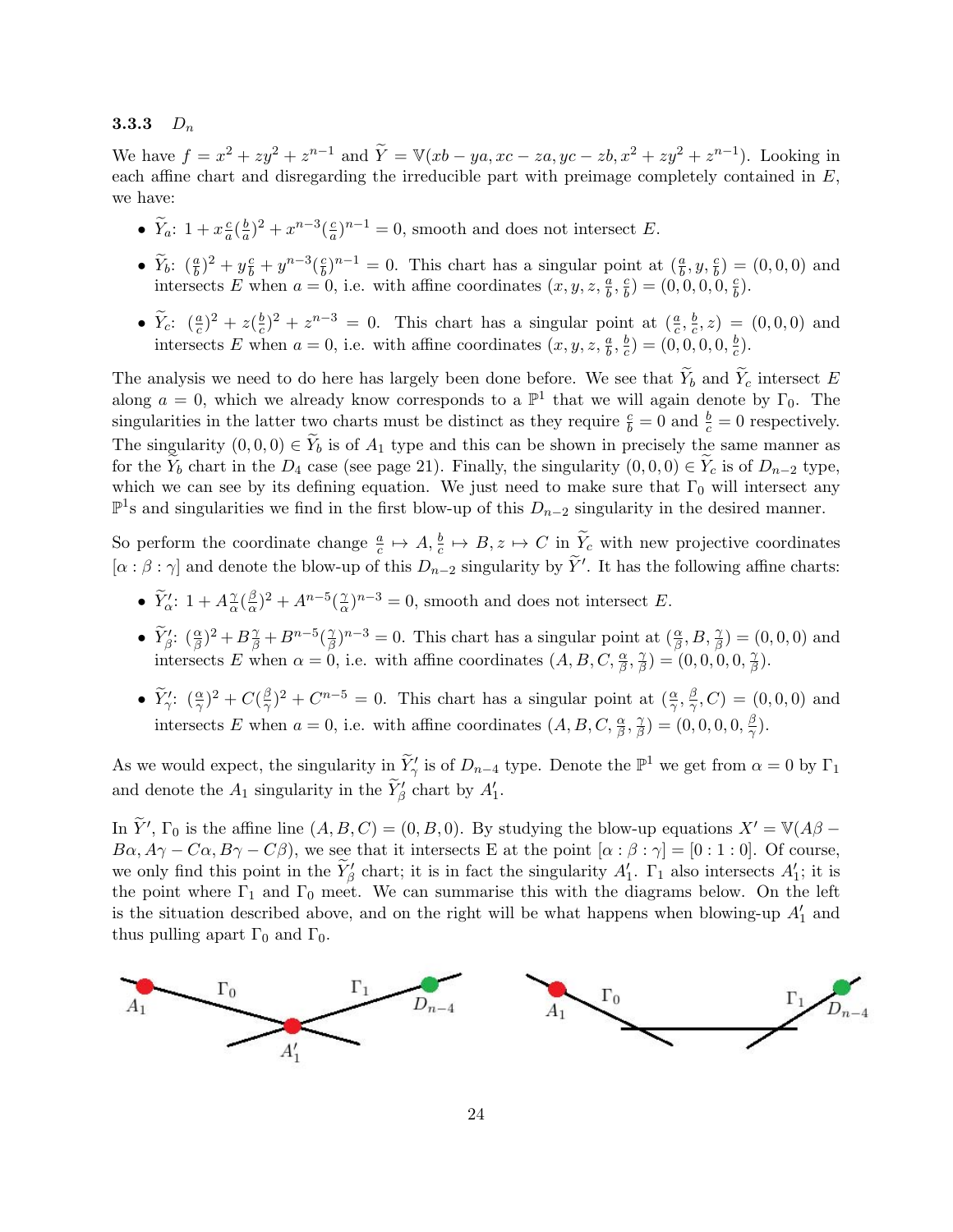This process of course iterates with each blow-up, producing  $A''_1$  and  $\Gamma_2$  etc. along the way, ending in either the  $D_4$  or  $D_5$  case where we get a branch at the end. Therefore we achieve the desired  $D_n$  resolution graph as shown below. We are done.



#### $\Diamond$

#### 3.4 The  $E_6$  Case

We have  $f = x^2 + y^3 + z^4$  and  $\tilde{Y} = \mathbb{V}(xb - ya, xc - za, yc - zb, x^2 + y^3 + z^4)$ . Looking in each affine chart and disregarding the irreducible part with preimage completely contained in  $E$ , we have:

- $\widetilde{Y}_a$ : 1 +  $x(\frac{b}{a})$  $\frac{b}{a}$ )<sup>3</sup> +  $x^2$ ( $\frac{c}{a}$  $\frac{c}{a}$ <sup>2</sup> = 0, smooth and does not intersect E.
- $\widetilde{Y}_b$ :  $(\frac{a}{b})^2 + y + y^2(\frac{c}{b})$  $\frac{c}{b}$ )<sup>4</sup> = 0, smooth and intersects E along a = 0.
- $\widetilde{Y}_c$ :  $(\frac{a}{c})^2 + z(\frac{b}{c})$  $(\frac{b}{c})^3 + z^2 = 0$ , singular at  $(\frac{a}{c}, \frac{b}{c})$  $(\frac{b}{c}, z) = (0, 0, 0)$  and intersects E along  $a = 0$ .

We get a  $\mathbb{P}^1$  from the intersection of E along  $a = 0$  just like in the  $D_n$  cases, which we will again denote by  $\Gamma_0$ . This  $\Gamma_0$  intersects the singularity in  $\widetilde{Y}_c$  which we will need to blow up. We change coordinates  $\frac{a}{c} \mapsto A, \frac{b}{c} \mapsto B, z \mapsto C$  with a new set of projective coordinates  $[\alpha : \beta : \gamma]$  and denote the blow-up of  $A^2 + CB^3 + C^2 = 0$  at  $(0,0,0)$  by  $\widetilde{Y}'$ . We have:

- $\widetilde{Y}'_{{\alpha}}$ : 1 +  $A^2\frac{\gamma}{{\alpha}}(\frac{\beta}{{\alpha}})$  $(\frac{\beta}{\alpha})^3 + (\frac{\gamma}{\alpha})^2 = 0$ , smooth and intersects E along  $(\frac{\gamma}{\alpha})^2 + 1 = 0$ .
- $\widetilde{Y}_{\beta}^{\prime}$ :  $(\frac{\alpha}{\beta})^2 + B^2 \frac{\gamma}{\beta} + (\frac{\gamma}{\beta})^2 = 0$ , singular at  $(\frac{\alpha}{\beta}, B, \frac{\gamma}{\beta}) = (0, 0, 0)$  and intersects E along  $(\frac{\alpha}{\beta})^2 + (\frac{\gamma}{\beta})^2 =$ 0.
- $\widetilde{Y}'_\gamma$ :  $(\frac{\alpha}{\gamma})^2 + C^2(\frac{\beta}{\gamma})$  $(\frac{\beta}{\gamma})^3 + 1 = 0$ , smooth and intersects E along  $(\frac{\alpha}{\gamma})^2 + 1 = 0$ .

What comes out of all this looks similar to the D<sub>5</sub> case. Sure enough, we have  $\widetilde{Y}' \cap E = \mathbb{V}(\alpha^2 + \gamma^2) =$  $\mathbb{V}(\alpha+i\gamma) \cup \mathbb{V}(\alpha-i\gamma) \subset \{0\} \times \mathbb{P}^2$ , describing the pair of projective lines  $\alpha+i\gamma=0$  and  $\alpha-i\gamma=0$ that intersect at the point  $[\alpha : \beta : \gamma] = [0, 1, 0] \in \widetilde{Y}_{\beta}'$ . This is the point where  $\Gamma_0$ , here the B-axis, also meets the singularity in  $\widetilde{Y}_{\beta}$ . The difference however is that their intersection, occurring at the singularity  $(\frac{\alpha}{\beta}, B, \frac{\gamma}{\beta}) = (0, 0, 0)$  is now a  $D_3 \cong A_3$  type singularity as can be seen from the equation describing  $\widetilde{Y}_{\beta}'$ . So far we have this picture: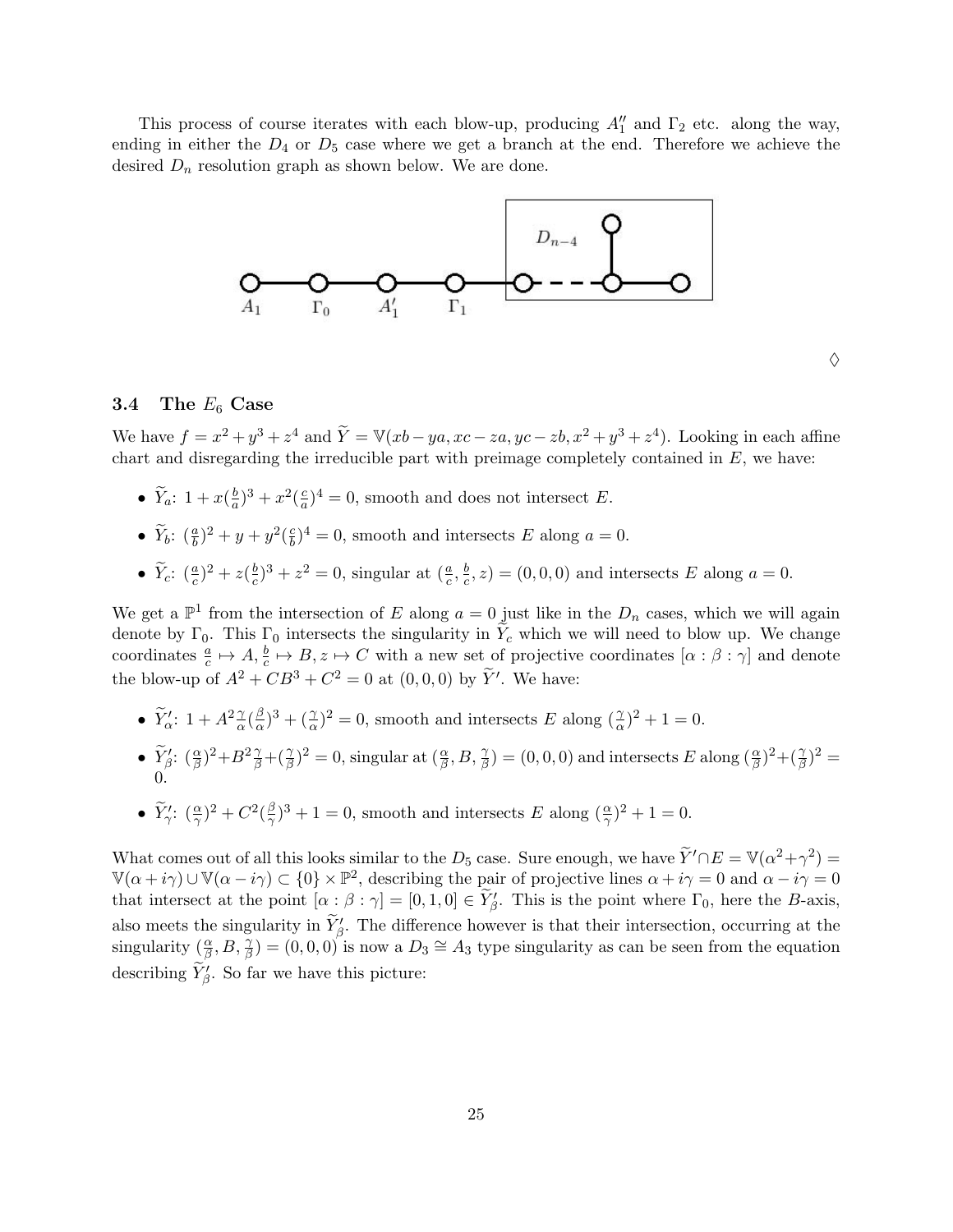

Denote the blow up of the  $A_3$  singularity in  $\widetilde{Y}_{\beta}'$  by  $\widetilde{Y}''$ . Make the coordinate change  $\frac{\alpha}{\beta} \mapsto x, B \mapsto$  $y, \frac{\gamma}{\beta}$  $\frac{\gamma}{\beta} \mapsto z$ , so that we are considering the blow-up of  $Y'' = \mathbb{V}(x^2 + y^2z + z^2)$  with the projective coordinates [a : b : c].  $\widetilde{Y}''$  has the following charts:

- $\widetilde{Y}_a^{\prime\prime}$ :  $1 + x(\frac{b}{a})$  $\frac{b}{a}$ )<sup>2</sup> $\frac{c}{a}$  + ( $\frac{c}{a}$ )<sup>2</sup> = 0, smooth and intersects E along ( $\frac{c}{a}$ )<sup>2</sup> + 1 = 0.
- $\tilde{Y}_b''$ :  $(\frac{a}{b})^2 + y\frac{c}{b} + (\frac{c}{b})^2 = 0$ , singular at  $(\frac{a}{b}, y, \frac{c}{b}) = (0, 0, 0)$  and intersects E along  $(\frac{a}{b})^2 + (\frac{c}{b})^2 = 0$ .
- $\widetilde{Y}''_c: (\frac{a}{c})^2 + z(\frac{b}{c})$  $(\frac{b}{c})^2 + 1 = 0$ , smooth and intersects E along  $(\frac{a}{c})^2 + 1 = 0$ .

The proper transform of  $\Gamma_0$  is the y-axis, and the proper transforms of the affine part of the lines  $\alpha \pm i\gamma = 0$  from  $\widetilde{Y}_{\beta}'$  are the lines  $x \pm iz = 0 = y$ . Furthermore we have  $\widetilde{Y}'' \cap E = \mathbb{V}(a^2 + c^2) =$  $\mathbb{V}(a+ic) \cup \mathbb{V}(a-ic) \subset \{0\} \times \mathbb{P}^2$ , another pair of projective lines  $a \pm ic = 0$  meeting at the  $A_1$ singularity in the  $\widetilde{Y}_b''$  chart. Consider now only the line  $x - iz = 0 = y$ . We see from the D<sub>5</sub> case (see page 23) that it intersects E at the point  $[a:b:c] = [i:0:1]$ . This point cannot lie therefore in the  $\widetilde{Y}_b''$  chart and so this line doesn't intersect the  $A_1$  singularity. The line  $x - iz = 0 = y$  does however intersect the projective line  $a - ic = 0$  at the point  $[a : b : c] = [i : 0 : 1]$ . Similarly the other line  $x + iz = 0 = y$  will intersect the line  $a + ic = 0$  at the point  $[a : b : c] = [-i : 0 : 1]$ . We thus have the following picture:



All that's left to do is check that the final blow-up of this  $A_1$  singularity pulls apart  $\Gamma_0$  and the lines  $a \pm ic = 0$  in a manner that will ultimately give us the resolution graph for  $E_6$ . Make the coordinate change  $\frac{a}{b} \mapsto A, y \mapsto B, \frac{c}{b} \mapsto C$  with new projective coordinates  $[\alpha : \beta : \gamma]$  and denote the blow-up of this  $A_1$  singularity by Z. We've done this calculation before: it is  $\tilde{Y}''$  from the  $D_5$ case (see page 23). We know it intersects E in the conic  $\tilde{Z} := \mathbb{V}(\alpha^2 + \beta \gamma + \gamma^2)$ , giving us our sixth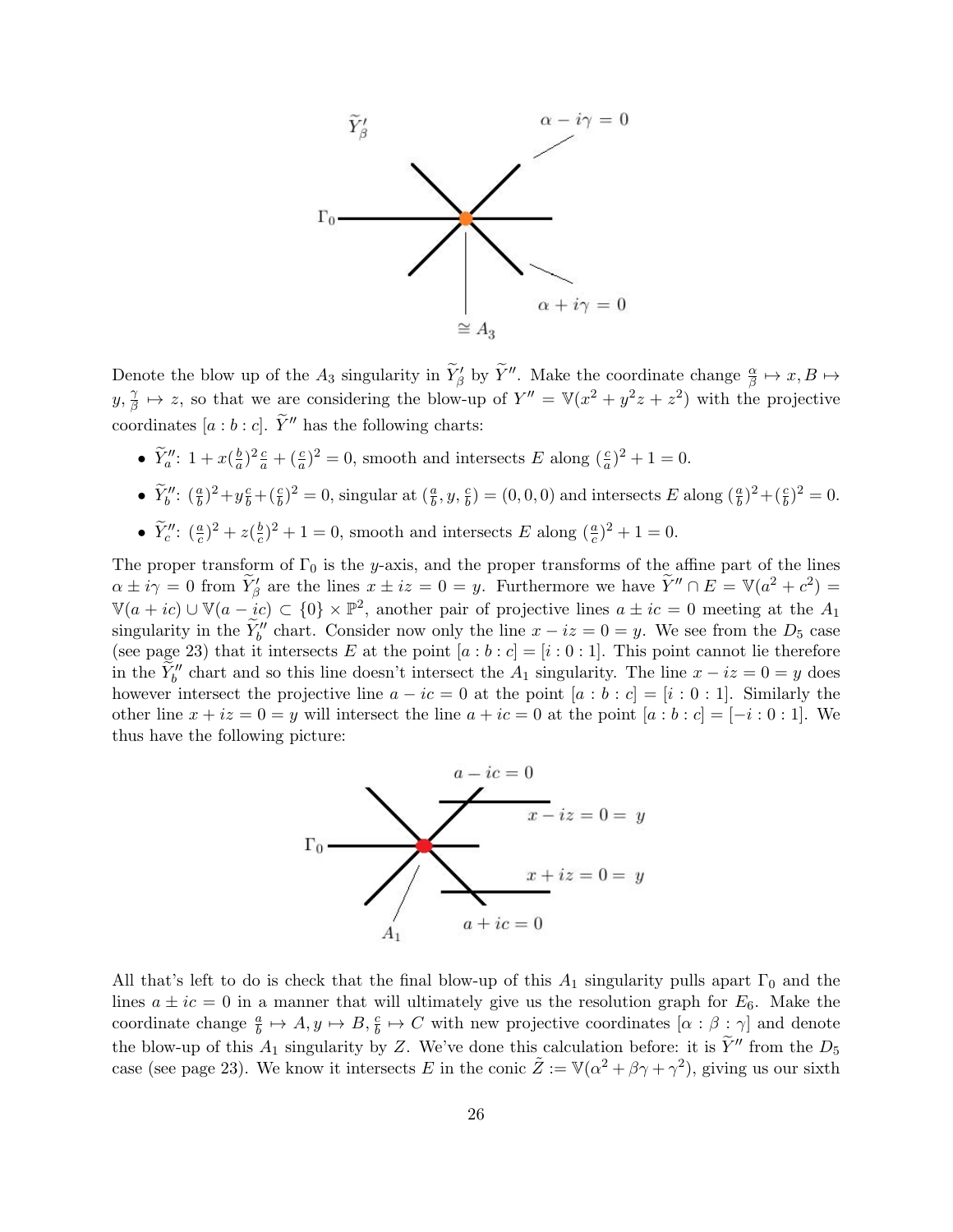projective line. We've seen from  $D_5$  that  $\Gamma_0$  intersects  $\tilde{Z}$  at the point  $[\alpha : \beta : \gamma] = [0 : 1 : 0]$  (see page 23) and that the lines  $a \pm ic = 0$ , which become  $A \pm ic = 0 = B$  after the coordinate change, intersect  $\tilde{Z}$  at the points  $[\alpha : \beta : \gamma] = [\pm i : 0 : 1].$ 

The following picture summarises how all of our lines now intersect (for spatial efficiency it has been rotated from the one above).



Hence we achieve the resolution graph  $E_6$ .  $\Gamma_0$  is labelled.



| I | i<br>I      |
|---|-------------|
|   | I<br>I<br>I |
|   |             |

## 3.5 The  $E_7$  Case

We have  $f = x^2 + y^3 + yz^3$  and  $\widetilde{Y} = \mathbb{V}(xb - ya, xc - za, yc - zb, x^2 + y^3 + yz^3)$ . Looking in each affine chart and disregarding the irreducible part with preimage completely contained in  $E$ , we have:

- $\widetilde{Y}_a$ : 1 +  $x(\frac{b}{a})$  $\frac{b}{a}$ )<sup>3</sup> +  $x^2$ ( $\frac{c}{a}$  $\frac{c}{a}$ , all  $\frac{b}{a} = 0$ , smooth and does not intersect E.
- $\widetilde{Y}_b$ :  $(\frac{a}{b})^2 + y + y^2(\frac{c}{b})$  $\frac{c}{b}$ )<sup>3</sup> = 0, smooth and intersects E along a = 0.
- $\widetilde{Y}_c$ :  $(\frac{a}{c})^2 + z(\frac{b}{c})$  $(\frac{b}{c})^3 + z^2 \frac{b}{c} = 0$ , singular at  $(\frac{a}{c}, \frac{b}{c})$  $(\frac{b}{c}, z) = (0, 0, 0)$  and intersects E along  $a = 0$ .

Like the  $D_n$  cases, we get a  $\mathbb{P}^1$  from the intersection of E along  $a = 0$  which we will again denote by Γ<sub>0</sub>. This Γ<sub>0</sub> intersects the singularity in  $\tilde{Y}_c$  which we will need to blow-up. We change coordinates a  $\frac{a}{c} \mapsto A, \frac{b}{c} \mapsto B, z \mapsto C$  with a new set of projective coordinates  $[\alpha : \beta : \gamma]$  and denote the blow-up of  $A^2 + CB^3 + C^2B = 0$  at  $(0,0,0)$  by  $\tilde{Y}'$ . We have:

- $\widetilde{Y}'_{{\alpha}}$ : 1 +  $A^2\frac{\gamma}{{\alpha}}(\frac{\beta}{{\alpha}})$  $(\frac{\beta}{\alpha})^3 + A(\frac{\gamma}{\alpha})$  $\frac{\gamma}{\alpha}$ )<sup>2</sup> $\frac{\beta}{\alpha}$  = 0, smooth and does not intersect E.
- $\widetilde{Y}_{\beta}$ :  $(\frac{\alpha}{\beta})^2 + B^2 \frac{\gamma}{\beta} + B(\frac{\gamma}{\beta})$  $(\frac{\gamma}{\beta})^2 = 0$ , singular at  $(\frac{\alpha}{\beta}, B, \frac{\gamma}{\beta}) = (0, 0, 0)$  and intersects E along  $\alpha = 0$ .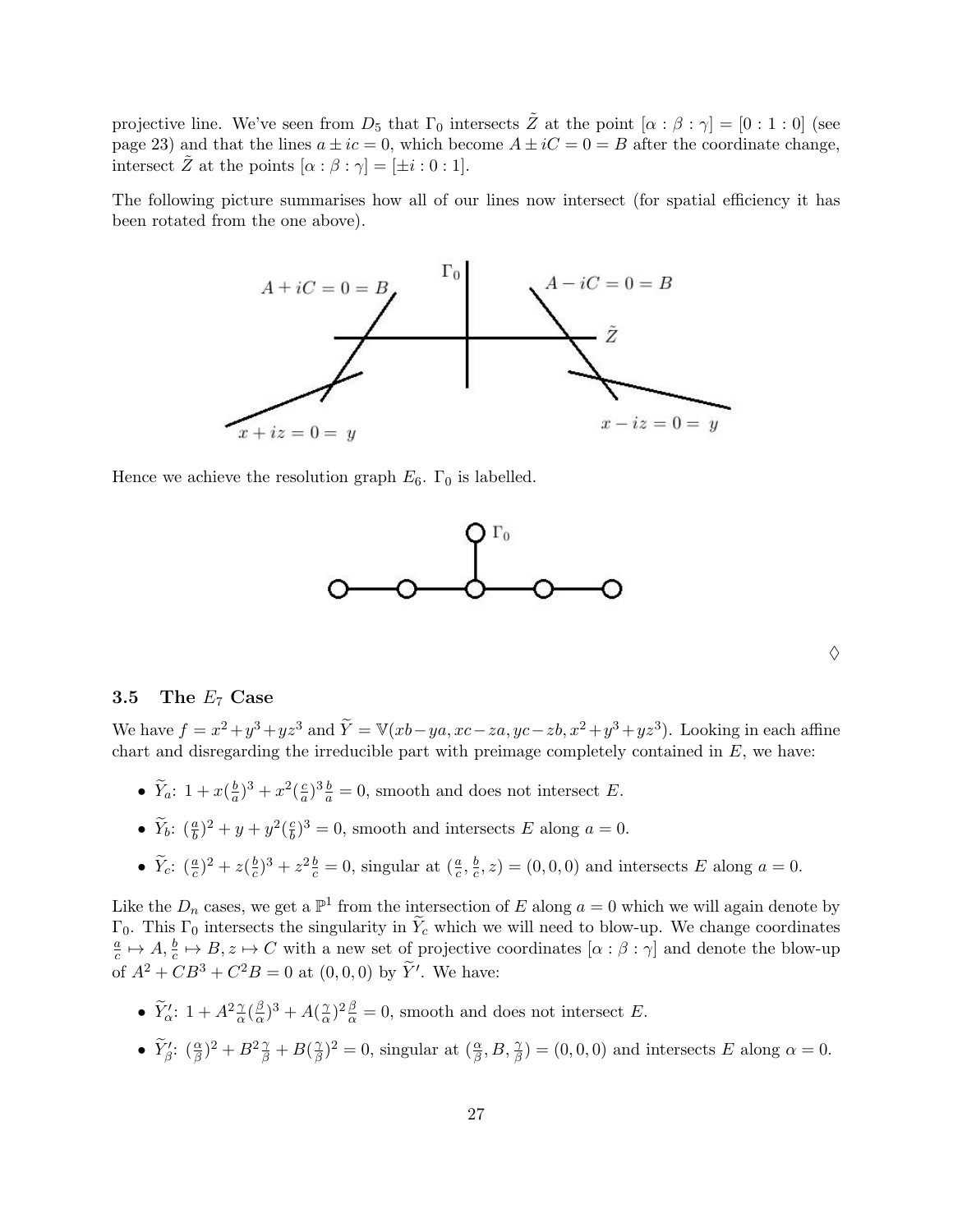• 
$$
\widetilde{Y}'_2
$$
:  $(\frac{\alpha}{\gamma})^2 + C^2(\frac{\beta}{\gamma})^3 + C\frac{\beta}{\gamma} = 0$ , singular at  $(\frac{\alpha}{\gamma}, \frac{\beta}{\gamma}, C) = (0, 0, 0)$  and intersects E along  $\alpha = 0$ .

Firstly, denote the  $\mathbb{P}^1$  gained by  $\alpha = 0$  (à la  $a = 0$  in previous cases) by  $\Gamma_1$ . Now the singularities in  $\widetilde{Y}'_{\beta}$  and  $\widetilde{Y}'_{\gamma}$  are distinct (as they respectively require  $\frac{\gamma}{\beta} = 0$  and  $\frac{\beta}{\gamma} = 0$ ) and both lie on  $\Gamma_1$ . The singularity  $(\frac{\alpha}{\gamma}, \frac{\beta}{\gamma})$  $(\frac{\beta}{\gamma}, z) = (0, 0, 0) \in \widetilde{Y}'_{\gamma}$  can easily shown to be of type  $A_1$ ; its blow-up, call it W with projective coordinates [a : b : c], contains three smooth charts and we have  $W \cap E = V(a^2 + bc)$ , a conic which is isomorphic to  $\mathbb{P}^1$  (see  $D_4$  case on page 21).

In  $\widetilde{Y}_c$ ,  $\Gamma_0$  is the  $\frac{b}{c}$ -axis. Blowing this up under the new coordinates it is B-axis, and using the blow-up equations  $X' = \mathbb{V}(A\beta - B\alpha, A\gamma - C\alpha, B\gamma - C\beta)$ , we see that the proper transform of  $\Gamma_0$ intersects E at the point  $[\alpha : \beta : \gamma] = [0 : 1 : 0]$ . This intersection therefore only lies in the  $\widetilde{Y}_{\beta}$ chart, and in fact it is the point at which the singularity in that chart lies on  $\Gamma_1$  (since  $\Gamma_1$  in this chart is the  $\frac{\gamma}{\beta}$ -axis). So far then we have the following picture:



The red dot is the singularity W shown above to be of type  $A_1$ . The green dot is the singularity  $\left(\frac{\alpha}{\beta}\right)$  $(\frac{\alpha}{\beta}, B, \frac{\gamma}{\beta}) = (0, 0, 0) \in \widetilde{Y}'_{\beta}$  situated at the intersection of  $\Gamma_0$  and  $\Gamma_1$ . We will blow this up now. Make the change of coordinates  $\frac{\alpha}{\beta} \mapsto x, B \mapsto y, \frac{\gamma}{\beta}$  $\frac{\gamma}{\beta} \mapsto z$  with a new set of projective coordinates  $[a:b:c]$ and denote the blow-up of  $x^2 + y^2z + yz^2 = 0$  at  $(0,0,0)$  by  $\widetilde{Y}''$ . We have:

- $\widetilde{Y}_a^{\prime\prime}$ :  $1 + x(\frac{b}{a})$  $\frac{b}{a}$ )<sup>2</sup> $\frac{c}{a}$  +  $x$ ( $\frac{c}{a}$  $\frac{c}{a}$ )<sup>2</sup> $\frac{b}{a}$  = 0, smooth and does not intersect E.
- $\widetilde{Y}_{b}''$ :  $(\frac{a}{b})^2 + y \frac{c}{b} + y (\frac{c}{b})$  $\frac{c}{b}$ )<sup>2</sup> = 0, singular at two points,  $(\frac{a}{b}, y, \frac{c}{b})$  = (0, 0, 0), (0, 0, -1), and intersects E along  $a = 0$ .
- $\widetilde{Y}''$ :  $(\frac{a}{c})^2 + z(\frac{b}{c})$  $(\frac{b}{c})^2 + z(\frac{b}{c}) = 0$ , singular at two points,  $(\frac{a}{c}, \frac{b}{c})$  $(c^{\frac{b}{c}}, z) = (0, 0, 0), (0, -1, 0),$  and intersects E along  $a = 0$ .

Again, denote the  $\mathbb{P}^1$  gained by the intersection of E along  $a = 0$  by  $\Gamma_2$ . The singularities with coordinates  $(0,0,0)$  in  $\widetilde{Y}_b''$  and  $\widetilde{Y}_c''$  must be distinct as they require  $\frac{c}{b} = 0$  and  $\frac{b}{c} = 0$  respectively. Observe however that  $(\frac{a}{b}, y, \frac{c}{b}) = (0, 0, -1) \in \widetilde{Y}_b''$  and  $(\frac{a}{c}, \frac{b}{c})$  $(\frac{b}{c}, z) = (0, -1, 0) \in \widetilde{Y}''_c$  are the same singularity. Hence in total we have three distinct singularities that all lie on  $\Gamma_2$ . It is easy to show that all three of these singularities are of  $A_1$  type, just like when studying the three singularities lying on the  $\Gamma_0$  of the  $D_4$  case (see page 21).

So what do  $\Gamma_0$  and  $\Gamma_1$  look like in this blow up? Recall that in  $\widetilde{Y}'_{\beta}$ ,  $\Gamma_0$  is the B-axis and  $\Gamma_1$  is the γ  $\frac{\gamma}{\beta}$ -axis. After the coordinate change, these are the y and z axes respectively. Using the blow-up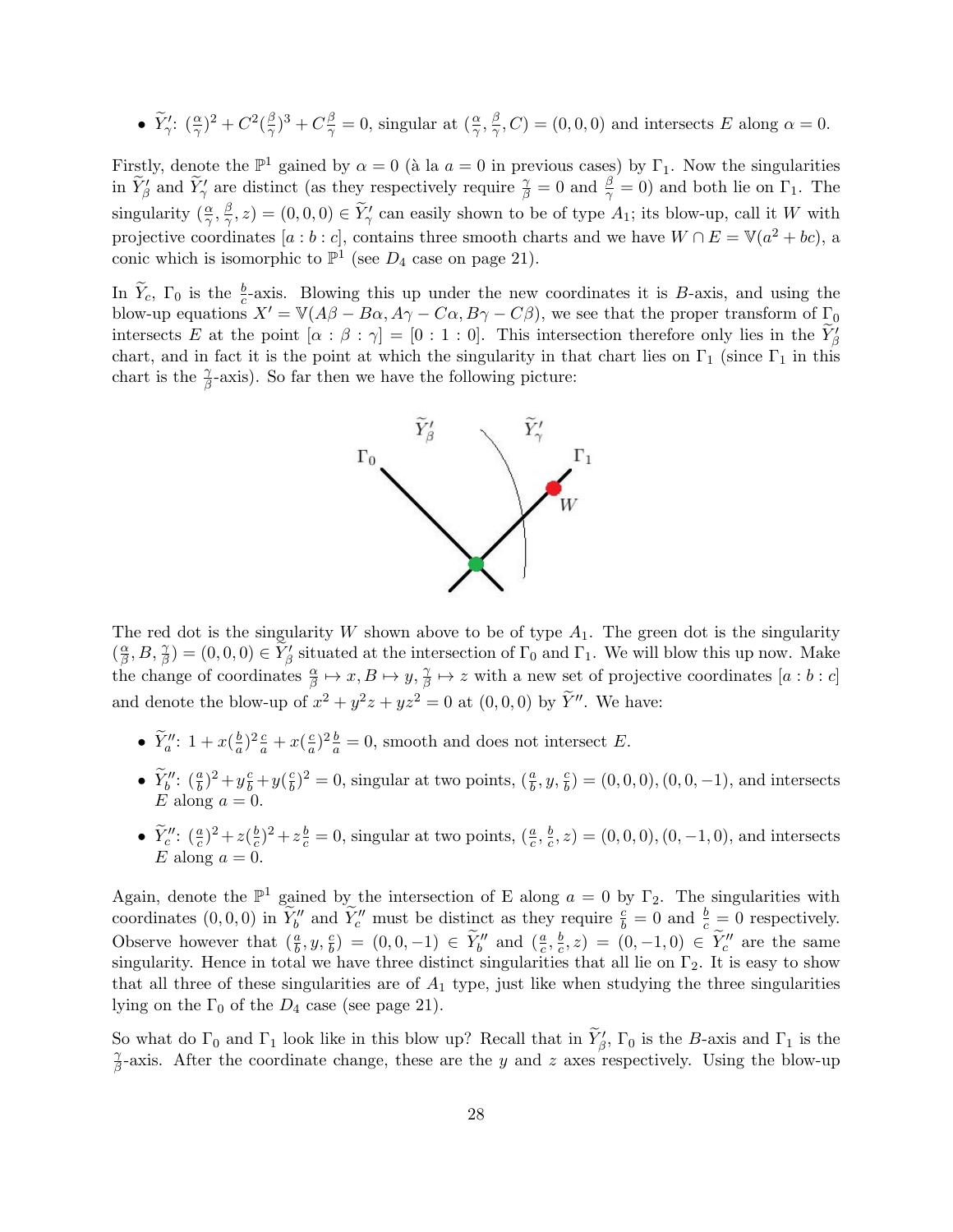equations  $X'' = \mathbb{V}(xb - ya, xc - za, yc - zb)$ , their proper transforms intersect E at the points  $[a:b:c] = [0:1:0]$  and  $[0:0:1]$  respectively. We of course only find these points in one of the three, in particular distinct, affine charts. These are actually the coordinates of the respective origins in  $\widetilde{Y}_b''$  and  $\widetilde{Y}_c''$ , where we already know lies an  $A_1$  singularity as explained above. The third singularity with coordinates  $(\frac{a}{b}, y, \frac{c}{b}) = (0, 0, -1)$  in  $\widetilde{Y}_b''$  for example, lies in both  $\widetilde{Y}_b''$  and  $\widetilde{Y}_c''$  and doesn't intersect either of  $\Gamma_0$  or  $\Gamma_1$ . We thus finally arrive at the following picture:



When finally blowing up each of these  $A_1$  singularities and remembering to add on the  $A_1$  denoted by W found in  $\widetilde{Y}'_{\beta}$ , we achieve at last the resolution graph representing  $E_7$ . Each node has been labelled.



#### $\Diamond$

## 3.6 The  $E_8$  Case

The final case relies very heavily on the analysis done in the  $E_7$  case; in fact we will find an  $E_7$ singularity in our first blow-up of  $E_8$ . To stay consistent with the names of varieties and chain of coordinate changes used in the  $E_7$  case, we will begin by using the coordinates  $(A, B, C; \alpha : \beta : \gamma)$ . So instead of  $f = x^2 + y^3 + z^5$ , consider the variety  $\widetilde{Y}^0 = V(A\beta - B\alpha, A\gamma - C\alpha, B\gamma - C\beta, A^2 + B^3 + C^5)$  $C<sup>5</sup>$ ). Looking in each affine chart and disregarding the irreducible part with preimage completely contained in  $E$ , we have:

- $\widetilde{Y}^0_{\alpha}$ : 1 +  $A(\frac{\beta}{\alpha})$  $(\frac{\beta}{\alpha})^3 + A^3(\frac{\gamma}{\alpha})$  $(\frac{\gamma}{\alpha})^5 = 0$ , smooth and does not intersect E.
- $\widetilde{Y}_{\beta}^0$ :  $(\frac{\alpha}{\beta})^2 + B + B^3(\frac{\gamma}{\beta})$  $(\frac{\gamma}{\beta})^5 = 0$ , smooth and intersects E along  $\alpha = 0$ .
- $\widetilde{Y}_{\gamma}^0$ :  $(\frac{\alpha}{\gamma})^2$  +  $C(\frac{\beta}{\gamma})$  $(\frac{\beta}{\gamma})^3 + C^3 = 0$ , singular at  $(\frac{\alpha}{\gamma}, \frac{\beta}{\gamma})$  $(\frac{\beta}{\gamma}, C) = (0, 0, 0)$  and intersects E along  $\alpha = 0$ .

We see from the  $\widetilde{Y}_{\gamma}^0$  equation that the singularity in this chart is of type  $E_7$ . Hence we have a  $\mathbb{P}^1$  given by  $\alpha = 0$  (like in all previous cases) which we will call  $\Gamma_3$ . In  $\widetilde{Y}^0_\gamma$  it is the  $\frac{\beta}{\gamma}$ -axis and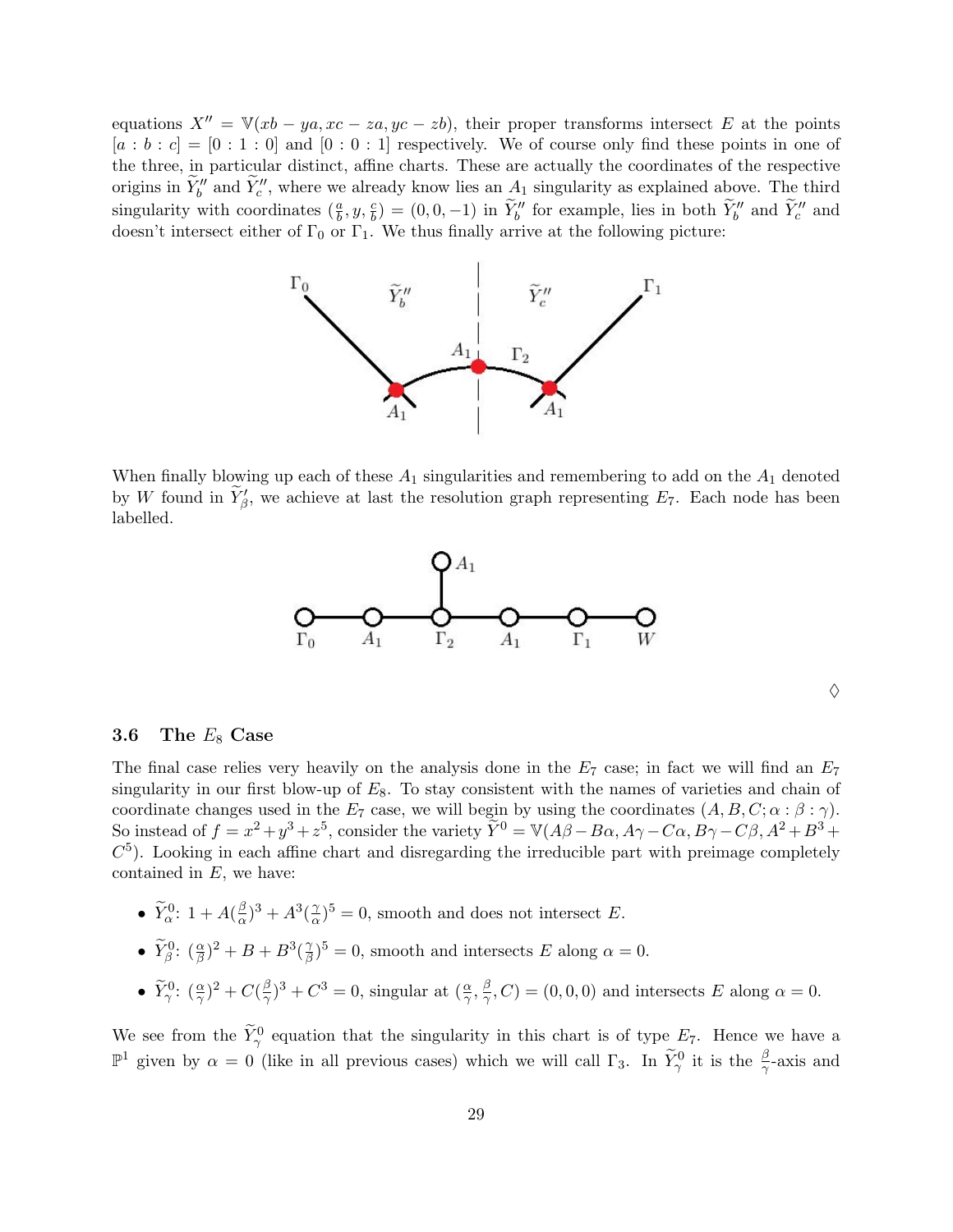intersects the  $E_7$  singularity at the point  $[\alpha : \beta : \gamma] = [0 : 0 : 1] \in E$ . All we need to do is find the proper transforms of  $\Gamma_3$  through the blow-ups of  $E_7$  to see where it fits onto the  $E_7$  resolution graph, hopefully giving us the graph for  $E_8$ .

So denoting the blow-up of this  $E_7$  singularity by  $\widetilde{Y}$  and making the coordinate change  $\frac{\alpha}{\gamma} \mapsto x, C \mapsto$  $y,\frac{\beta}{\gamma}$  $\frac{\beta}{\gamma} \mapsto z$  with projective coordinates  $[a:b:c]$ , we will get precisely what we saw at the start of the  $E_7$  case:

- $\widetilde{Y}_a$ :  $1 + x(\frac{b}{a})$  $\frac{b}{a}$ )<sup>3</sup> +  $x^2$ ( $\frac{c}{a}$  $\frac{c}{a}$ )<sup>3</sup> $\frac{b}{a}$  = 0, smooth and does not intersect E.
- $\widetilde{Y}_b$ :  $(\frac{a}{b})^2 + y + y^2(\frac{c}{b})$  $\frac{c}{b}$ )<sup>3</sup> = 0, smooth and intersects E along a = 0.
- $\widetilde{Y}_c$ :  $(\frac{a}{c})^2 + z(\frac{b}{c})$  $(\frac{b}{c})^3 + z^2 \frac{b}{c} = 0$ , singular at  $(\frac{a}{c}, \frac{b}{c})$  $(\frac{b}{c}, z) = (0, 0, 0)$  and intersects E along  $a = 0$ .

In  $\widetilde{Y}_{\gamma}^0$ ,  $\Gamma_3$  was the  $\frac{\beta}{\gamma}$ -axis so in  $\widetilde{Y}$  its proper transform is the z-axis. In the  $\widetilde{Y}_c$  chart, it intersects  $\Gamma_0$ , which is the  $\frac{b}{c}$ -axis here, at the singularity  $(\frac{a}{c}, \frac{b}{c})$  $(\frac{b}{c}, z) = (0, 0, 0)$ . So far then we have this:



We already know what happens when we blow up this singularity (the blue dot): we get the diagram on page 28. But what happens to  $\Gamma_3$ ? Here are the charts from this blow-up for convenience:

- $\widetilde{Y}'_{{\alpha}}$ : 1 +  $A^2\frac{\gamma}{{\alpha}}(\frac{\beta}{{\alpha}})$  $\frac{\beta}{\alpha})^3 + A(\frac{\gamma}{\alpha})$  $\frac{\gamma}{\alpha}$ )<sup>2</sup> $\frac{\beta}{\alpha}$  = 0, smooth and does not intersect E.
- $\widetilde{Y}_{\beta}^{\prime}$ :  $(\frac{\alpha}{\beta})^2 + B^2 \frac{\gamma}{\beta} + B(\frac{\gamma}{\beta})$  $(\frac{\gamma}{\beta})^2 = 0$ , singular at  $(\frac{\alpha}{\beta}, B, \frac{\gamma}{\beta}) = (0, 0, 0)$  and intersects E along  $\alpha = 0$ .
- $\widetilde{Y}'_\gamma$ :  $(\frac{\alpha}{\gamma})^2 + C^2(\frac{\beta}{\gamma})$  $(\frac{\beta}{\gamma})^3 + C \frac{\beta}{\gamma} = 0$ , singular at  $(\frac{\alpha}{\gamma}, \frac{\beta}{\gamma})$  $(\frac{\beta}{\gamma}, C) = (0, 0, 0)$  and intersects E along  $\alpha = 0$ .

In  $\tilde{Y}$ ,  $\Gamma_3$  was the z-axis, so in  $\tilde{Y}'$  it is the C-axis. Using the blow-up equations  $X' = \mathbb{V}(A\beta - \mathbb{I})$  $B\alpha$ ,  $A\gamma - C\alpha$ ,  $B\gamma - C\beta$ ), it intersects E at the point  $[\alpha : \beta : \gamma] = [0 : 0 : 1]$  which of course we only find in  $\widetilde{Y}'_c$ . Continuing to use the names from  $E_7$ , at this point is the  $A_1$  type singularity denoted W. We hence have the following picture:

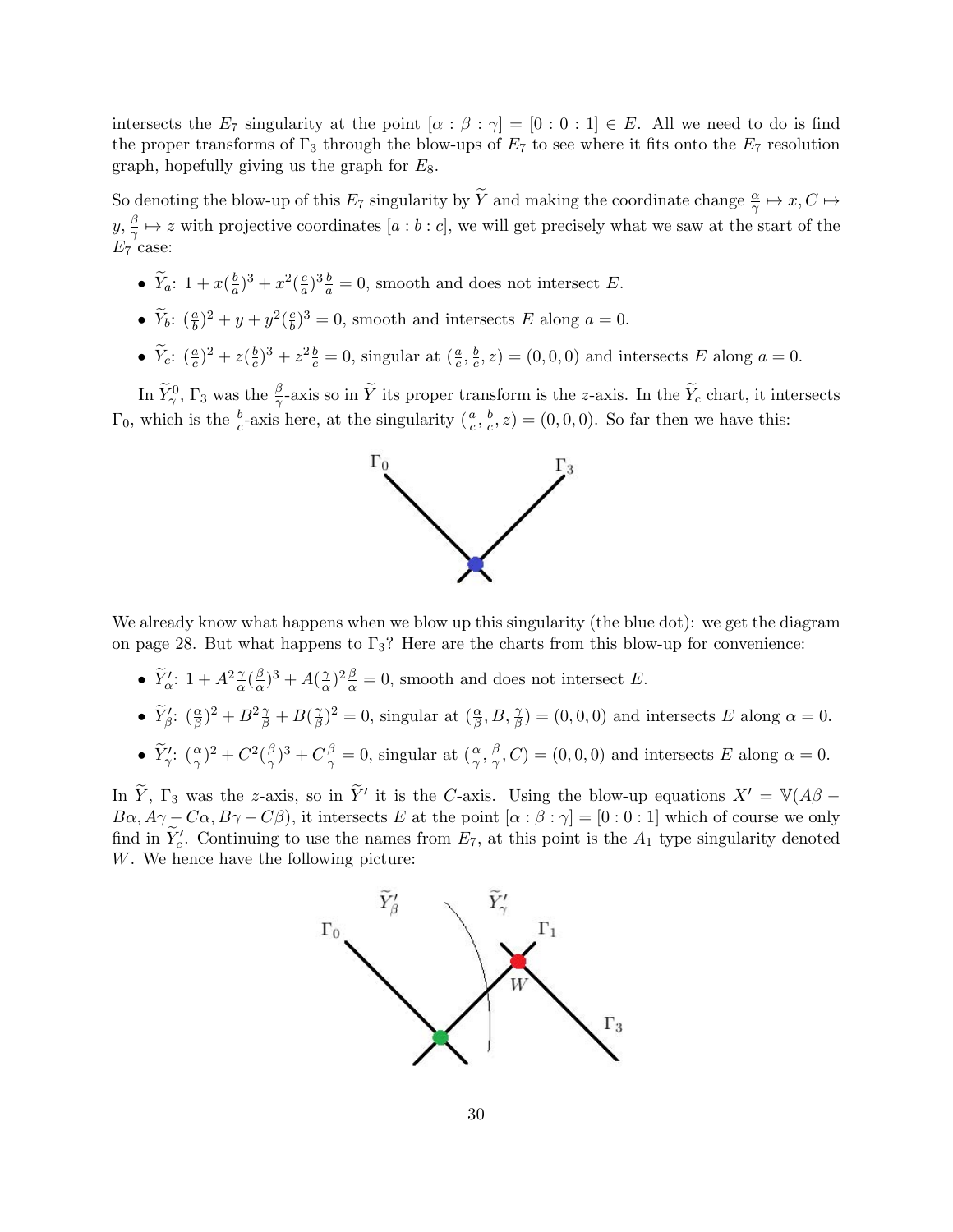Of course, blowing up W will pull apart the lines  $\Gamma_1$  and  $\Gamma_3$ . We have already seen what happens when blowing up the singularity in the  $\widetilde{Y}_{\beta}$  chart (the green dot), so we're done! The resolution graph with all nodes labelled, like the  $E_7$  case, is given below.



 $\diamondsuit$ 

This concludes the blowing-up of all of the Kleinian singularities, which have been shown to have the resolution graphs ADE.



Figure 6: ADE Coxeter-Dynkin diagrams [8]

**Interesting Note:** It turns out that as well as finite subgroups of  $SL(2,\mathbb{C})$ , Kleinian surface singularities and simply-laced Dynkin diagrams, ADE can be used to classify several other diverse objects in mathematics that experience seemingly unrelated properties. More examples can be found at [11].